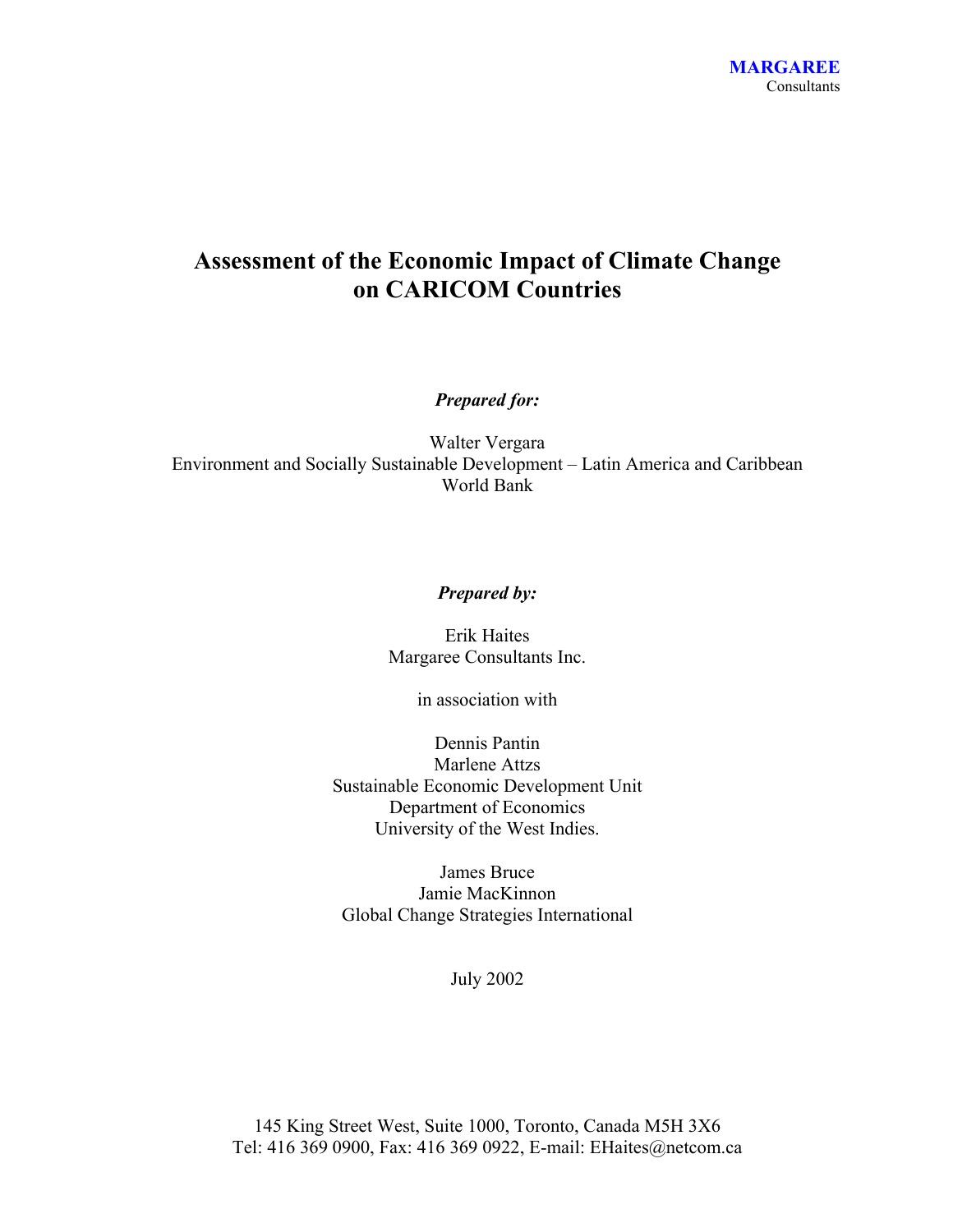### **Acknowledgements**

The authors would like to thank Alejandro Deeb, John Dixon, Paulo L. Ortiz Bulto, Joel Smith, Walter Vergara, Jan Vermeiren and Ulrich Wagner for their help in providing information and comments on earlier drafts. The authors are solely responsible for the content of the report.

This report was funded by The World Bank. The authors are solely responsible for the content of the report. The report may be published as a World Bank Technical Paper.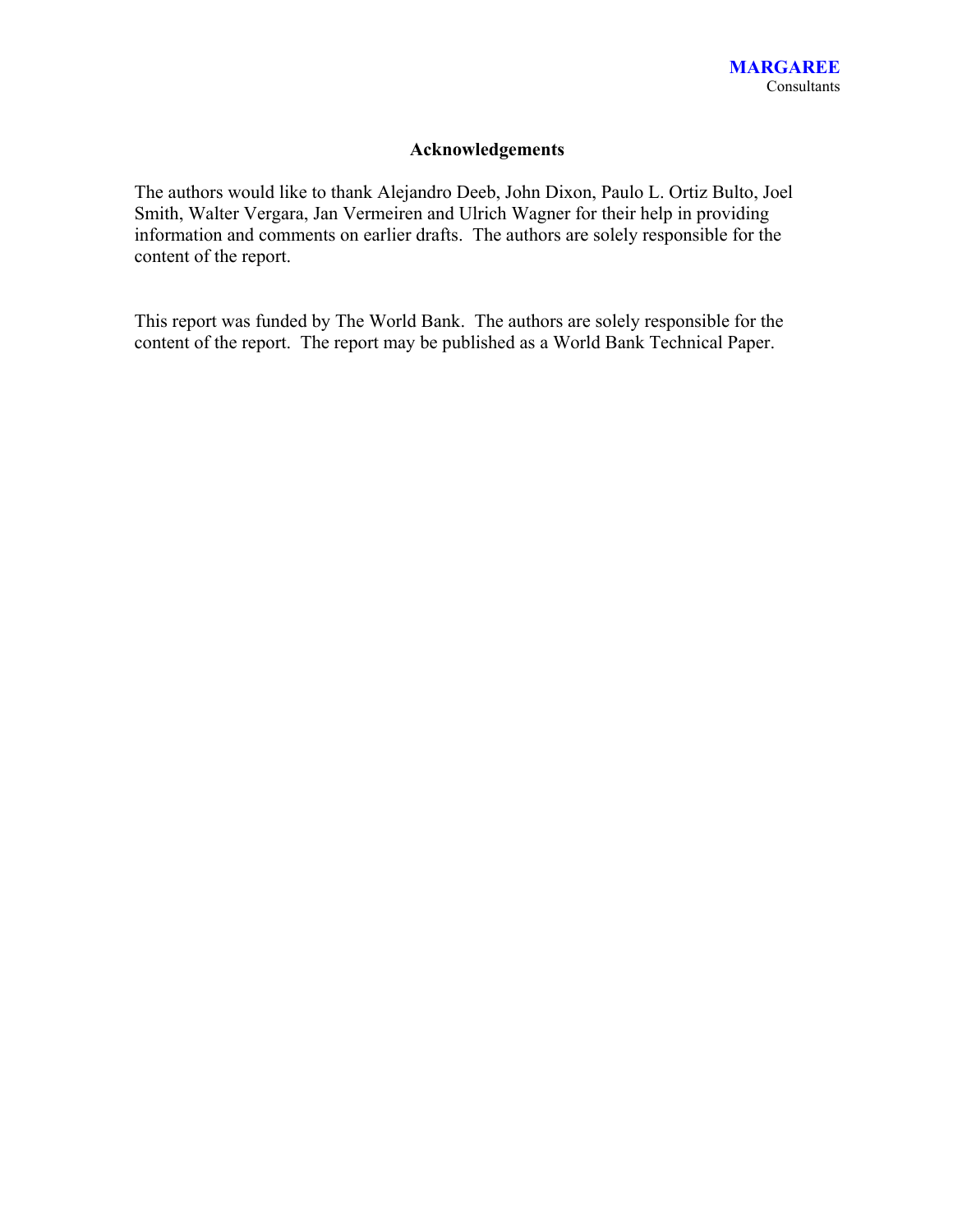# **Table of Contents**

| 4.1.4 Impact of climate change on damage due to tropical storms<br>4.3.2 Loss of housing and infrastructure due to sea level rise 31 |  |
|--------------------------------------------------------------------------------------------------------------------------------------|--|
|                                                                                                                                      |  |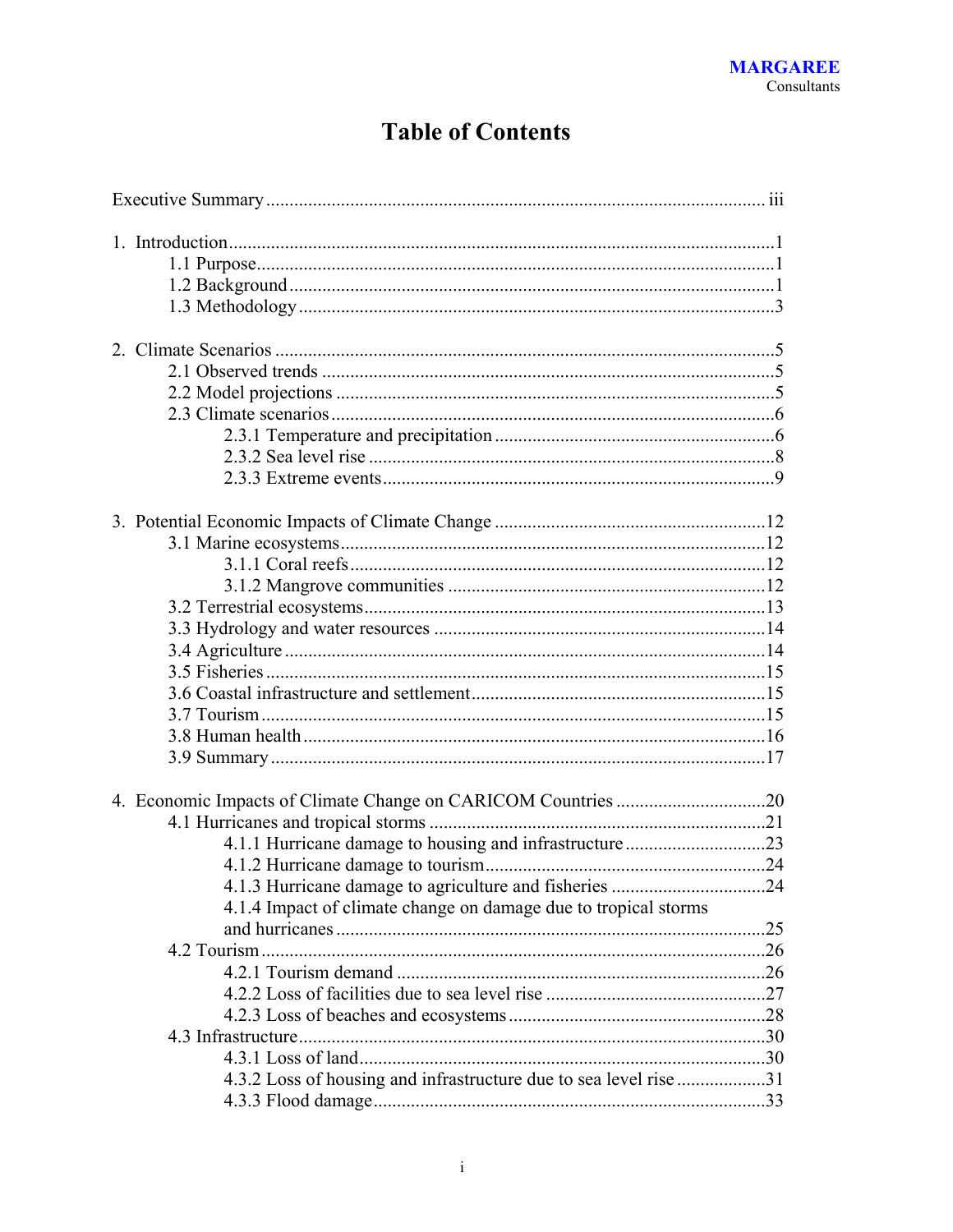#### **MARGAREE** Consultants

| .58 |
|-----|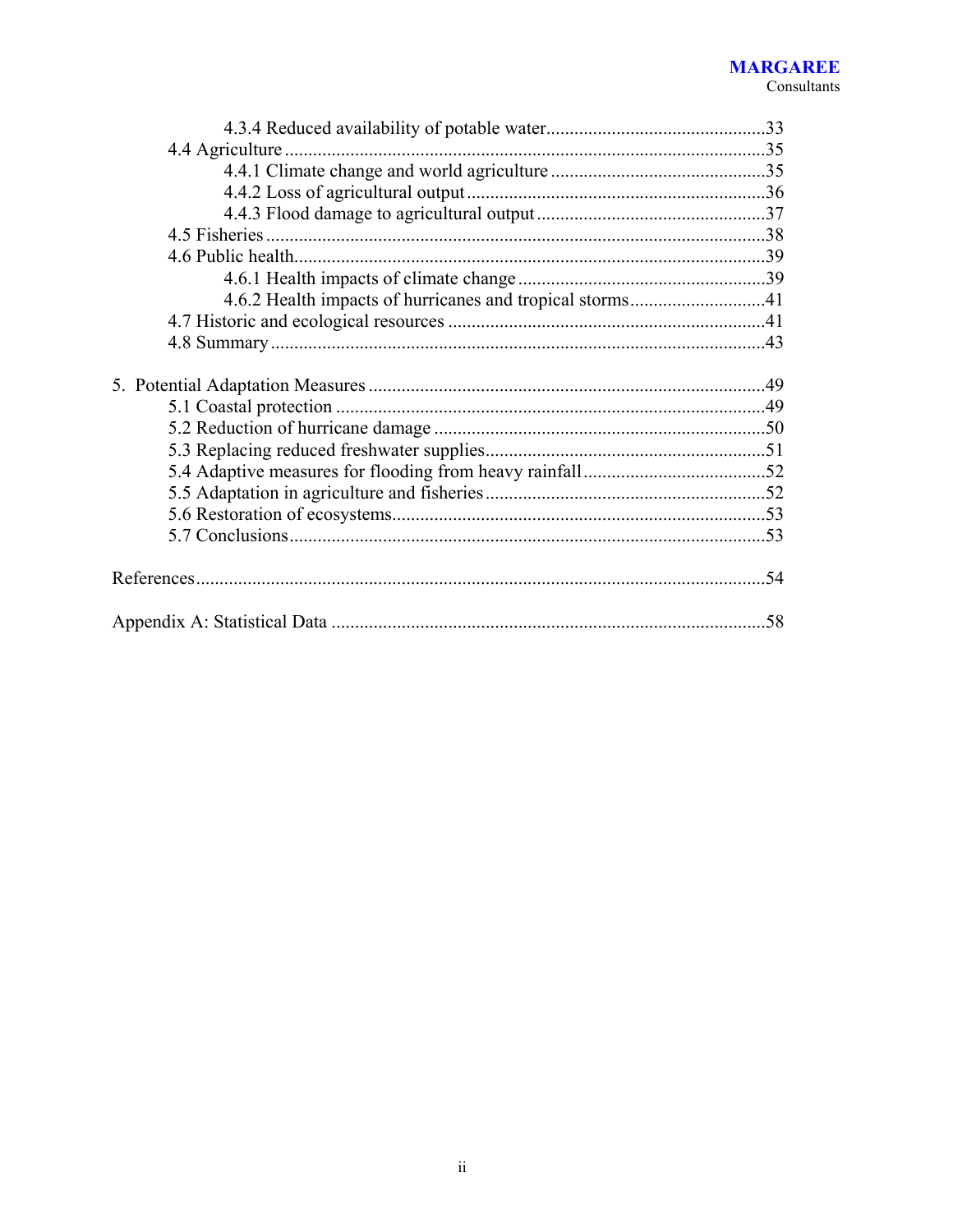## **Executive Summary**

The purpose of this report is to assess the potential economic impact of climate change on the CARICOM countries -- Antigua & Barbuda, Bahamas, Barbados, Belize, Dominica, Grenada, Guyana, Jamaica, St. Kitts, St. Lucia, St. Vincent and the Grenadines, Trinidad & Tobago. It develops estimates of potential economic impacts due to climate change in the absence of adaptation actions. The study had a very tight schedule and limited budget and so was limited to economic impacts that could be estimated from readily available existing studies. No original research or data collection was undertaken.

To be meaningful an estimate of the potential economic impact of climate change must relate to a specific climate change scenario. However, future changes to the climate in the Caribbean are uncertain. To address this uncertainty, two climate change scenarios -- a "low case" and a "high case" -- are specified. Climate change has numerous consequences that can have economic impacts. The potential economic impacts due to climate change are summarized in Chapter 3.

Despite an extensive search, we found no estimates of the economic impacts of climate change for any sector or country in the region. We did find many useful pieces of information, such as estimates of losses due to specific hurricanes and estimates of land loss due to sea level rise in a specific country. The available information has been used to prepare rough estimates of the economic impacts of climate change in CARICOM countries in the absence of adaptation actions.

The available data are sketchy so "low" and "high" values are used for most variables. The values are combined with the climate change scenarios to yield "low" and "high" estimates of the potential economic impacts due to climate change. Values for some categories of climate change impacts, such as the loss of agricultural and fisheries output and loss of some historical resources, could not be calculated. The climate change impacts are expressed as impacts on the current (2000) economy even though the climate change will occur gradually over 50 to 80 years. This is standard practice in the literature.

The potential economic impact of climate change on the CARICOM countries is estimated at between 1999 US\$1.4 to \$9.0 billion for the impacts that could be estimated assuming no adaptation to climate change. The wide range for the estimate of potential economic impacts is due more to the uncertainty relating to the values and assumptions used than to the uncertainty about climate change. The estimate is based on limited data and numerous assumptions and hence is only a very rough initial estimate of the potential economic impact due to climate change.

This estimate of the potential economic impact of climate change should be used with great care because it does not reflect possible adaptation to climate change and because of the uncertainty in the data and assumptions. Those cautions apply with even greater force to the estimates for specific categories of impacts and for individual countries. Estimates are often based on data for a single country, which may not be correct for other countries.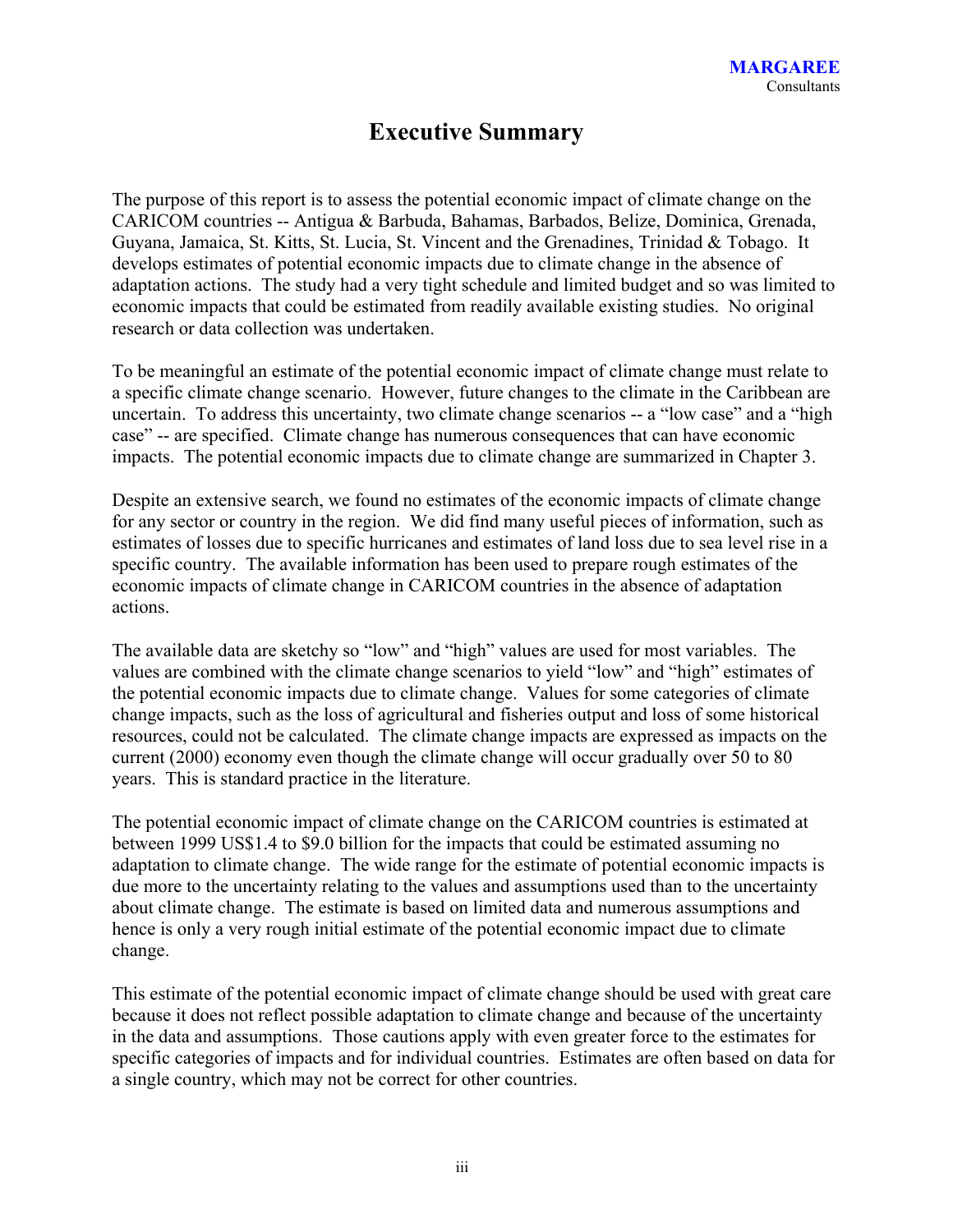In the low scenario the total impact averages about 5.6% of GDP (ranging between 3.5% in Trinidad and Tobago and 16% in Guyana). In the high scenario the total impact averages over 34% of GDP (ranging between 22% in Trinidad and Tobago and 103% in Guyana). The relatively low impact in Trinidad and Tobago is due to its limited vulnerability to hurricanes and the relatively small size of its tourist industry. The relatively high impact in Guyana appears to be at least partly due to its relatively low per capita GDP.

The largest category of impacts is the loss of land, tourism infrastructure, housing, other buildings and infrastructure due to sea level rise. Those losses represent 65% to 75% of the total economic impacts. Most of the remaining impacts are due to reduced tourism demand due to rising temperatures and loss of beaches, coral reefs and other ecosystems. Those impacts represent 15% to 20% of the total impacts estimated. Property damage due to the increased intensity of hurricanes and tropical storms accounts for 7% to 11% of the estimated impacts. The increased intensity of hurricanes and tropical storms may also lead to more injuries and deaths.

The impacts that could not be estimated and the relative size of the impacts estimated suggest where efforts can be focused to improve the quality of the estimates. The impacts on agriculture are potentially significant for CARICOM countries. Since the main crops are exported, analysis of the impacts on agriculture requires the use of a global model. Country-specific information on the land and infrastructure vulnerable to different degrees of sea level rise would yield much better estimates of the potential losses due to sea-level rise, which dominate the estimated impacts.

The estimates are useful as a starting point for an identification and assessment of potential adaptation measures. Adaptation measures may be planned; designing buildings to withstand stronger hurricanes, for example. Or adaptation may be unplanned; reconstructing buildings and infrastructure lost due to sea level rise. The CPACC project has been assisting each participating Caribbean country with the formulation of a National Climate Change Adaptation Policy and Implementation Plan. The Mainstreaming Adaptation to Climate Change (MACC) project would help Caribbean countries formulate and mainstream measures to adapt to anticipated impacts of climate change.

Adaptation to climate change is possible, indeed unavoidable, in many cases. Adaptation measures, whether planned or unplanned, have costs. In principle, adaptation measures should be implemented where they cost less than the damage reduced. Coastal protection, for example, may be cost-effective for low-lying settlements but not for vacant land. Planning may also reduce adaptation costs; locating new buildings and infrastructure outside low-lying coastal areas can reduce the cost of adapting to sea level rise.

It must be stressed that the above estimates, with one minor exception, assume no adaptation measures are implemented. The economic cost of climate change will be the cost of the adaptation measures implemented plus the value of the residual damage. The available information is not sufficient to support estimates of the cost-effective use of various adaptation measures and hence of the total cost of adaptation and the residual damages.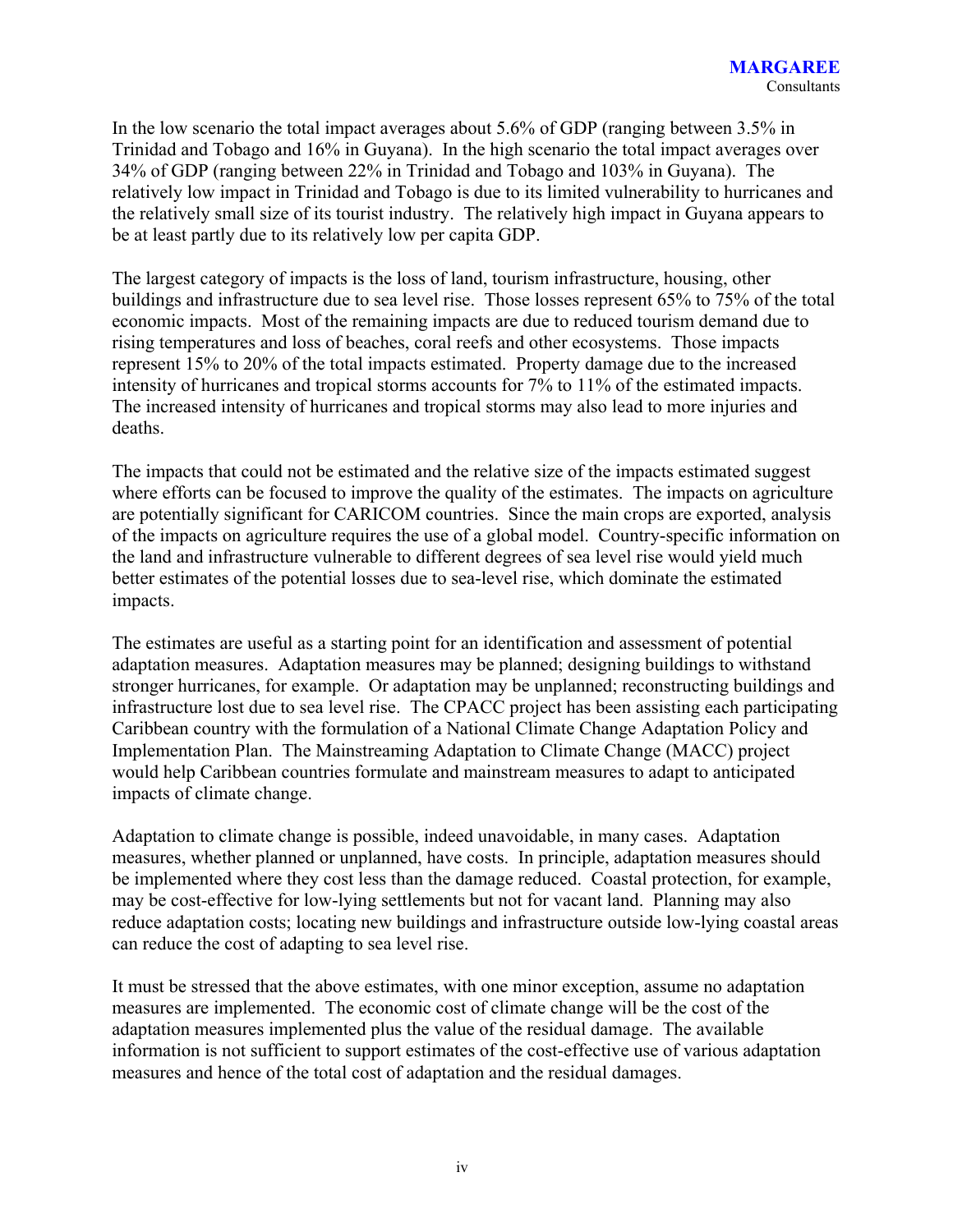The opportunities to adapt to climate change and the potential to reduce climate change damage vary by country. It is clear that adaptation will cost less than the potential damages for at least some of the impacts of climate change in all countries. Thus, the economic cost should be substantially lower than the high estimate of the potential economic impact in the absence of adaptation actions.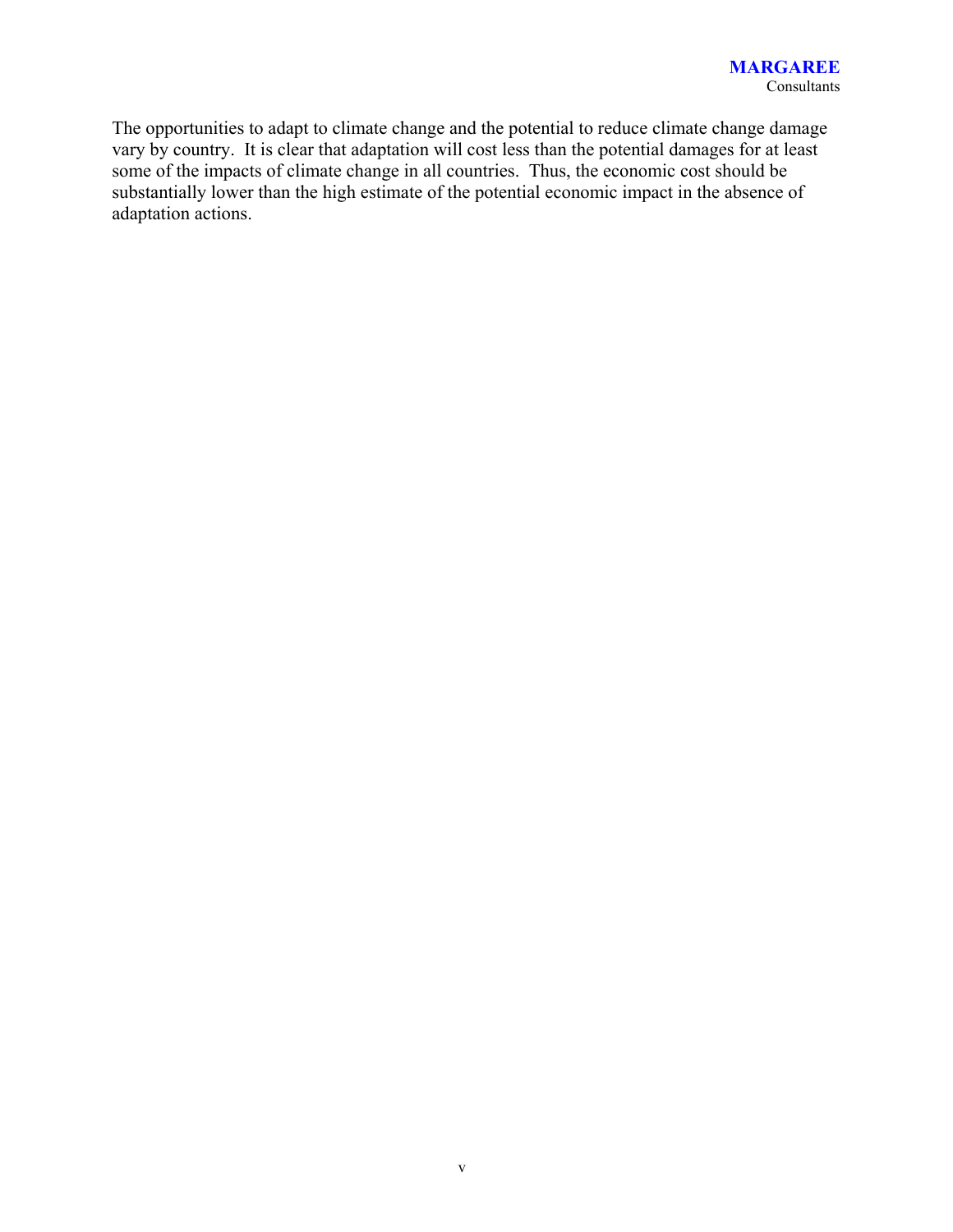# **1. INTRODUCTION**

### **1.1 Purpose**

The World Bank is preparing a project (Mainstreaming Adaptation to Climate Change, MACC) that would help countries in the Caribbean formulate and mainstream measures to adapt to anticipated impacts of climate change. This report is an input to the preparation of that project.

The purpose of this report is to assess the potential economic impact of climate change on the CARICOM countries. It develops estimates of potential economic impacts due to climate change in the absence of adaptation actions. The study had a very tight schedule and limited budget and so was limited to economic impacts that could be estimated from readily available existing studies. No original research or data collection was undertaken.

Given the uncertainty of climate change, high and low climate change scenarios are specified. The information available from existing studies is adjusted to reflect these climate scenarios. The data and assumptions used to estimate the potential economic impacts of climate change are also uncertain. Again the uncertainty is addressed through the use of values that yield low and high estimates of potential impacts. The resulting low and high estimates span a very wide range; an indication of the very approximate nature of the estimates.

The economic cost of climate change to CARICOM countries will be the cost of the adaptation measures implemented plus the value of the residual damages. Very little information on the costs of adaptation measures is available. The information is not sufficient to support estimates of the cost-effective use of various adaptation measures and hence of the total cost of adaptation and the residual damages. But the economic cost should be substantially lower than the high estimate of the potential economic impacts of climate change in the absence of adaptation actions.

The report develops estimates of potential climate change impacts for each of the CARICOM countries -- Antigua & Barbuda, Bahamas, Barbados, Belize, Dominica, Grenada, Guyana, Jamaica, St. Kitts, St. Lucia, St. Vincent and the Grenadines, Trinidad & Tobago. The cautions relating to the very uncertain nature of the estimates apply with even greater force at the country level.

#### **1.2 Background**

The Intergovernmental Panel on Climate Change (IPCC) concludes that emissions of greenhouse gases and aerosols due to human activities continue to alter the atmosphere in ways that will continue to affect the climate. Greenhouse gases remain in the atmosphere for a long time - decades to millennia. Human actions to remove greenhouse gases from the atmosphere, such as planting trees, have only limited potential to reduce the atmospheric stock of these gases. So continued climate change is inevitable; only the magnitude of the change is in doubt.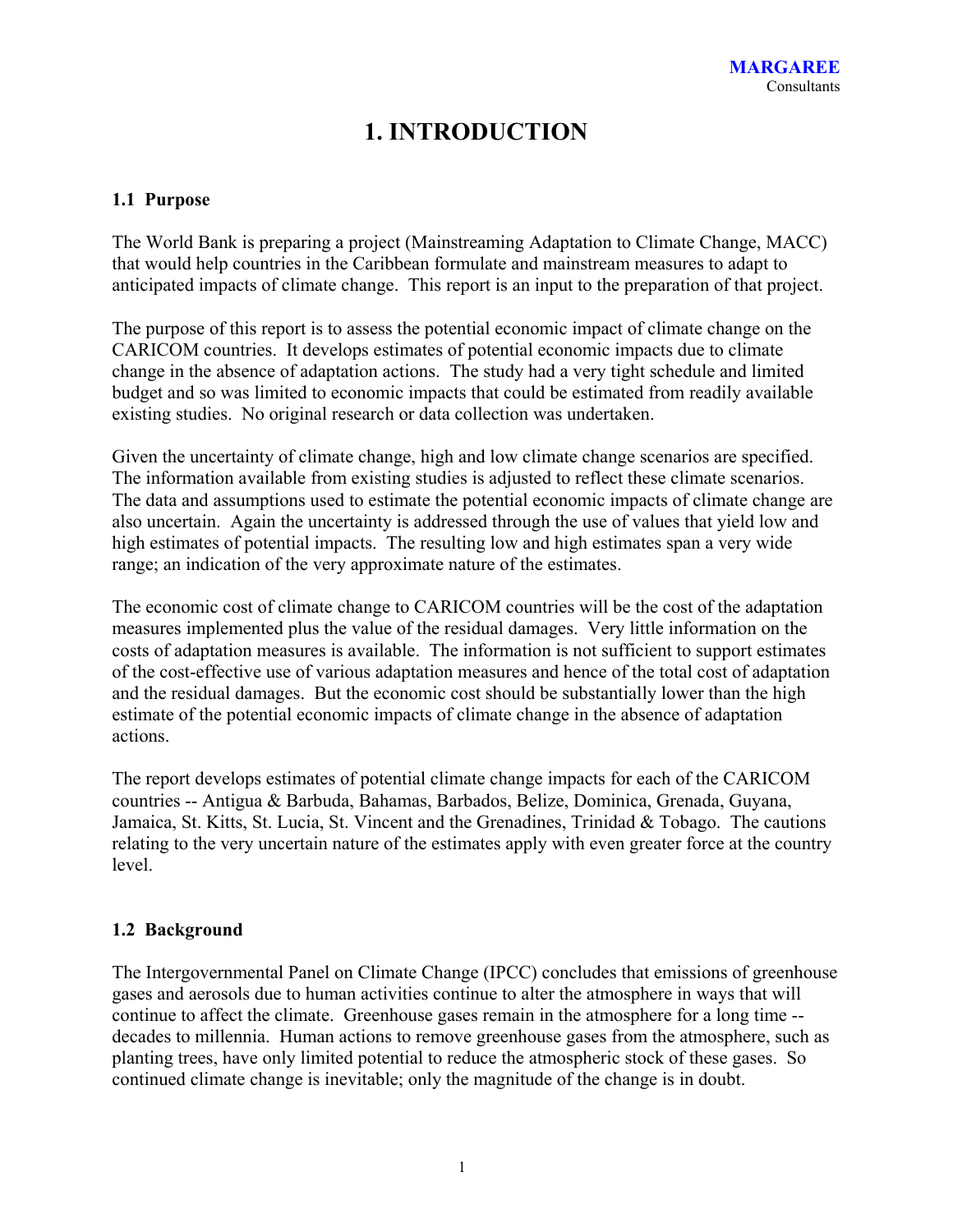Climate change depends mainly upon the stock (concentration) of greenhouse gases in the atmosphere. Due to the long atmospheric life of the gases and the limited ability to remove them from the atmosphere, climate change persists for a long time and is effectively irreversible. Lags inherent in the climate system mean that changes may not occur until decades after the emissions occur and may persist long after concentrations stabilize. Sea level, for example, is expected to continue to rise for 1,500 years after concentrations are stabilized.

Climate change involves a variety of changes including higher surface temperatures, changes to the hydrological cycle including more frequent heavy rains and less total precipitation in some regions, more intense and perhaps more frequent tropical storms, and more "El Niño-like" conditions. The warmer temperatures lead to thermal expansion of ocean waters and melting of glaciers and ice on land, which causes the sea level to rise. Higher sea levels and more intense tropical storms cause higher storm surges.

These changes are beginning to lead to damage to natural ecosystems and man-made infrastructure. Beaches, mangrove stands, wetlands and other coastal lands will be lost to rising sea levels and higher storm surges. Coral reefs may be lost due to higher water temperatures. Fresh water supplies may be reduced, or increased, by long-term changes in rainfall patterns and evaporation. There is a risk of damage to buildings, roads, sewer and water systems, port facilities, and other infrastructure due to rising sea levels, higher storm surges, and more intense tropical storms. Damage due to flooding in heavy rains could also rise. In many cases, the impacts rise exponentially; a 10% increase in the intensity of a severe hurricane raises the property damage by about 75%.<sup>1</sup>

Caribbean countries will be disproportionately affected by climate change. The Intergovernmental Panel on Climate Change concludes that the adverse impacts of climate change are expected to fall on developing countries and that small island states are at particular risk of severe social and economic effects from sea-level rise and storm surges.<sup>2</sup> The CARICOM countries are responsible for  $0.16\%$  of global  $CO<sub>2</sub>$  emissions. Climate change in the Caribbean effectively depends upon greenhouse gas emissions by the rest of the world. Estimates of the CARICOM share of global climate change damages are not available. But estimates of damages due to climate change are generally higher for developing than developed countries.

Most of the CARICOM countries are small islands, so coastal areas represent a relatively large share of the total area. Much of the infrastructure is also located along the coast. Consequently coastal areas will need to be protected or risk significant damage to infrastructure. Caribbean countries are also relatively more vulnerable to increased hurricane damage than richer, temperate countries. Tourism, which depends on the region's attractive climate and amenities, is a large sector of the economy in many of the Caribbean countries. Agriculture is another significant, climate-sensitive sector of the economy of many Caribbean countries. As a result a large share of the economy of most Caribbean countries is vulnerable to climate change.

 $\overline{a}$  $<sup>1</sup>$  See Table 2.5.</sup>

 $2^{2}$  Houghton, et al., 2001, p. 12.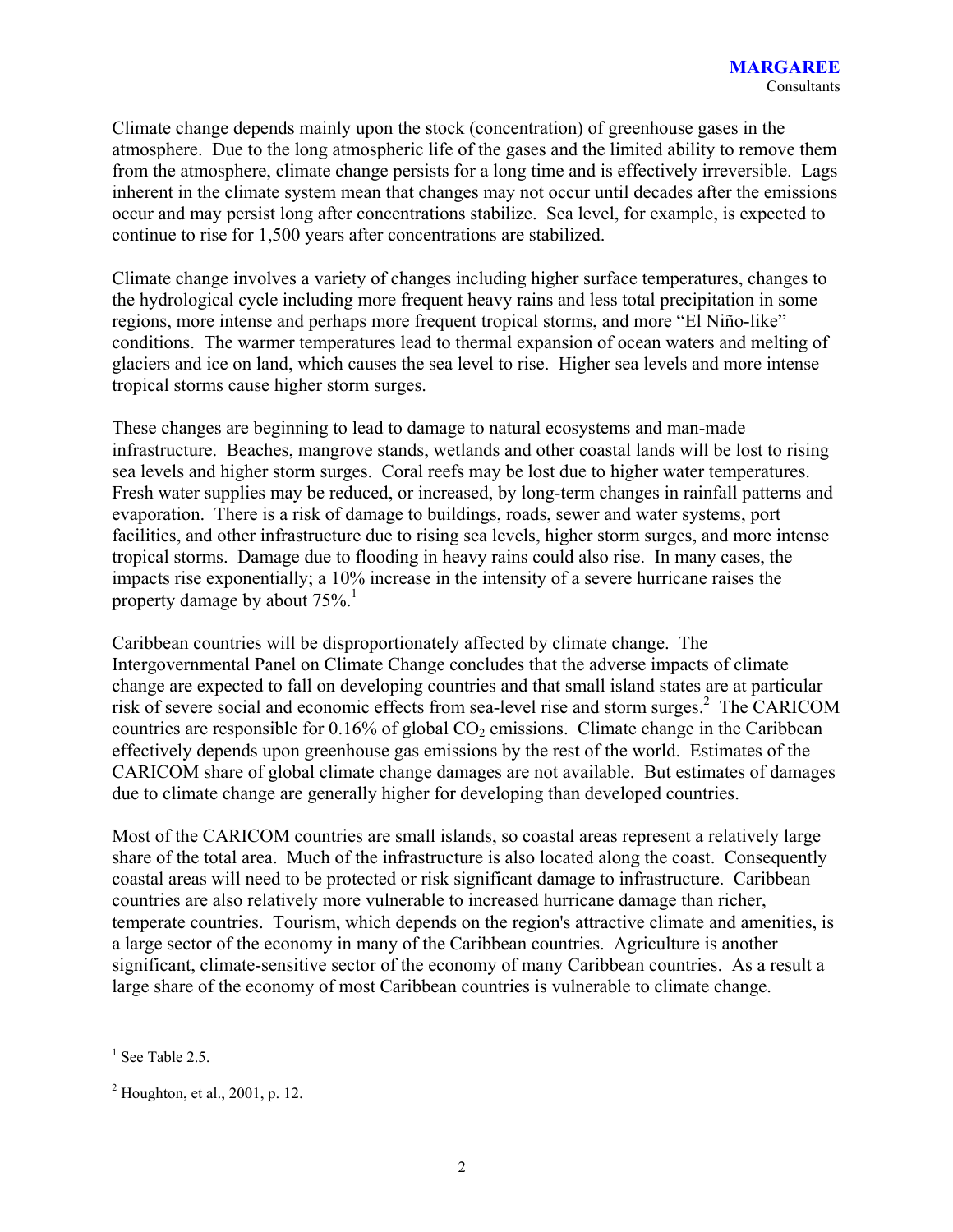The economic impact of to climate change is likely to be larger, in relative terms, than in many richer countries. Since global emissions and atmospheric concentrations are still rising, Caribbean countries will need to adapt and implement measures that minimize the impacts. Regardless of the measures to adapt and minimize the adverse impacts, some damage due to climate change will occur.

## **1.3 Methodology**

To assess the potential impact of climate change on CARICOM countries in the absence of adaptation actions we:

- Specified low and high climate change scenarios based on the literature
- Identified potential impacts of climate change in the Caribbean
- Developed estimates of the potential economic impacts of climate change on CARICOM countries assuming no adaptation measures are implemented
- Collected available estimates of the costs of adaptation to climate change

These steps are discussed below.

Available information on the impacts of climate change is based on different projections of the climate change assumed. To be meaningful an estimate of the potential economic impact of climate change must relate to a specific climate change scenario. However, future changes to the climate in the Caribbean are uncertain. To address this uncertainty, two climate change scenarios -- a "low case" and a "high case" -- are specified. The climate change scenarios are presented in Chapter 2.

Climate change has numerous consequences that can have economic impacts. Climate change leads to higher temperatures and specific humidity, higher sea surface temperature, changes to the hydrological cycle, sea level rise, and increased intensity of extreme weather events. These changes, in turn, affect the region's resource base. Higher sea surface temperatures cause coral bleaching and changes to fish stocks. Rising sea levels lead to coastal erosion, possible loss of infrastructure, salt water intrusion into fresh water supplies. These effects have economic consequences such as reduced value of dive tourism, changes to the value of fish landings, loss of coastal lands, reduced value of coastal infrastructure such as port facilities, and changes to fresh water supplies. The potential economic impacts due to climate change are summarized in Chapter 3.

Despite an extensive search, we found no estimates of the economic impacts of climate change for any sector or country in the region. We did find many useful pieces of information, such as estimates of losses due to specific hurricanes and estimates of land loss due to sea level rise in a specific country. That information has been used to prepare rough estimates of the economic impacts of climate change in CARICOM countries in the absence of adaptation actions. The available data are sketchy and numerous assumptions are required to develop the estimates of potential economic impacts. Consequently, the results must be considered very rough initial estimates of potential economic impacts in the absence of adaptation actions.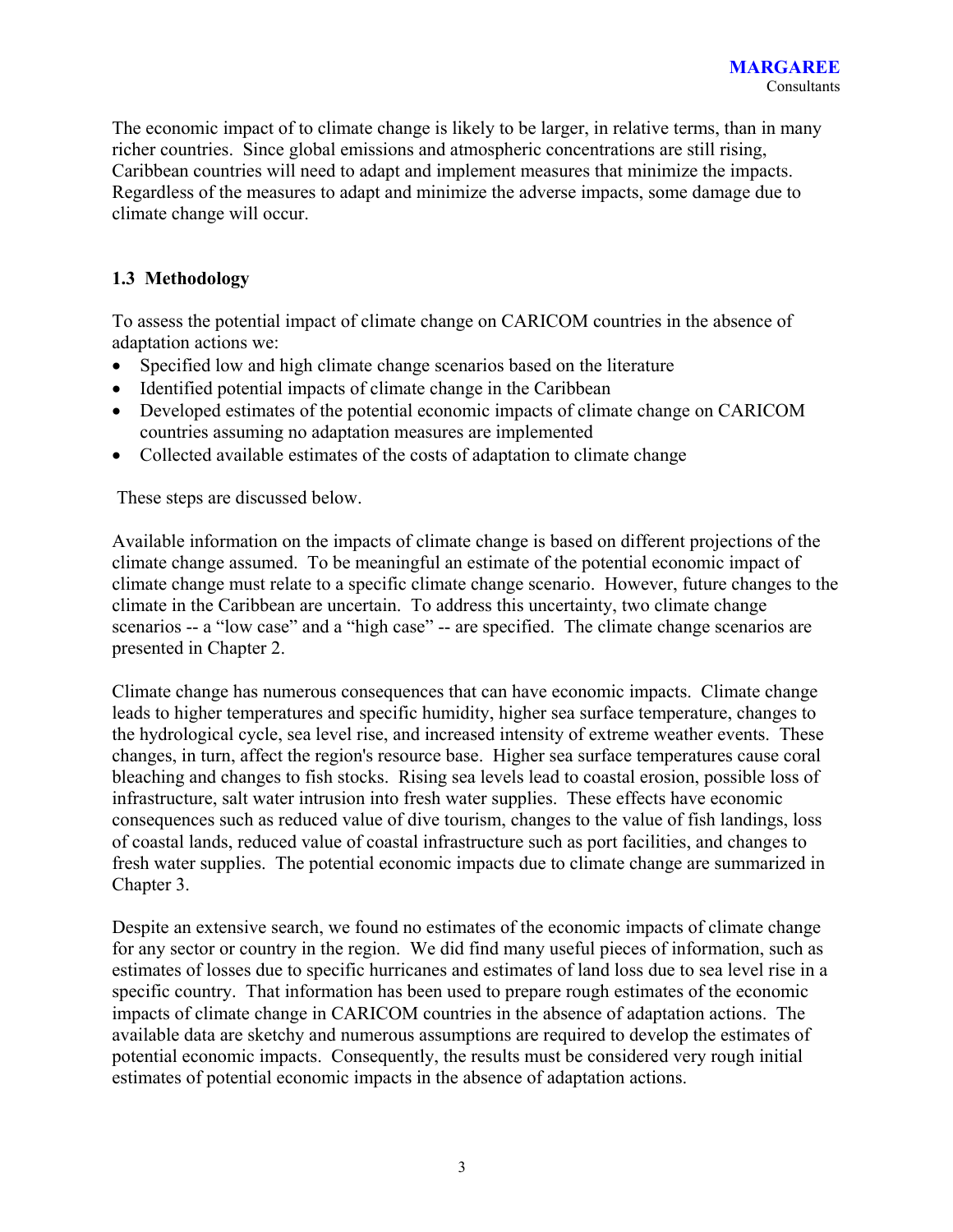The data and assumptions used to prepare the estimates of potential economic impacts are described in Chapter 4. The economic impacts are expressed as impacts on the current (2000) economy even though the climate change will not reach its full potential for some decades. This is standard practice in the literature. The uncertainty in the data and assumptions is addressed through the use of values that yield low and high estimates of potential impacts. The values that yield low estimates are combined with the low climate change scenario and those that yield high estimates are combined with the high climate change scenario. The resulting low and high values span a very wide range; an indication of the very approximate nature of the estimates.

Options for adaptation to climate change, estimates of the costs of the adaptation measures, and estimates of the avoided damages, where available, are presented in Chapter 5. The available information on the costs of adaptation measures is even more limited than that relating to potential economic impacts. The available information is not sufficient to support estimates of the cost-effective use of various adaptation measures and hence of the total cost of adaptation and the residual damages.

The ultimate economic cost of climate change to CARICOM countries will be the cost of the adaptation measures implemented plus the value of the residual damage. This should be substantially lower than the high estimate of the potential economic impact in the absence of adaptation actions as estimated in Chapter 4. The estimates in Chapter 4 are useful as a starting point for an identification and assessment of potential adaptation measures.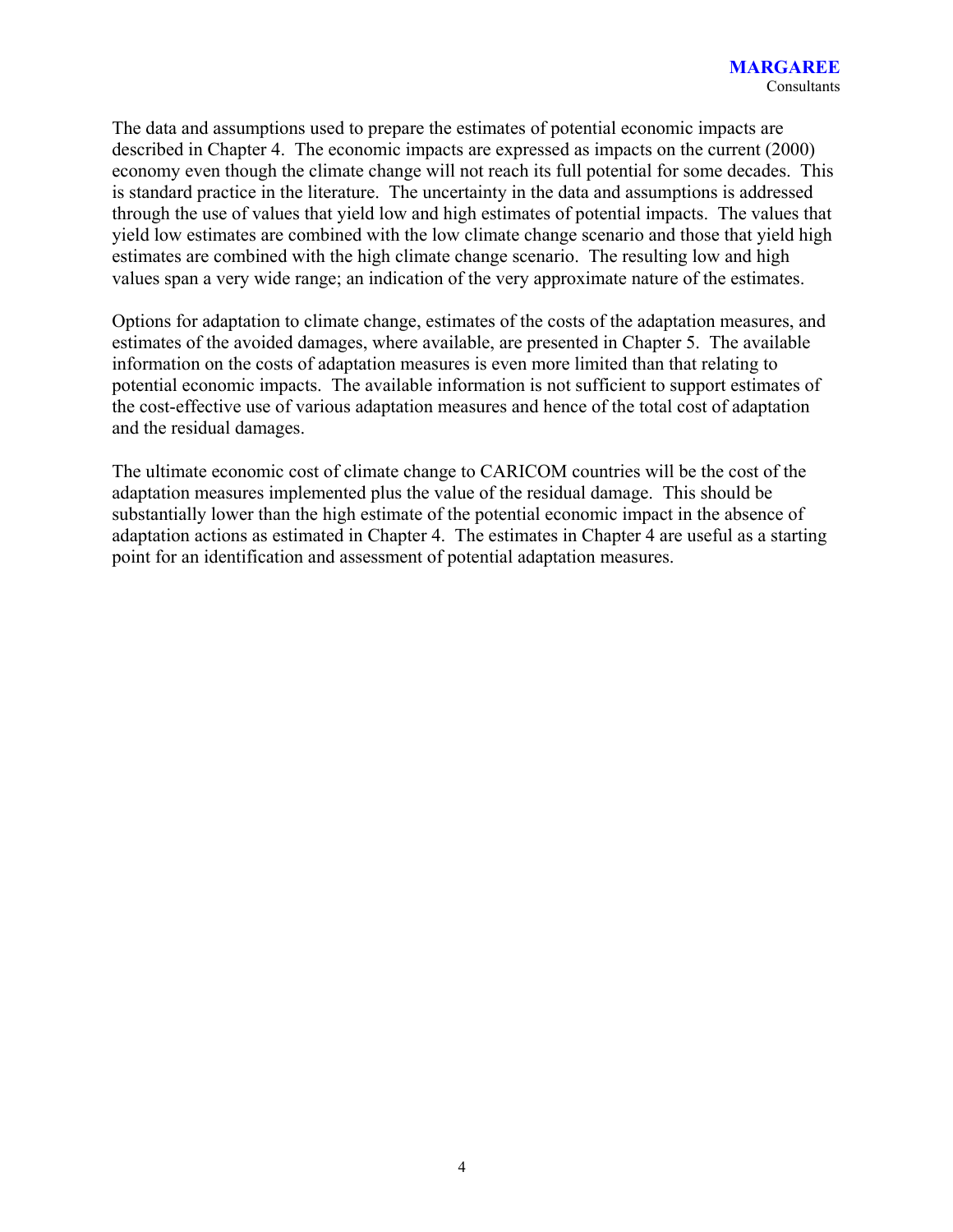## **2. Climate Scenarios**

### **2.1 Observed Trends**

Although there is much climatic variation between localities, some factors and characteristics are common to most small islands -- mainly as a result of their insular nature and tropical location. For instance, it is generally true that:

- The ocean exerts a strong influence on the climate of islands.
- Temperatures now are usually high, with mean annual values of  $20^{\circ}$ C and above.
- Diurnal and seasonal variations in temperature are low, with ranges around  $5^{\circ}$ C and less.
- Small island Caribbean states are strongly affected by tropical storms and hurricanes.

Average annual temperatures have increased by at least  $0.5^{\circ}$ C over the period 1900-1995 and in some Caribbean countries by 1°C or more. Seasonal temperature data are consistent with the higher average temperatures. Rainfall data for the same period show much greater seasonal, interannual, and decadal-scale variability, although a declining trend in average annual rainfall - on the order of 250 mm in some locations  $-$  is evident.<sup>3</sup> Annual rainfall varies considerably across the CARICOM countries from 750 to 1400 mm in Grenada to 1270 to 7620 in Dominica.

High interannual and subdecadal variations of tropical storms are evident (See Section 2.3).

## **2.2 Model Projections**

Most small islands are too small to be identified with a grid point in global climate models. This limits the ability to generate future projections of climate change for individual small islands. However, some projected effects are regionally robust. Surface air temperatures can be expected to rise in the future. Because oceans are expected to warm in the future, albeit at a slower rate than land masses, small island states are also expected to experience moderate warming.<sup>4</sup>

Models do not all agree on the future changes to annual precipitation in the Caribbean, although most show drying conditions. Recent records show trends towards increasing precipitation in the northern Caribbean, e.g. northern Bahamian Islands and less in the southern Bahamas and in most countries as far south as Suriname. Evaporation generally rises with temperature, but also depends on other factors including vapour pressure, so evaporation rates will vary spatially and temporally within the region, but less so than rainfall. Several models project an increase in precipitation intensity and flash flooding for latitudes within which many small island states are located. Increases in droughts also has been projected (See Section 2.3).<sup>5</sup>

<sup>&</sup>lt;sup>3</sup> Nurse, et al., 1998, p. 339.

<sup>&</sup>lt;sup>4</sup> Nurse, et al., 1998, p. 340.

<sup>&</sup>lt;sup>5</sup> Nurse, et al., 1998, p. 341.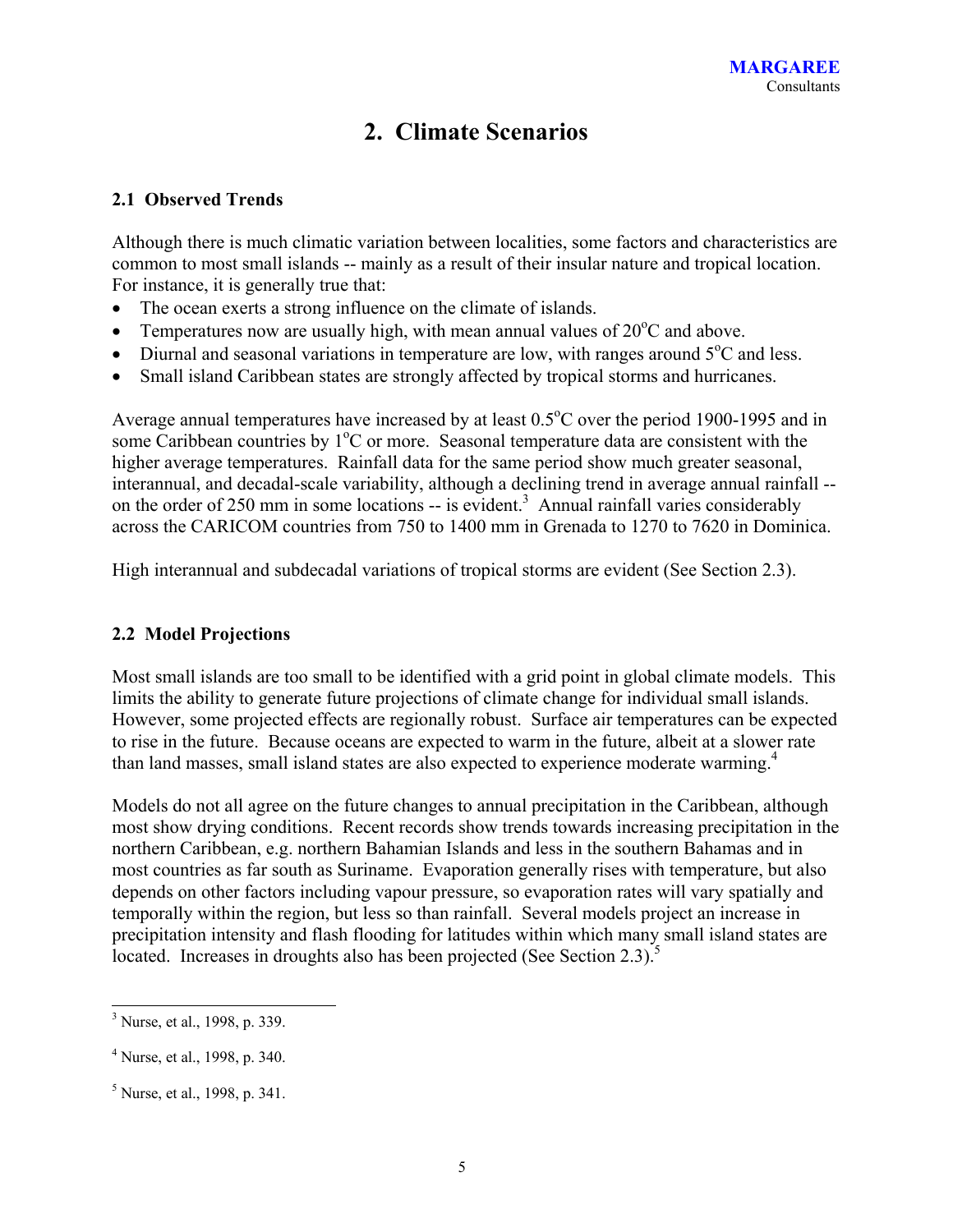Sea level rise varies with factors such as the rate of warming, the efficiency of ocean circulation, and local atmospheric effects, and currents, and hence is not uniform (See Section 2.3).

### **2.3 Climate Scenarios**

As noted, scenarios of future climate are based mainly on the output of atmospheric – ocean General Climate Models (or Global Circulation Models) AOGCM's. These use mathematical descriptions of atmospheric and oceanic motions, energy fluxes and water fluxes to simulate past, present and future climates. Past and present climates are used to validate the models. Future climate is driven primarily by forcing due to greenhouse gases and aerosols, which tend to counteract the greenhouse effect. These human-induced influences now outweigh natural factors that affect global climate such as changes in solar radiation or volcanic emissions.

The greenhouse gas and aerosol forcing is estimated by means of scenarios of future emissions. These can have a very wide range depending on the future evolution of world populations, economies, energy use, the sources of energy used, and extent of deforestation or afforestation. Our present (2002) atmosphere has about 30% more  $CO<sub>2</sub>$  (the most abundant of the greenhouse gases) than in pre-industrial times. IPCC's range of emission estimates suggest that  $CO<sub>2</sub>$ concentrations could be as much as triple pre-industrial by 2100 or could be less than double preindustrial concentrations by 2100. The outcome depends primarily on the rate of growth of economies and of fossil fuel use and the vigour of measures to reduce the latter. This creates the greatest uncertainty in projections of future climate.

However, most climate model analyses have used simply a projection of greenhouse gas and aerosol forcing that increases at approximately the same rate as during the past decade. This also results in a range of outcomes because of the differences between models. Most of the available literature is based on such climate model analyses, and the following range of outcomes generally reflects these model differences, except as specifically noted. In cases where recent trends are consistent with projections, more confidence can be placed in the model outputs so some recent trends are cited. However where results are available using a broader range of future emission scenarios (the IPCC-SRES scenarios) these have been used (e.g. for sea level rise), and so reflect uncertainties in both future emissions and in the models.

To address the uncertainty associated with future climate change, two climate change scenarios - - a 'low case' and a 'high case' scenario -- are specified. These two scenarios are estimates of the range of potential economic impacts due to climate change to 2050 and 2080. These scenarios are based on the third assessment report of the IPCC, *Climate Change 2001*. In particular, the increase in tropical cyclone (hurricane) peak wind and peak rainfall intensity are considered to be "likely" (65-90% confidence) by IPCC this century.

## *2.3.1 Temperature and Precipitation*

Temperature increases by season for the two scenarios are shown in Table 2.1. The temperature increase for the low scenario is  $2^{\circ}$ C and for the high scenario is  $3.3^{\circ}$ C. Night time temperatures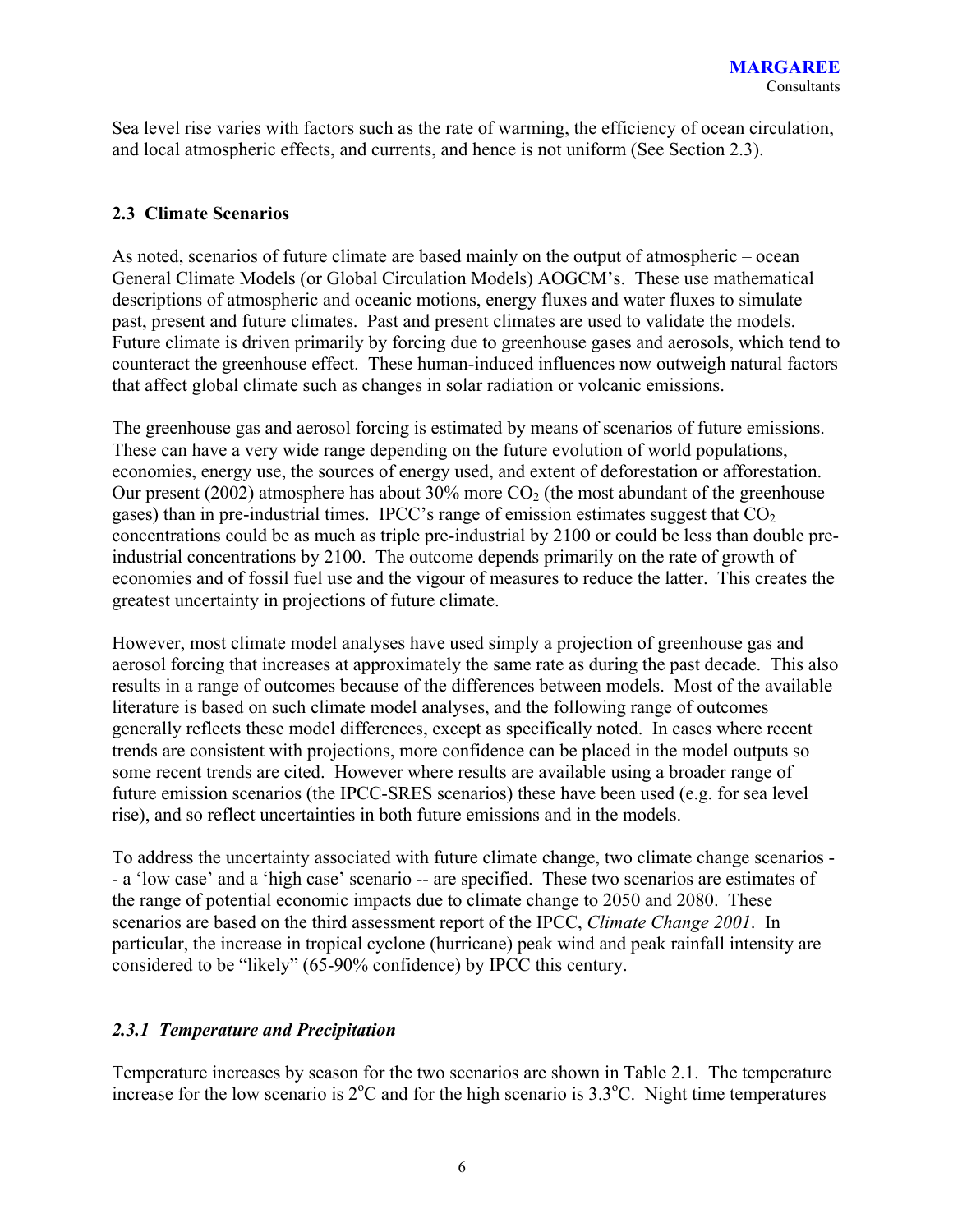are projected to rise more than daytime temperatures, thus narrowing the daily temperature range by  $0.3\degree C$  to  $0.7\degree C$ .

|                 | <b>Temperature</b><br>Increase $(^0C)$<br>Scenario 1 (low)                                                                               | <b>Temperature</b><br>Increase $(^0C)$<br>Scenario 2 (high) |
|-----------------|------------------------------------------------------------------------------------------------------------------------------------------|-------------------------------------------------------------|
| $Dec. - Feb.$   |                                                                                                                                          |                                                             |
| 2050            | 1.4                                                                                                                                      | 2.0                                                         |
| 2080            | 2.0                                                                                                                                      | 3.3                                                         |
| $June - August$ |                                                                                                                                          |                                                             |
| 2050            | 1.5                                                                                                                                      | 1.9                                                         |
| 2080            | 2.0                                                                                                                                      | 3.3                                                         |
| during the day. | Note: A decrease in the daily temperature range of $0.3^{\circ}$ C<br>to $0.7^{\circ}$ C is projected with greater warming at night than |                                                             |

## Table 2.1 **Temperature Increases by Season**

The precipitation scenarios are shown in Table 2.2. The low scenario shows decreases in precipitation throughout the year, with larger reductions during the rainy season. Precipitation is projected to rise under the high scenario, with a smaller increase during the rainy than during the dry season. It should be noted that the low and high values in the case of rainfall do not reflect low and high greenhouse gas emissions – they are simply the range of estimates from various sources.

|                 | Precipitation<br>Change %<br>Scenario 1 (low) | Precipitation<br>Change %<br>Scenario 2 (high) |
|-----------------|-----------------------------------------------|------------------------------------------------|
| $Dec. - Feb.$   |                                               |                                                |
| 2050            | $-1.5$                                        | $+13.1$                                        |
| 2080            | $-4.4$                                        | $+24.4$                                        |
| $June - August$ |                                               |                                                |
| 2050            | $-18.4$                                       | $+17.1$                                        |
| 2080            | $-25.3$                                       | $+8.9$                                         |

## Table 2.2 **Precipitation Changes by Season**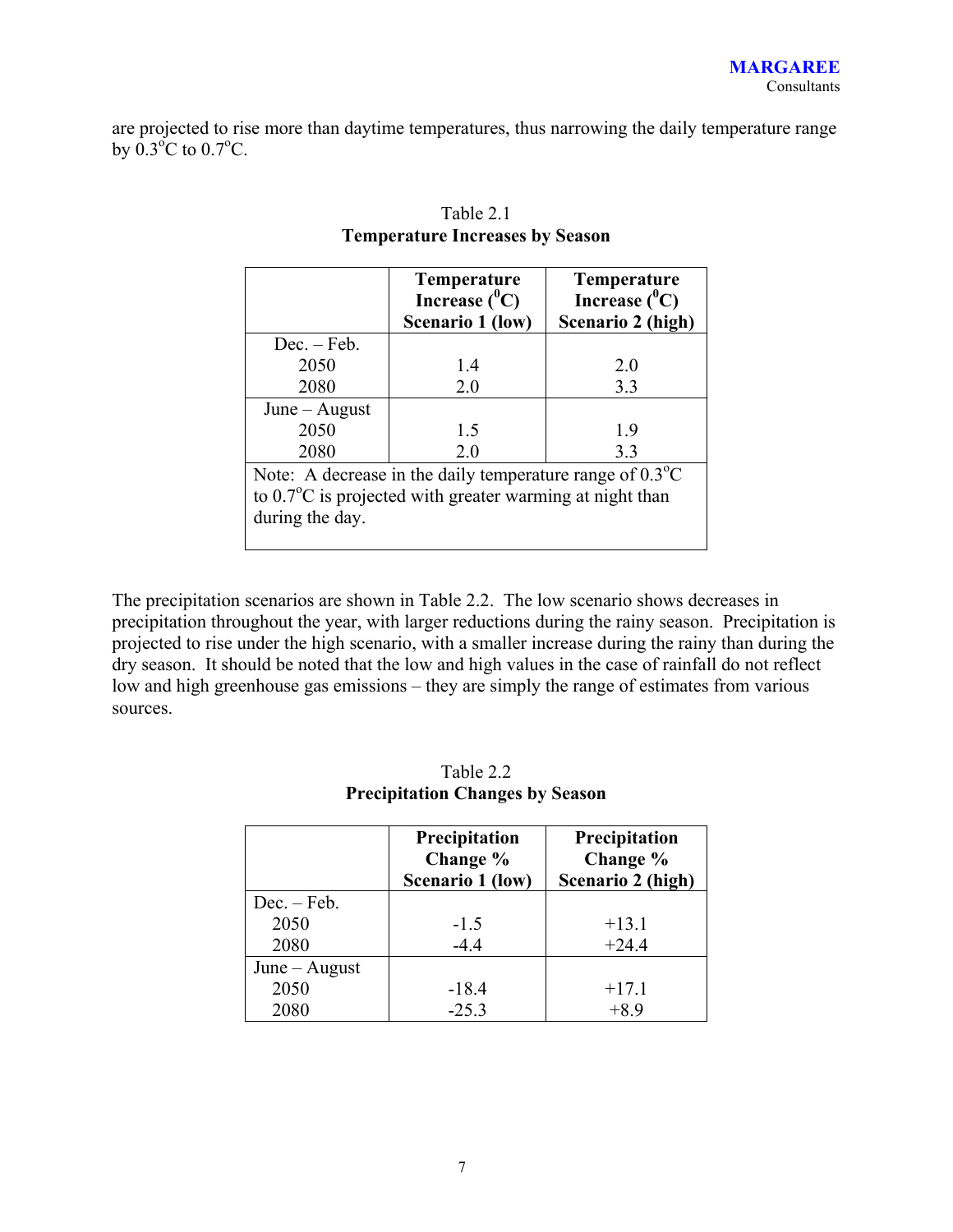The variation among model outputs for precipitation as reflected in Table 2.2 is very high. The median values for the scenarios suggest:

- less rain in the rainy season (-6.9% for 2050 and -8.2% for 2080), and
- more rain in the dry season  $(+5.9\%$  for 2050 and  $+8.2\%$  for 2080).

Three points tend to reinforce the likelihood of reduced precipitation, in the rainy season at least:

- In general, the Caribbean receives less rain in El Niño years and IPCC suggests that future climate may be more "El Niño-like".
- Trends in rainfall over the past few decades have been mostly downward in the Caribbean except for the northern islands of the Bahamas.
- Increased evaporation losses with higher temperatures will tend to overcome small increases in rainfall, with a net negative moisture balance especially in the rainy season.

### *2.3.2 Sea Level Rise*

Climate change causes sea levels to rise due to thermal expansion of ocean waters and melting of glaciers and ice on land. The range of mean sea level rise for the period 1990 to 2100 as estimated by five models is 0.18 to 0.77 metres. For the full range of economic and energy development in IPCC's emission scenarios (SRES scenarios), mean sea level rise of 0.16 to 0.87 metres is anticipated by 2100. The mean sea level rise for earlier periods is shown in Table 2.3.

| <b>SRES Mean Sea Level Changes</b> |                             |                   |  |  |  |  |
|------------------------------------|-----------------------------|-------------------|--|--|--|--|
|                                    | <b>Scenario 2</b><br>(high) |                   |  |  |  |  |
|                                    |                             |                   |  |  |  |  |
| 2050                               | 0.08 <sub>m</sub>           | 0.44 <sub>m</sub> |  |  |  |  |
| 2080                               | 0.13 <sub>m</sub>           | 0.70 <sub>m</sub> |  |  |  |  |
|                                    |                             |                   |  |  |  |  |
| eventual                           | $0.5 \text{ m}$             | 2.0 <sub>m</sub>  |  |  |  |  |

Table 2.3 **Mean Sea Level Rise**

There is a long lag time from greenhouse gas emissions to sea level rise, so that mean sea level would continue to rise for more than 1500 years. If emissions were held constant after 70 years at twice pre-industrial levels, sea level would eventually rise to between 0.5 and 2.0 metres above present levels.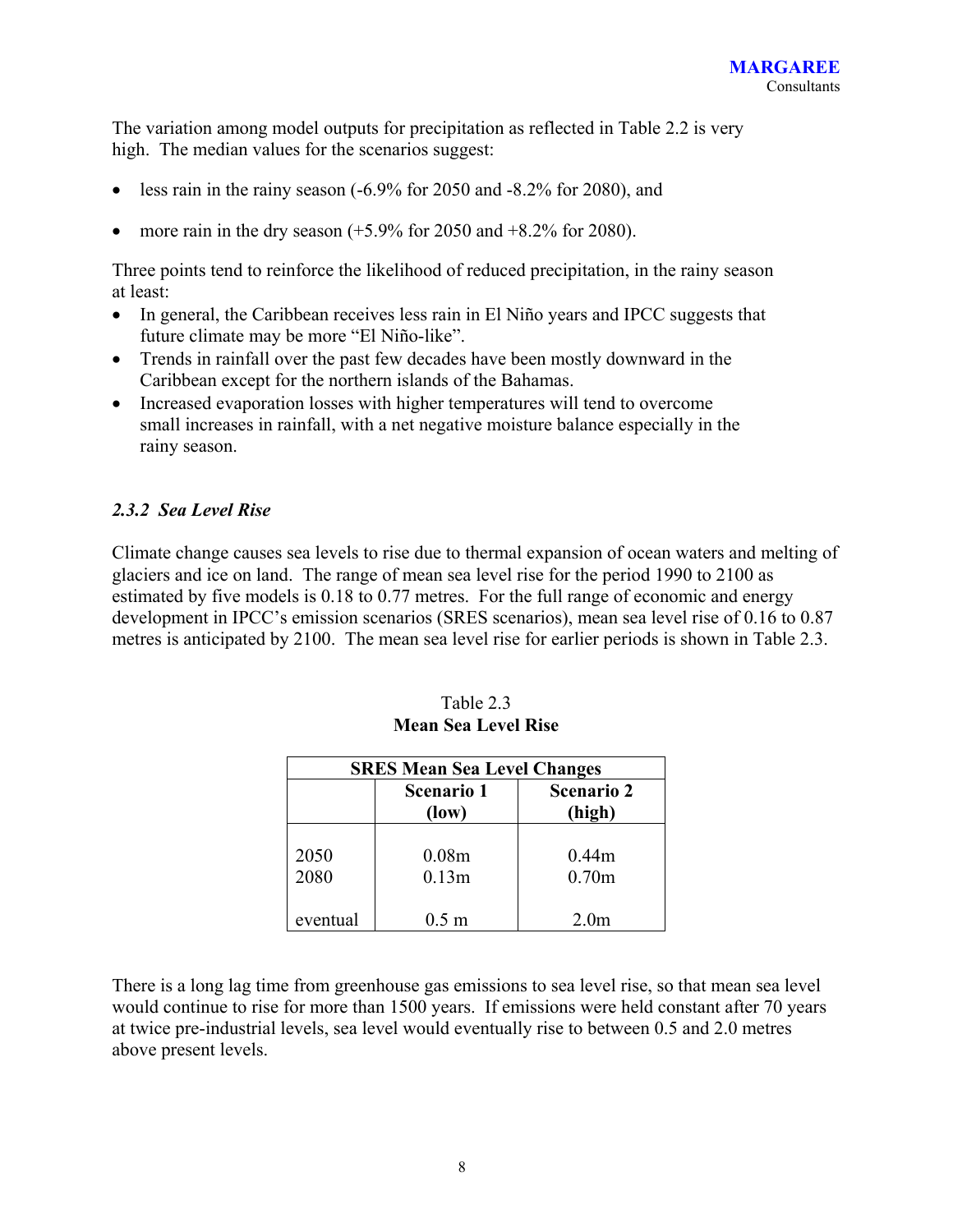To compare to observed sea level rise to date, the longest observed record in the region is from Key West, Florida, where average increases of 0.17 m per decade have been observed since 1850. This is much more rapid than even the highest of the above projections for the Caribbean. The high projections thus seem more compatible with the observations to date. However, this should be tempered with the note that the northern Caribbean mean sea level increase, during the relatively short Topex/Poseidon satellite mission (1993-1998), was substantially greater than for the Southern Caribbean.

## *2.3.3 Extreme Events*

### *Storm Surges*

It is not the **mean** sea level that damages beaches and shorelines and causes major floods, but the extreme high water under storm surges, tides, and waves. Probability analysis shows that for a location about one metre above present mean sea level and a sea level rise of 20 cm, storm surges and tidal flooding which now occur every 10 years on average, would occur twice per year -- a twenty-fold increase.

To indicate the potential magnitude of storm surge inundation, model calculations for a category 5 (most severe) hurricane approaching the Bahamas from the east, indicate a "maximum envelope of water" (MEOW) 5.2 m deep moving on shore in the Nassau area. The observed MEOW in the Bahamas from hurricane Andrew (category 4) was  $2.4$  to  $3.0 \text{ m}$ .<sup>6</sup>

## *Tropical Storms and Hurricanes*

Will tropical storms and hurricanes become more frequent or severe in a changing climate?

The historical record indicates that the:

- Number of hurricanes plus tropical storms (that did not reach hurricane intensity) in Atlantic-Caribbean basin has increased from 7 to 10 per year since 1886.<sup>7</sup>
- Number of hurricanes alone shows no long-term trend, but annual numbers are affected by the state of ENSO (fewer during El Niño and more during La Nina conditions), so a more "El Niño-like" climate would mean fewer hurricanes and less precipitation.
- Number of hurricanes reached the unprecedented number of 4 during 1999.

The climate change scenarios are presented in Table 2.4. The trend in the number of tropical storms and hurricanes is uncertain, so the number remains at 10 per year for both scenarios. The number of severe hurricanes (category 4 and 5 storms) is assumed to be 2 in the low case and to

 6 Rolle, The Bahamas Meteorological Service, personal communication.

<sup>&</sup>lt;sup>7</sup> Martin and Weech, 2001.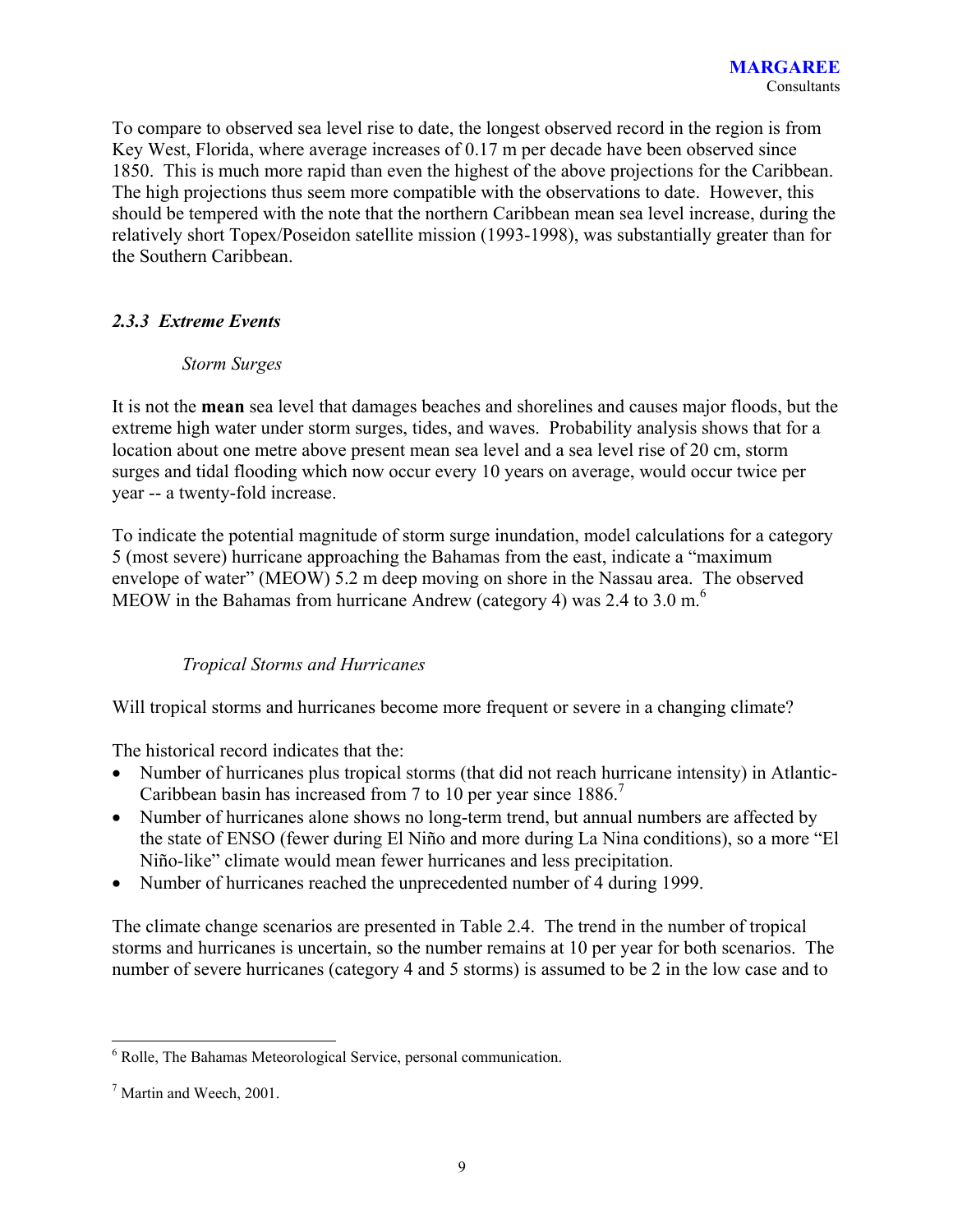equal the 1999 level of 4 in the high case. The intensity (maximum wind speed) of the strongest hurricanes is projected to rise by 5% in the low scenario and by 15% in the high scenario.<sup>8</sup>

|                                                                        | <b>Scenario 1</b><br>(low) | <b>Scenario 2</b><br>(high) |
|------------------------------------------------------------------------|----------------------------|-----------------------------|
| Number of tropical storms and<br>hurricanes per year, 2050 and<br>2080 | 10                         | 10                          |
| Number of severe hurricanes per<br>year, 2050 and 2080                 | $\mathcal{D}$              |                             |
| Increased wind speed of the<br>strongest hurricanes, 2050 and<br>2080  | 5%                         | 15%                         |

## Table 2.4 **Tropical Storms and Hurricanes**

Table 2.5 provides an estimate of the increase in insured losses with changes in hurricane intensity (maximum wind speed) for the United States. The losses increase exponentially -- a 5% increase in maximum wind increases damages by approximately 35% and a 15% increase in maximum wind speed increases damages by roughly 135%.

| <b>Storm</b> | <b>Class</b>         | Year | <b>Estimated</b><br>1990<br><b>Insured</b> | <b>Estimated 1990 Insured Losses</b><br>if Maximum Wind Speed Increases by |             |             |  |  |  |
|--------------|----------------------|------|--------------------------------------------|----------------------------------------------------------------------------|-------------|-------------|--|--|--|
|              |                      |      | <b>Losses</b><br>(000's)                   | 5%                                                                         | 10%         | 15%         |  |  |  |
|              |                      |      |                                            | \$4,902,705                                                                | \$6,514,172 | \$8,542,428 |  |  |  |
| Hugo         | $\overline{4}$       | 1989 | \$3,658,887                                | 34%                                                                        | 78%         | 133%        |  |  |  |
|              |                      |      |                                            | \$3,382,775                                                                | \$4,312,884 | \$5,685,853 |  |  |  |
| Alicia       | 3                    | 1983 | \$2,435,589                                | 39%                                                                        | 77%         | 133%        |  |  |  |
|              |                      |      |                                            | \$4,120,733                                                                | \$5,438,332 | \$7,095,008 |  |  |  |
| Camille      | 5                    | 1969 | \$3,086,201                                | 130%<br>34%<br>76%                                                         |             |             |  |  |  |
|              | Source: Clark, 1997. |      |                                            |                                                                            |             |             |  |  |  |

Table 2.5 **Loss Potential in Future Hurricanes** 

 8 Houghton, et al., 2001.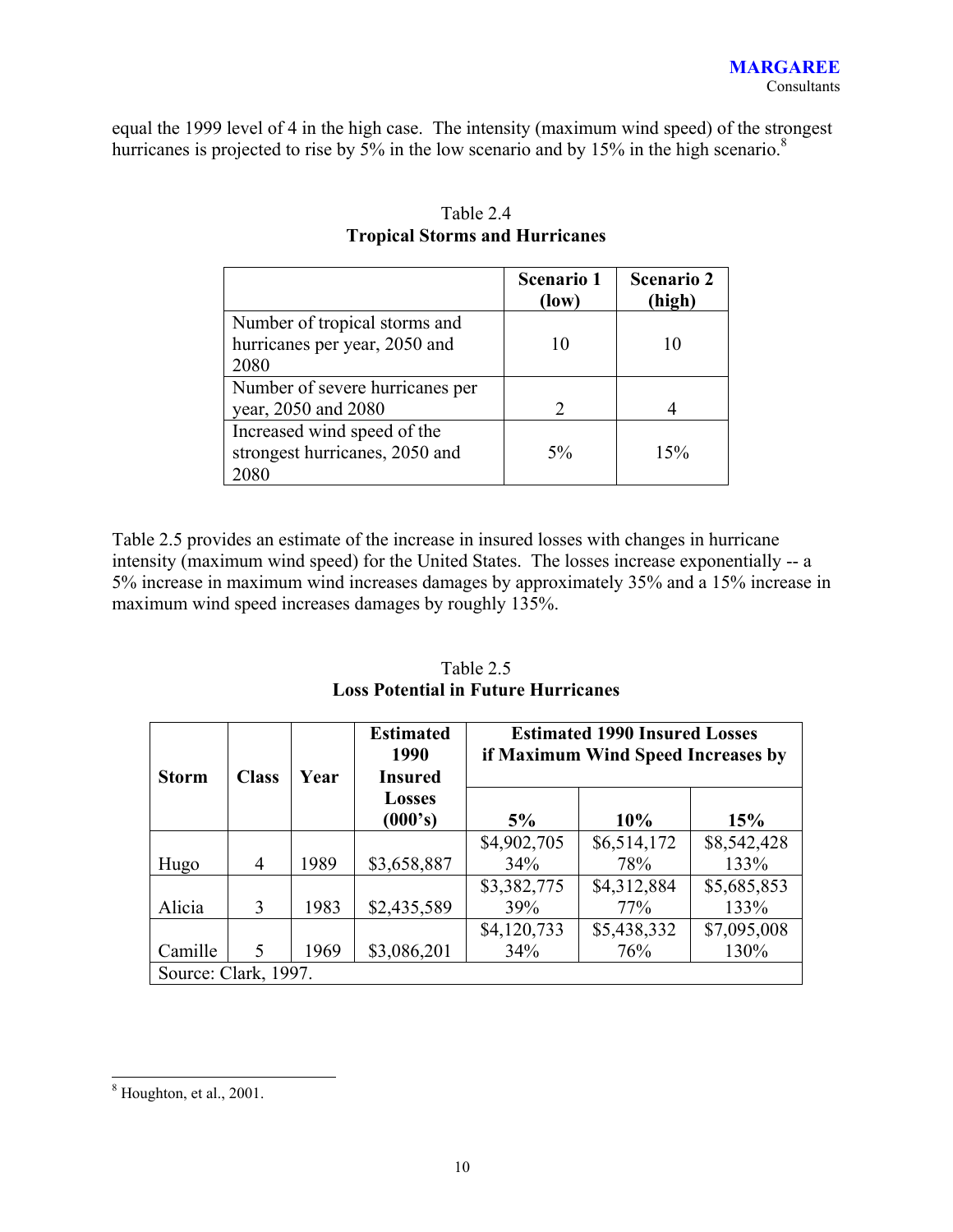### *Heavy Rains*

Despite a decline in total rainfall, there has been an increase in rain intensity on rain days in Guyana, Suriname and some islands. Such heavy rains are due to tropical waves and upper level troughs in the inter-tropical convergence zone and cause local flooding. There were 46 cases of such events between 1955 and 2000 (46 years) in Barbados, most of which caused floods and a few of which caused wind damage.

Further increases in rain intensities are projected with one-day average rains increasing on average 0.5 mm (low) to 1.0 mm (high). The 20-year return period heavy one-day rainfalls over the Caribbean are approximately 80 mm/day on average (1973-93). These are expected to increase by an average over the region of 15 mm/day (20%) by 2050 and 35 mm/day (40%) by 2090. These estimates are used as the low scenario in Table 2.6. No other literature is available as the basis for the high scenario.<sup>9</sup>

|                                    | <b>Scenario 1</b><br>$flow$ | <b>Scenario 2</b><br>(high) |
|------------------------------------|-----------------------------|-----------------------------|
| One day average rainfall, 2050 and |                             |                             |
| 2080                               | $+0.5$ mm                   | $+1.0$ mm                   |
| 20 year return period one-day      |                             |                             |
| rainfall                           |                             |                             |
| 2050                               | $95$ mm                     |                             |
| 2080                               | $110 \text{ mm}$            |                             |

Table 2.6 **Heavy Rains**

The number of flooding events from short duration intense rainfalls and the amount of flooding per event are thus projected to increase, even though total rainy season rainfall is likely to continue to decline.

<sup>&</sup>lt;sup>9</sup> Zwiers and Kharin, 1998 and Kharin and Zwiers, 2000.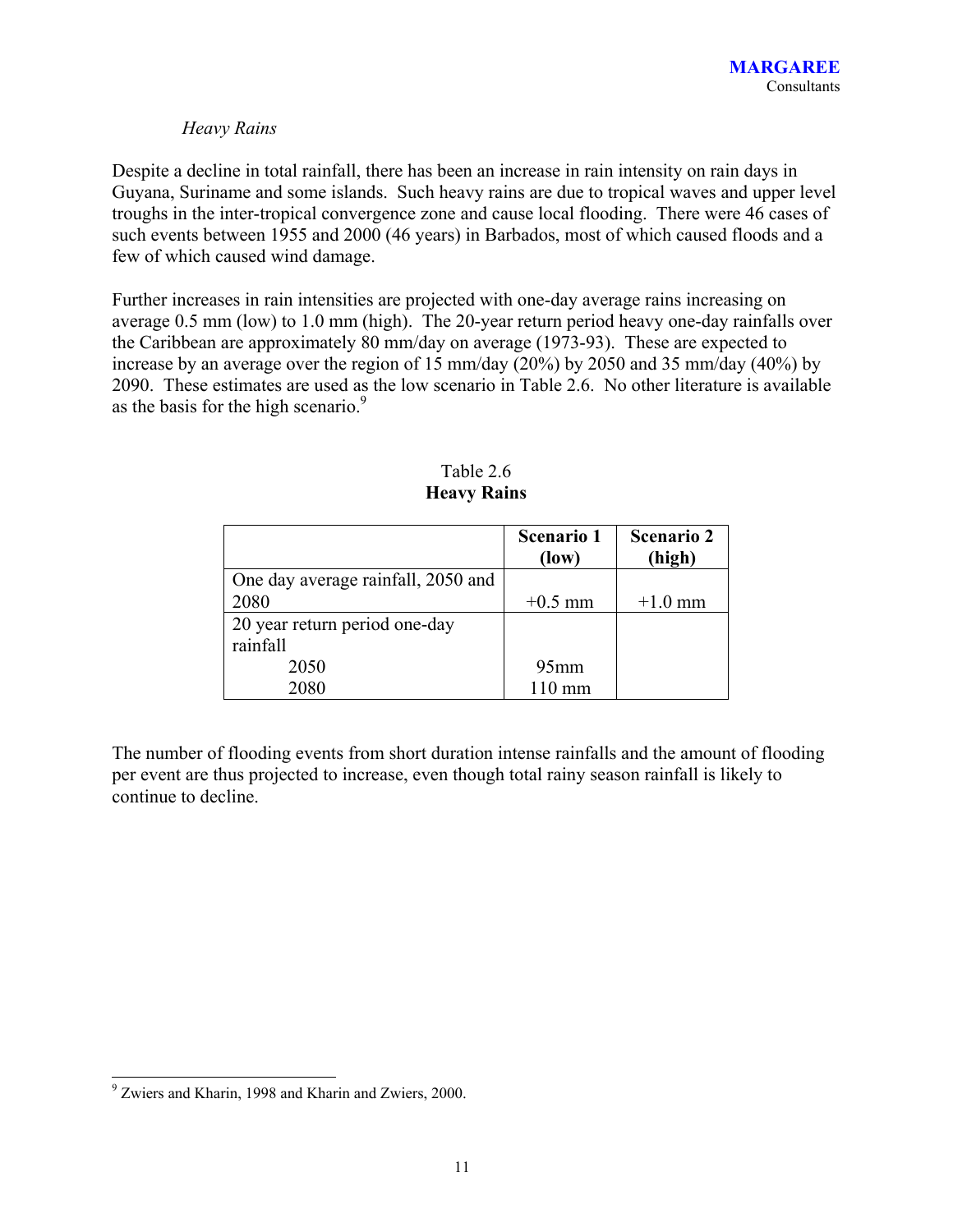## **3. Potential Economic Impacts of Climate Change**

This chapter summarizes the anticipated impacts of climate change on island ecosystems and socioeconomic sectors to identify the potential economic impacts.<sup>10</sup>

### **3.1 Marine Ecosystems**

## *3.1.1 Coral Reefs*

Coral reefs represent one of the most important resources of tropical islands. They are sources of food, particles for beach sand, and building materials; function as natural breakwaters; and play a critical role in the formation and maintenance of reef islands, shores and beaches. They are habitats for a variety of marine communities and they serve as spawning and nursery grounds for numerous species of reef fish. Reefs also function as protective barriers for beaches and coasts by reducing incident wave energy. They also generate significant revenue for many island economies through avenues such as tourism.

The climate change effect of greatest potential significance to coral reefs is likely to be an increase in seawater temperature. Corals have narrow temperature tolerances (approximately 25-  $29^{\circ}$ C) and salinity tolerances (about 32-36 ppm). In some islands, some species of corals currently live at or near their threshold of temperature tolerance. Corals respond to the combined effects of irradiance and water temperature elevation by paling in colour, or bleaching. If the temperature elevation is substantial over an extended period (e.g.,  $3-4$ <sup>o</sup>C for over 6 months), significant coral mortality is likely. Projections suggest that the incidence of bleaching will rise rapidly within the next few decades, with the highest rate of increase occurring in the Caribbean.

ENSO events already have been associated with extensive coral bleaching in the Caribbean in the 1990s. Human stresses (e.g., nutrient loading and other types of chemical pollution, sedimentation from land-based activities, damage due to anchoring of boats) limit the innate capacities of corals to adapt to climate change. Where reef structures have been weakened by anthropogenic stresses, as in the Caribbean, the ability of reefs to keep pace with sea-level rise is reduced. Rising atmospheric  $CO_2$  concentrations may reduce the ability of reef plants and animals to make the limestone skeletons that build the reefs.

## *3.1.2 Mangrove Communities*

 $\overline{a}$ 

Mangroves provide important functions as protection against storms, tides, cyclones, and storm surges and serve as more "filters" against the introduction of pests and exotic insects. Sediment flux is important in determining mangrove response to rising sea levels. Most islands in the Caribbean have microtidal, sediment-starved environments, so they are expected to suffer

 $10$  The chapter is based on Nurse, et al., 1998 and Nurse, et al., 2001.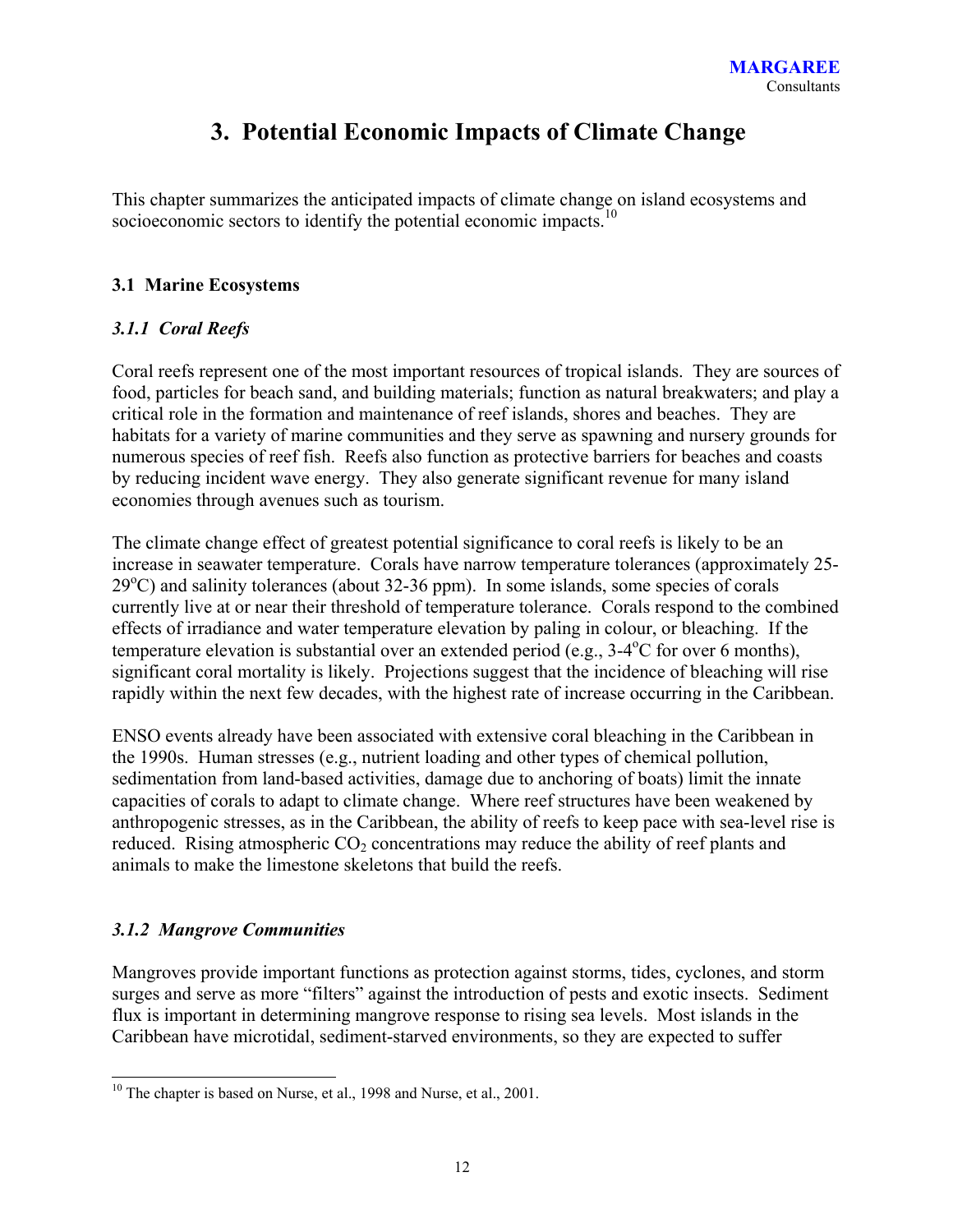reductions in the geographical distribution of mangroves. Where the rate of shoreline recession increases, mangrove stands are expected to become compressed and suffer reductions in species diversity. Since they require large amounts of fresh water to reach their full growth potential, mangroves in the Caribbean may be affected more by reduced seasonal precipitation than by higher temperatures and sea levels.

### **3.2 Terrestrial Ecosystems**

Some small islands still have substantial forests. The tropical forests on small islands have an important influence on local and regional climates. Forests are of socioeconomic importance as sources of timber, fuel and non-wood products. Forests also provide habitats for wildlife, reservoirs for conservation of biological diversity, reduce soil erosion, and provide a basis for ecotourism.

Forests may be affected more by human activity, such as deforestation, than by climate change. Changes in soil water availability (the combined effects of temperature and rainfall) are more important than temperature change alone. Forests are particularly vulnerable to extremes of water availability -- droughts or floods -- and will decline rapidly if conditions move toward one of these extremes. On the other hand, increased  $CO<sub>2</sub>$  concentrations may enable some forest species to use water and nutrients more efficiently and could even increase productivity – up to the point the  $CO<sub>2</sub>$  fertilization effect saturates.

The biodiversity of islands could be adversely affected by climate change. A wide range of changes might be expected, including alterations in population size, species distribution, species composition, and the geographical extent of habitants and ecosystems, as well as an increase in the rate of species extinction.

Small islands are variable in their biodiversity. Some islands are very rich, while low-reef islands tend to have both low biodiversity and low endemism. In general, small islands in absolute figures tend to have high terrestrial diversity and endemism. One of every three known threatened plants is an island endemic. Approximately 23% of bird species found on islands are threatened. This situation is believed to be linked closely to increasing population pressure and habitat alteration.

Additional stresses, such as the projected effects of climate change, could further adversely affect island biodiversity. Some species may not be able to tolerate higher temperatures and changes in precipitation (drier or wetter climate). Species higher on the food chain will be directly affected by the change in climate and indirectly affected by changes in their food sources.

Establishment of terrestrial, marine, or coastal reserves helps to preserve endangered habitats and ecosystems and maintain biological diversity while increasing the resilience of these systems to cope with climate change.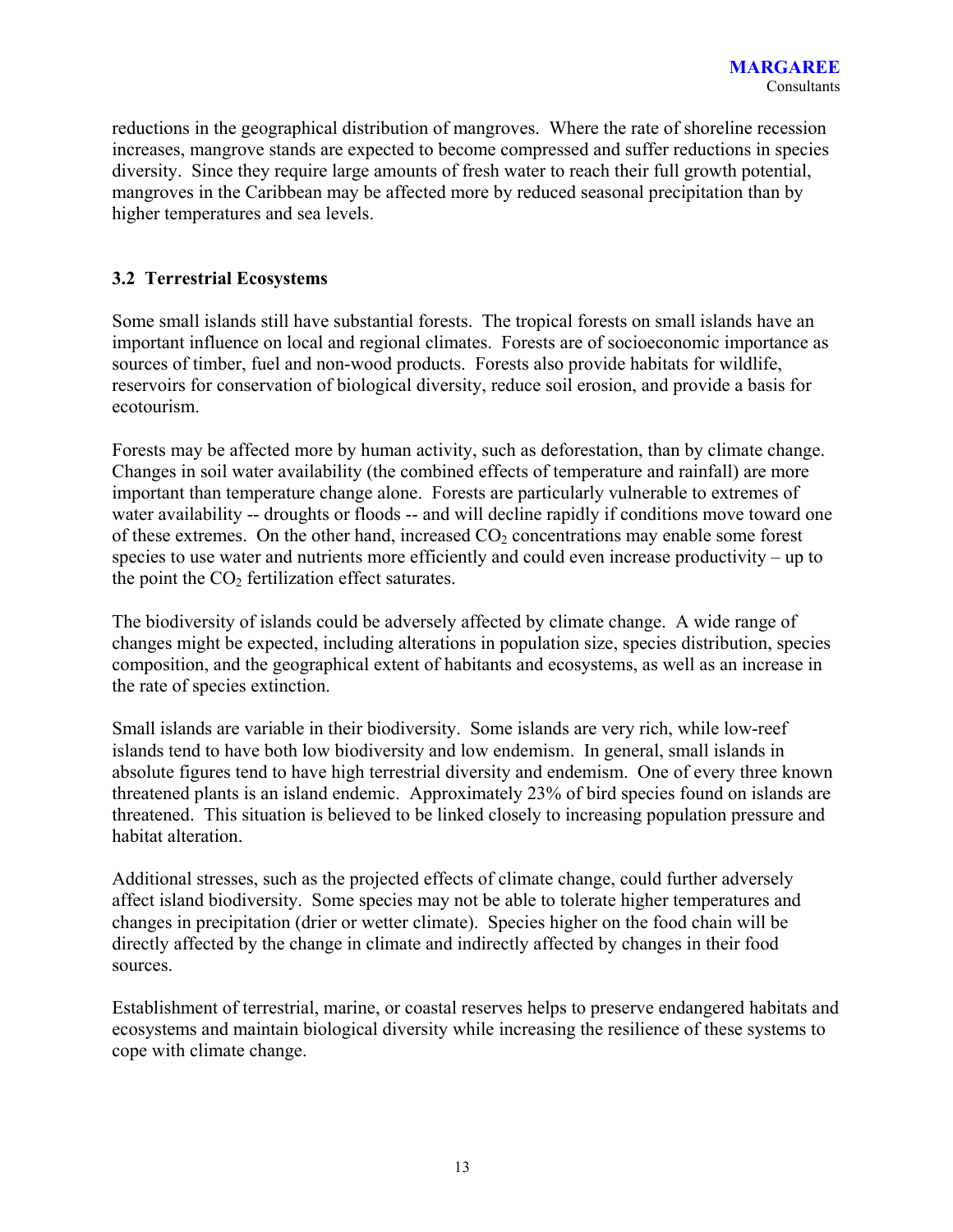#### **3.3 Hydrology and Water Resources**

Barbados, Antigua and Barbuda, and Grenada are among the driest countries per capita in the world. In the islands of the eastern Caribbean, the annual rainfall regime is characterized by wet and dry seasons. In some countries (e.g., Antigua and Barbuda, Barbados, Grenada), as much as 65% of the annual rainfall may occur during the wet season (June to December). There is growing evidence that hydrological variability might be associated with the occurrence of megascale climate anomalies, such as those associated with the ENSO phenomenon. If climate change results in a more "El Niño-like" climate, precipitation is likely to be lower, which could have serious consequences for water supplies and agriculture in many nations.

Coral islands and atolls are particularly sensitive to changes in groundwater recharge because almost all of their water supply comes from groundwater sources. In Barbados groundwater recharge is restricted to the three wettest months of the year and only 15-30% of the annual rainfall reaches the aquifer. In The Bahamas and Barbados the freshwater lenses are affected periodically by salinity intrusions caused by overpumping and excess evapotranspiration. Sealevel rise increases the intrusion of saltwater into the freshwater lens. Salinity levels have increased in several coastal aquifers in Trinidad and Tobago due to rapid drawdown exacerbated by sea-level rise.

Rivers are the main source of potable water in Dominica and are also harnessed for power generation. Declining flows due to more extended periods of drought have become a matter of serious national concern. Saltwater intrusion up the estuaries of rivers is also augmented by sea level rise.

## **3.4 Agriculture**

On many islands agricultural production is already stressed as a consequence of high population densities and growth rates. Few studies have been conducted specifically on the effects of climate change on agriculture in small islands. Climate change could cause heat stress, reduce soil moisture, increase soil temperature, increase evaporation, or change the rainfall patterns in ways that adversely affect agricultural production. Hurricanes, floods and droughts, which may become more intense and/or more frequent with climate change, can also affect crop agriculture adversely. Higher  $CO<sub>2</sub>$  concentrations may have a beneficial effect on some crops, but the net effect of climate change is unlikely to be beneficial.

Islands tend to produce and export a limited range of agricultural commodities and to import a wide range of food products. Rosenzweig and Parry and Reilly, et al. find that production of major crops will shift toward the poles. The "cooler" areas gain competitive advantage at the expense of "warmer" areas where the developing countries tend to be located. Reilly, et al. estimate that world prices for most crop commodities would fall relative to baseline prices. The commodities whose prices are projected to rise and fall, and the extent of the change, depend upon the climate model. Export revenues will vary with changes in output and world prices for export commodities. Import costs will vary with world prices for imported goods. Thus, the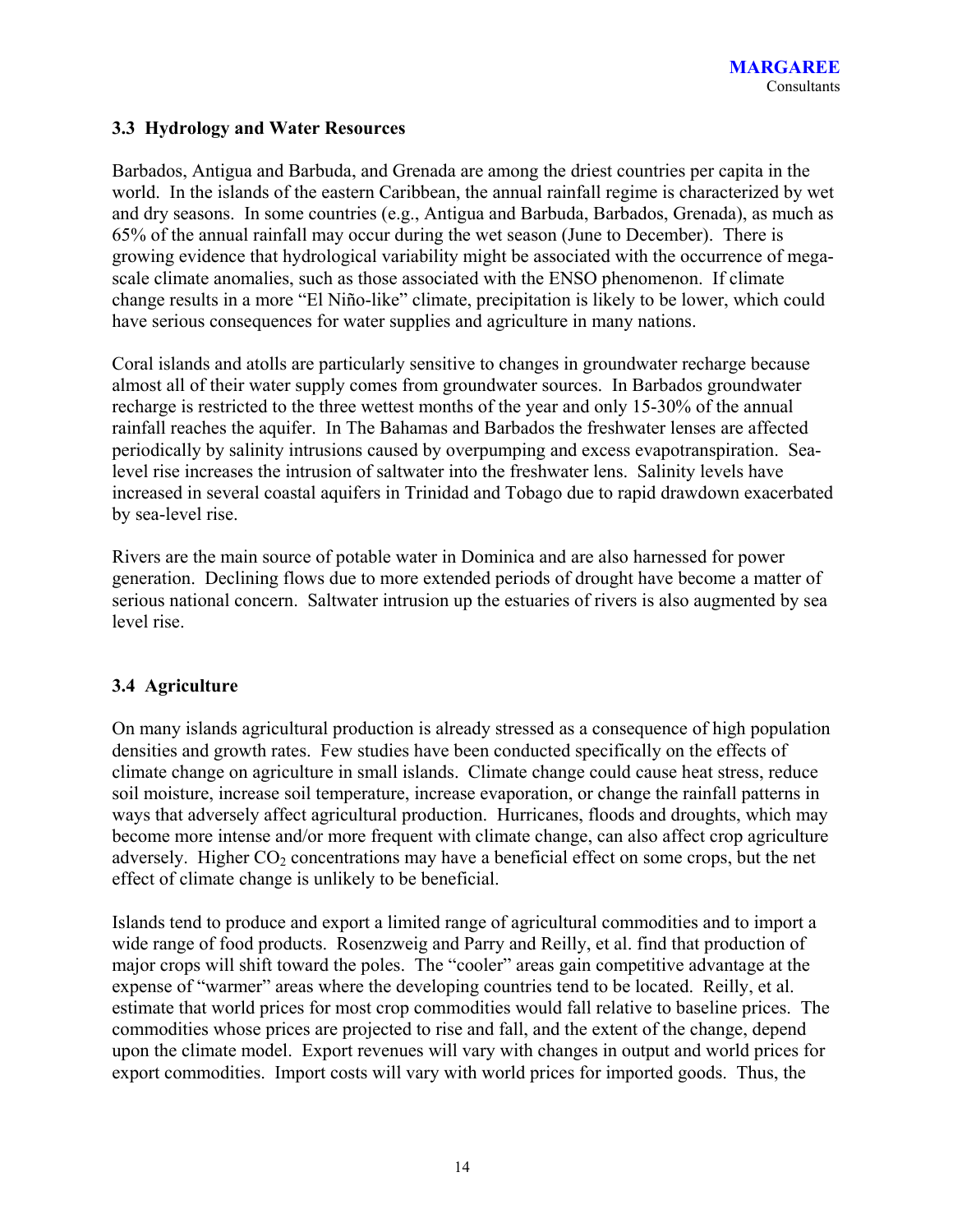economic impact depends upon the effects of climate change on agriculture globally as well as domestically.

## **3.5 Fisheries**

Fishing on most islands is largely artisinal or small-scale commercial. The modest temperature increases projected are not anticipated to have a widespread adverse effect on island fisheries. Fish production would suffer if mangroves, seagrasses or coral reefs are lost or damaged due to sea-level rise and/or temperature change since those ecosystems function as nurseries and forage sites for a variety of commercially important species.

## **3.6 Coastal Infrastructure and Settlement**

Major coastal impacts will result from accelerated sea-level rise, including coastal erosion, saline intrusion and sea flooding. Islands will respond dynamically in variable and complex ways to sea-level rise and climate changes. For example, the extent to which relative sea-level rise affects coastal recession rates will depend on many factors, including (though not limited to) the rate of sediment supply relative to submergence; the width of existing fringing reefs; the rate of reef growth; whether islands are anchored to emergent rock platforms; whether islands are composed primarily of sand or coral rubble; the presence or absence of natural shore-protection structures; the presence or absence of biotic protection; the health of coral reefs; and, especially, the tectonic history of the island. In general, however, rising seas and more severe tropical storms will adversely affect shore regions due to erosion and flooding.

In most of the eastern Caribbean states, more than 50% of the population resides within 2 km of the coast. Thus large populations and supporting infrastructure are located close to mean sea level. As a result critical infrastructure tends to be located in or near coastal areas. The projected sea-level rise will increase the vulnerability of that infrastructure, especially during extreme events. Due to the concentration of population in these areas, damage to important infrastructure would be disruptive to economic, social and cultural activities.

The Caribbean region suffered considerable damage from severe hurricanes in the 1980s and 1990s. As a direct result, many insurance and reinsurance companies withdrew from the market. Those that remained imposed onerous conditions for coverage -- including very high deductibles; separate, increased rates for windstorms; and insertion of an "average" clause to eliminate the possibility of underinsurance.

## **3.7 Tourism**

Tourism is one of the most important sectors of the economies of many small island states in the Caribbean. It tends to be concentrated in the coastal zones. Tourism is so vital to many of the countries that when there is a contraction in the industry, the rate of national economic growth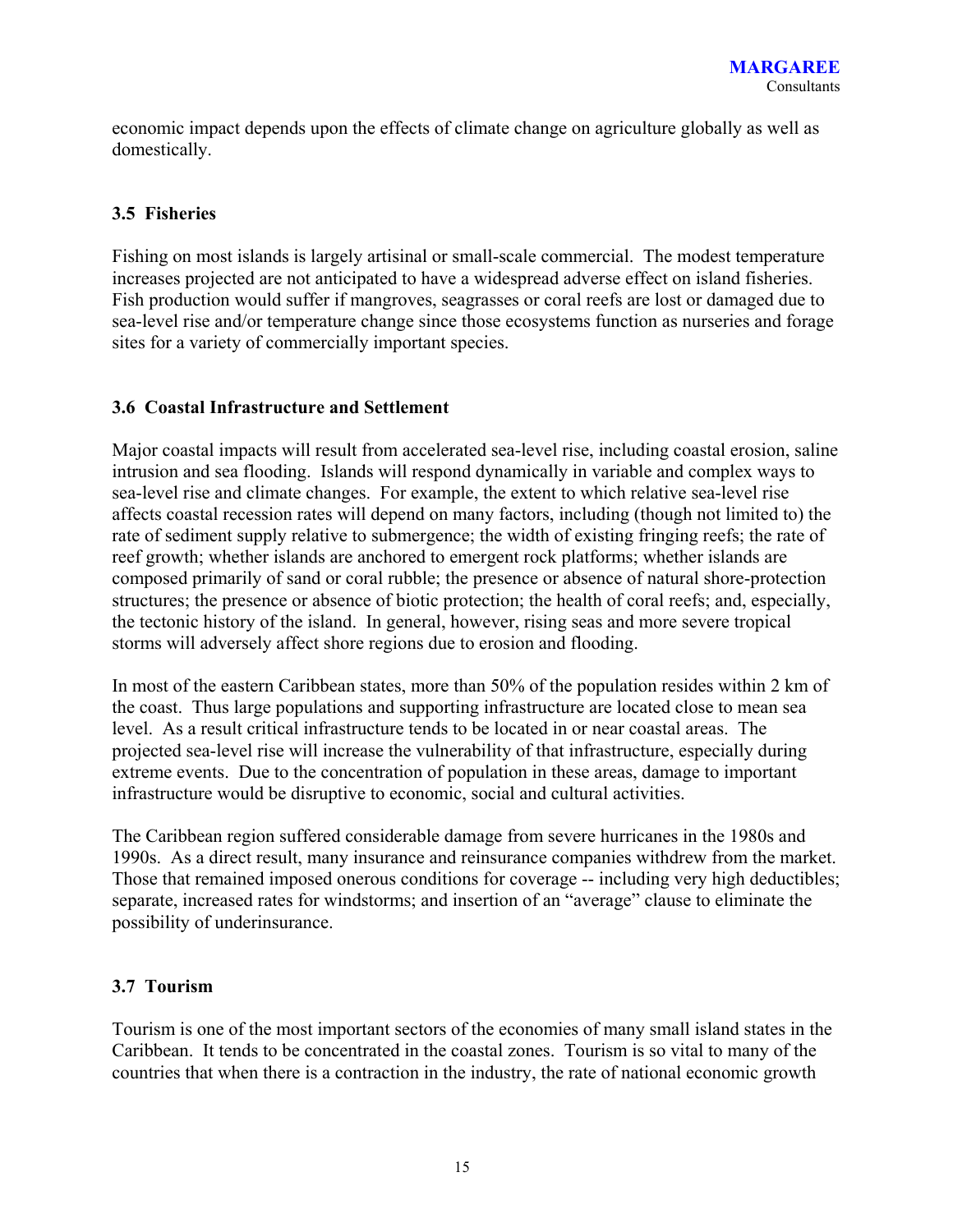declines. In such circumstances, the budgetary allocations for essential services (e.g., health, education and welfare) may be reduced due to the decline in tourism earnings.

Assessing the significance of tourism to a country's economy has been difficult because tourism is not one of the standard industries for which data are collected. In small countries tourism spending can exceed total GDP because a substantial share of the goods and services purchased by tourists are imported. The World Travel and Tourism Council recently developed the Travel and Tourism Satellite Accounts (TSA) to permit a better assessment of the contribution of tourism to a country's economy.<sup>11</sup> This approach aggregates resident and visitor spending on lodging, travel, meals, etc. with investment spending by developers for facilities and public outlays for related transport infrastructure, promotion, sanitation and the like. Through inputoutput modeling, direct tourism industry impacts are calculated for comparative purposes with non-tourist sectors, and then direct and indirect impacts are aggregated to determine tourism's overall economy-wide impact.

TSA estimates for 2001 indicate the economic impact of tourism in the Caribbean region is greater than in any other region in the world. Tourism accounts for roughly 17% of total Caribbean GDP, over 21% of all Caribbean capital formation, nearly 20% of total regional exports, and roughly 16% of total employment, some 2.5 million jobs. In The Bahamas and the smaller islands of the Lesser Antilles tourism's importance is significantly greater than these regional ratios indicate because the aggregate calculations are dominated by the influence of the larger more diversified economies of the Greater Antilles. In St. Lucia, for example, TSA estimates that tourism was responsible for 56% of GDP, 60% of total investment, 65% of total exports, and 44% of total employment in 2001. In The Bahamas tourism represented 50% of GDP and in Barbados the industry accounted for 47% of GDP in 2001. In the least touristdeveloped CARICOM country, Trinidad and Tobago, tourism accounted for 12% of GDP, 13% of capital formation and exports, and 8% of total employment in 2001.

Climate change will affect tourism in many ways, directly and indirectly. Loss of beaches to erosion; inundation; degradation of ecosystems (e.g., coral reefs); and damage to infrastructure could undermine the tourism resource base of island states. Since a high proportion of tourism in small island states is motivated by the desire of visitors to escape cold winters, milder winters in temperate zones due to climate change could reduce tourism. And warmer temperatures in the Caribbean could make it a less attractive destination. Tourism could also be hurt by measures, such as levies on greenhouse gas emissions by airlines, that increase air fares. Dislocation in the tourism sector would have severe repercussions for the economic, political, and sociocultural life of many small islands.

## **3.8 Human Health**

Researchers generally agree that most of the impacts of climate change on human health in low latitude countries are likely to be adverse on the whole. The relationship between climate change and potential impacts on human health is very complex. The actual impacts will depend on

 $\overline{a}$  $11$  WTTC, 2001.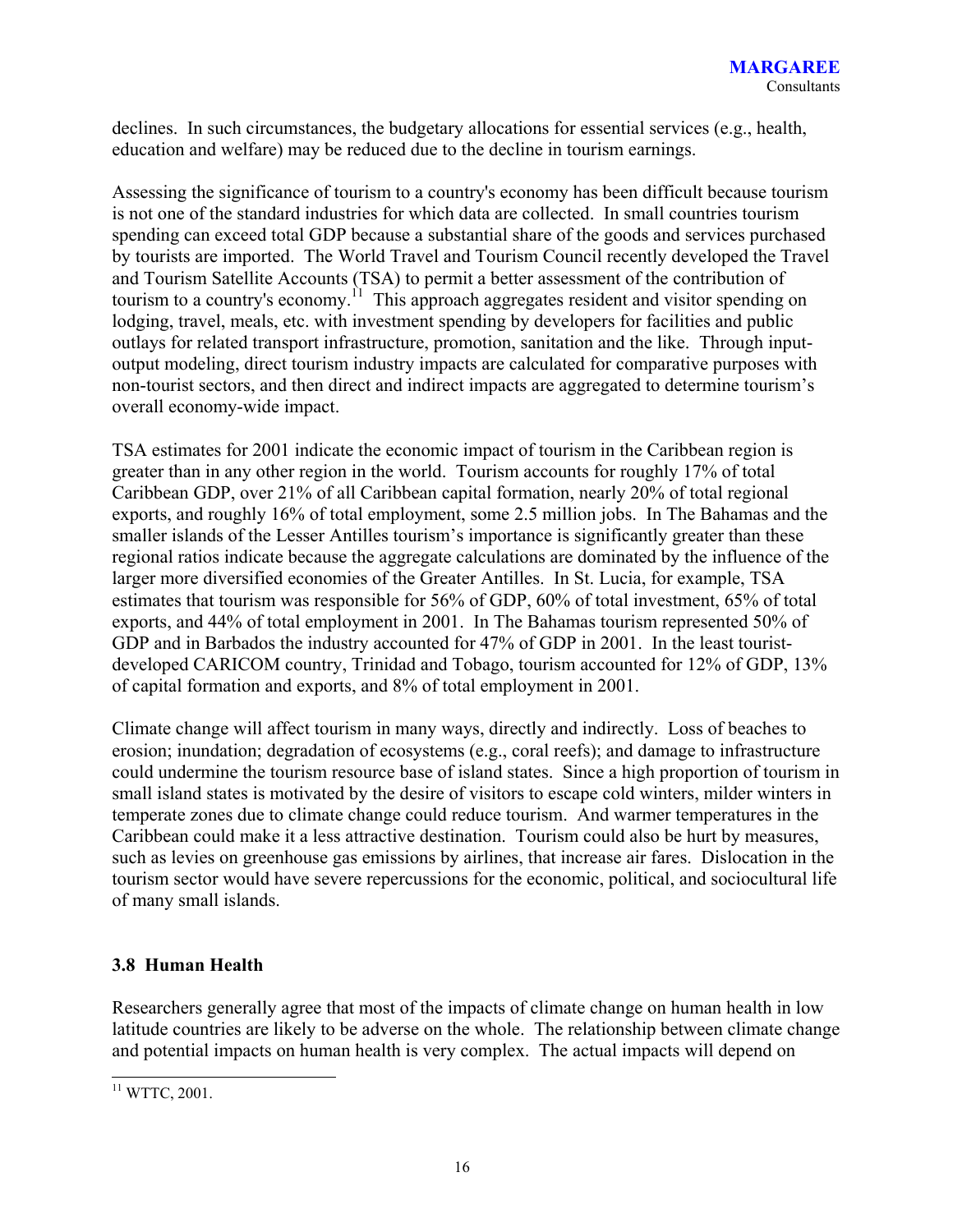many factors, including present health status, quality of available health care services, and availability of financial and technical resources.

Should climate change increase the frequency and/or severity of extreme weather events such as droughts, floods, landslides, and hurricanes, it is likely that more deaths, injuries, cases of infectious diseases, and psychological disorders would result. Elevated mean temperature also could lead to greater frequency of heat waves and higher incidence of heat stress with related illness and mortality. Climate change could increase the geographical range of disease agents; changes in the life-cycle dynamic of vectors and infective agents, in aggregate could result in more efficient transmission of many vector-borne diseases such as dengue fever and malaria.

#### **3.9 Summary**

Caribbean countries must be classified as vulnerable to the effects of climate change and sealevel rise -- not simply because of their size or elevation alone but because of strong linkages between these and other physical characteristics, natural resources, and socioeconomic structures. While there may be some beneficial impacts on some crops and due to lower prices for imported food, the potential adverse impacts are more numerous and appear to be more significant.

Many Caribbean countries face an annual threat from hurricanes. Most have extensive, vulnerable, low-lying coastal plains; some (e.g., Barbados, Antigua and Barbuda, St. Kitts, and Bahamas) are heavily dependent on groundwater supplies; and for many, tourism is the most vital economic sector. A higher incidence of flooding and inundation, beach and coastal land loss, reef damage, salinization of the freshwater lens, and disruption of tourism and infrastructure would create economic and social crises in a number of these islands.

The relationship between climate change and economic impacts is summarized in Table 3.1. For some climate change impacts the relationship is quite simple -- infrastructure may be lost due to sea-level rise. Other relationships are very complex. The health of coral reefs is affected by periods of higher water temperatures, sea-level rise, and possibly atmospheric  $CO<sub>2</sub>$ concentrations. Deterioration of coral reefs has impacts on fisheries, tourism, beaches, coastal erosion, and the amenity value of the reefs.

Of course, adaptation to climate change is possible. Facilities damaged by hurricanes or floods can be repaired or replaced. Coastal regions can be protected. Freshwater supplies can be conserved and augmented through desalination. Farmers can adapt by growing heat- or droughtresistant crops and by irrigating crops. Natural ecosystems can be protected and, in some cases, restored. Such adaptation measures have costs, although they may be small relative to the damages avoided. In addition, per capita incomes are likely to rise significantly over the next 50 to 80 years so the adaptation measures will become more affordable.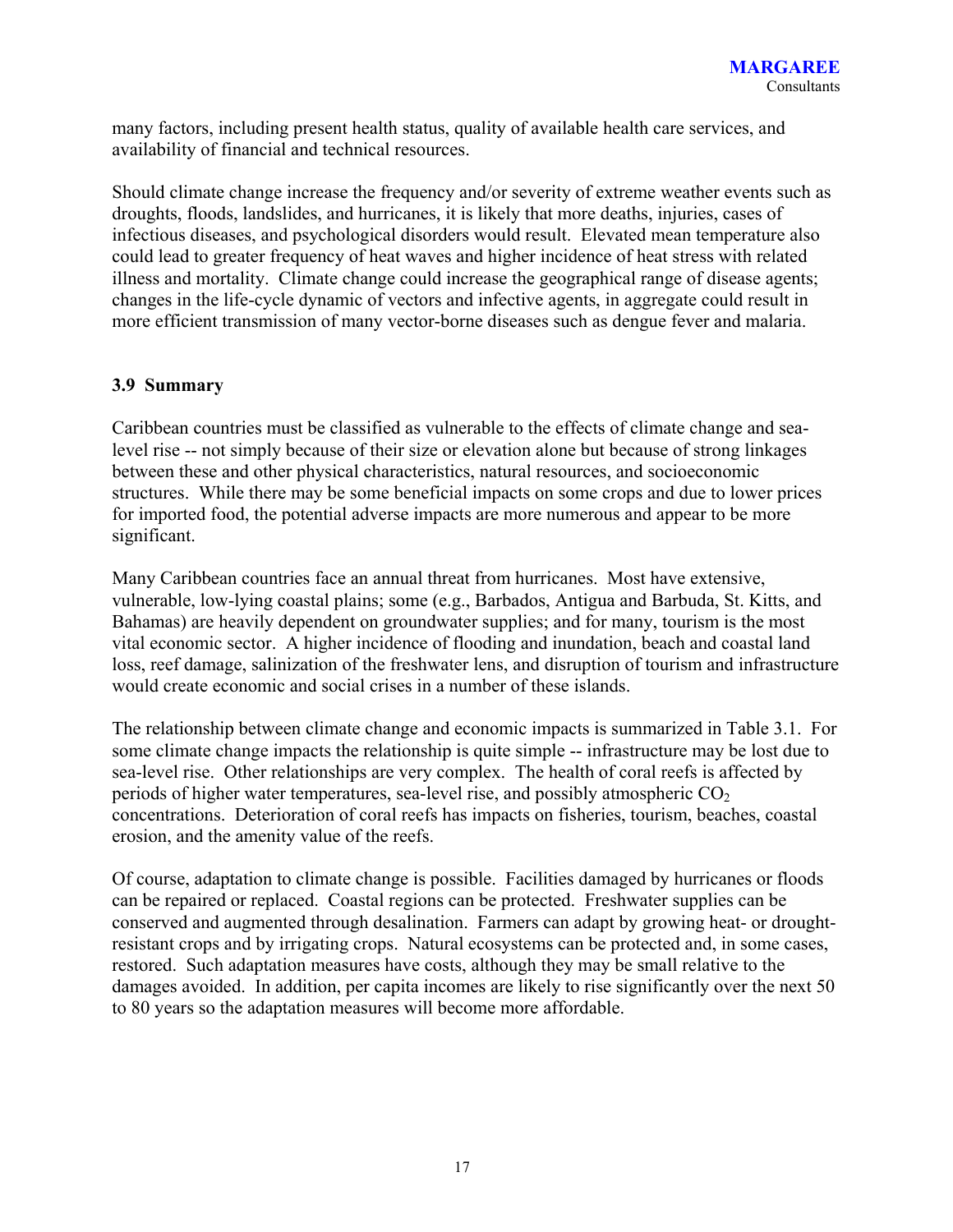| <b>Anticipated climate</b>          | <b>Induced impact on</b><br>natural resource base |                                                                           |
|-------------------------------------|---------------------------------------------------|---------------------------------------------------------------------------|
| change impact                       |                                                   | <b>Economic impact</b>                                                    |
|                                     | Health effects - heat stress,                     | Increased illness<br>$\bullet$                                            |
| Higher temperatures and<br>humidity | dengue, water-borne<br>diseases                   | Increased mortality<br>$\bullet$                                          |
|                                     |                                                   | Loss of production                                                        |
|                                     |                                                   | Higher public health                                                      |
|                                     |                                                   | expenditures                                                              |
|                                     | Heat stress on crops                              | Loss of agricultural output<br>$\bullet$                                  |
|                                     | Coastal erosion                                   | Loss of land and ecosystems<br>$\bullet$                                  |
|                                     |                                                   | Loss of infrastructure<br>$\bullet$                                       |
| Sea level rise                      |                                                   | Impacts on tourism<br>$\bullet$                                           |
|                                     | Saline water intrusion                            | Reduced supply of potable<br>$\bullet$<br>water and water for agriculture |
|                                     | Loss of coral reefs                               | Impact on tourism<br>$\bullet$                                            |
|                                     |                                                   | Impact on fisheries<br>$\bullet$                                          |
|                                     |                                                   | Impact on beaches and coastal<br>$\bullet$                                |
|                                     |                                                   | erosion                                                                   |
|                                     |                                                   | Loss of amenity value<br>٠                                                |
|                                     | Reduced mangrove stands                           | Less protection against storms,<br>$\bullet$                              |
|                                     |                                                   | tides, storm surges                                                       |
|                                     |                                                   | Less protection against pests<br>٠                                        |
|                                     |                                                   | and exotic insects                                                        |
|                                     |                                                   | Loss of species diversity                                                 |
|                                     |                                                   | Impact on fisheries                                                       |
|                                     |                                                   | Loss of amenity value<br>$\bullet$                                        |
|                                     | Drier conditions and                              | Loss of agricultural output and<br>$\bullet$                              |
|                                     | increased wind erosion                            | assets                                                                    |
| Precipitation - evaporation         | Drier conditions reduce                           | Reduced supply of potable<br>$\bullet$                                    |
| balance                             | freshwater supplies                               | water and water for agriculture                                           |
|                                     | Drier conditions reduce                           | Less protection against storms,                                           |
|                                     | mangrove stands                                   | tides, storm surges                                                       |
|                                     |                                                   | Less protection against pests                                             |
|                                     |                                                   | and exotic insects                                                        |
|                                     |                                                   | Loss of species diversity                                                 |
|                                     |                                                   | Impact on fisheries                                                       |
|                                     |                                                   | Loss of amenity value<br>$\bullet$                                        |
|                                     | Lower soil moisture leads                         | Loss of timber, fuel and other<br>$\bullet$                               |
|                                     | to loss of forests                                | products                                                                  |
|                                     |                                                   | Increased soil erosion<br>$\bullet$                                       |
|                                     |                                                   | Loss of biodiversity<br>$\bullet$                                         |
|                                     |                                                   | Reduced ecotourism                                                        |
|                                     |                                                   | Loss of amenity value                                                     |

## **Table 3.1. Relationship between Climate Change and Economic Impact**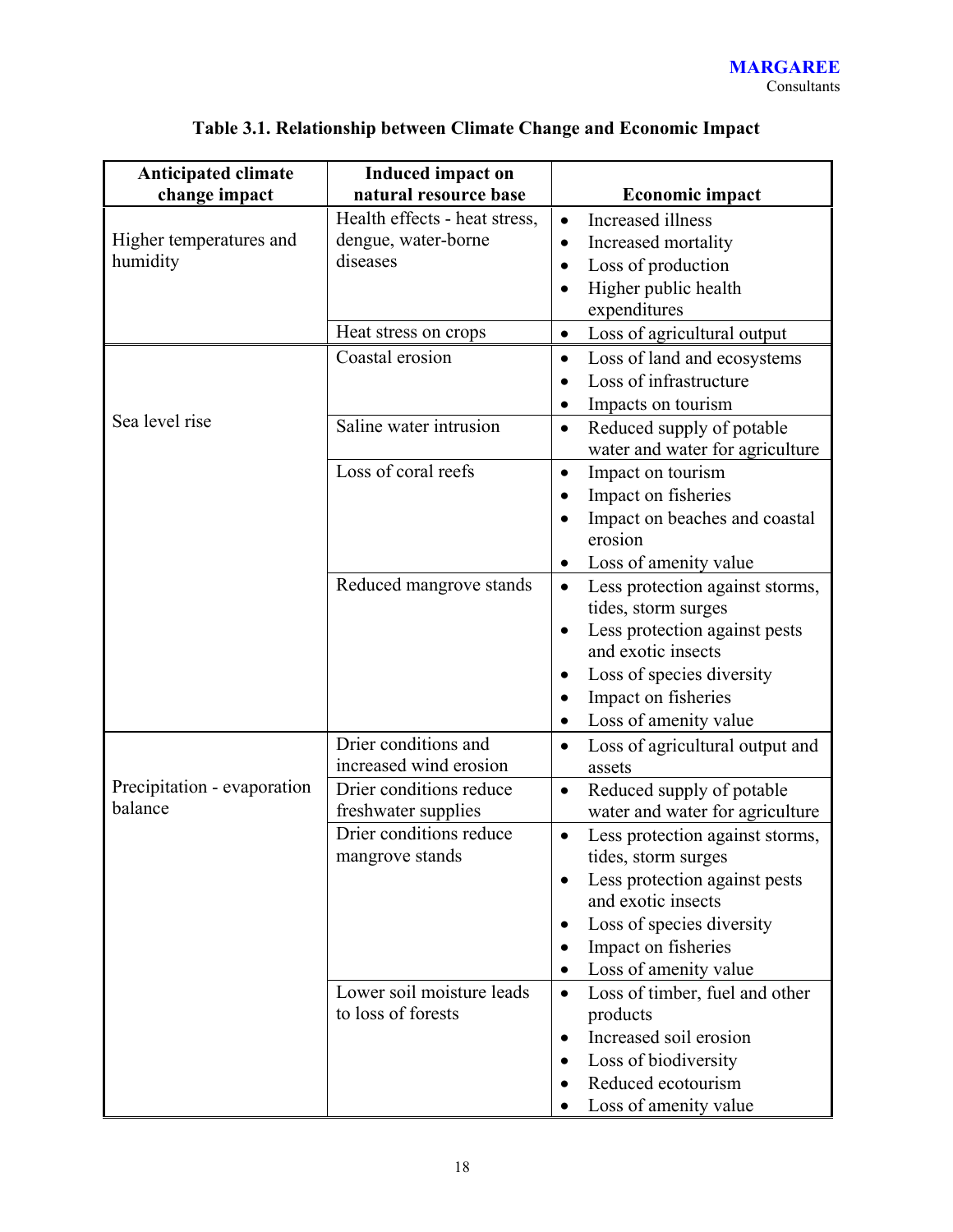| More episodes of higher<br>sea surface temperature | Coral bleaching<br>Changes to fish stocks                                                                                                                          | Impact on tourism<br>Impact on fisheries<br>Impact on beaches and coastal<br>erosion<br>Loss of amenity value<br>$\bullet$<br>Reduction in fisheries assets<br>$\bullet$                                                                                                                                                 |
|----------------------------------------------------|--------------------------------------------------------------------------------------------------------------------------------------------------------------------|--------------------------------------------------------------------------------------------------------------------------------------------------------------------------------------------------------------------------------------------------------------------------------------------------------------------------|
| Increased intensity of<br>hurricanes               |                                                                                                                                                                    | Loss of life<br>$\bullet$<br>Reparation costs<br>Costs of damage to tourism,<br>agriculture, forestry, and<br>general infrastructure                                                                                                                                                                                     |
| Increased occurrence of<br>extreme weather events  | More frequent droughts<br>and floods affect forests<br>More frequent droughts<br>and floods affect the design<br>of water supply systems<br>More frequent droughts | Loss of timber, fuel and other<br>$\bullet$<br>products<br>Increased soil erosion<br>$\bullet$<br>Loss of biodiversity<br>$\bullet$<br>Reduced ecotourism<br>$\bullet$<br>Loss of amenity value<br>$\bullet$<br>Reduced supply of potable<br>$\bullet$<br>water and water for agriculture<br>Loss of agricultural output |
|                                                    | and floods affect<br>agriculture                                                                                                                                   |                                                                                                                                                                                                                                                                                                                          |
| Higher atmospheric $CO2$<br>concentrations         | Fertilization effect for<br>some crops<br>Possible reduced ability to<br>make skeletons for reefs                                                                  | Increased productivity for<br>$\bullet$<br>some crops<br>Impact on tourism<br>$\bullet$<br>Impact on fisheries<br>Impact on beaches and coastal<br>erosion<br>Loss of amenity value                                                                                                                                      |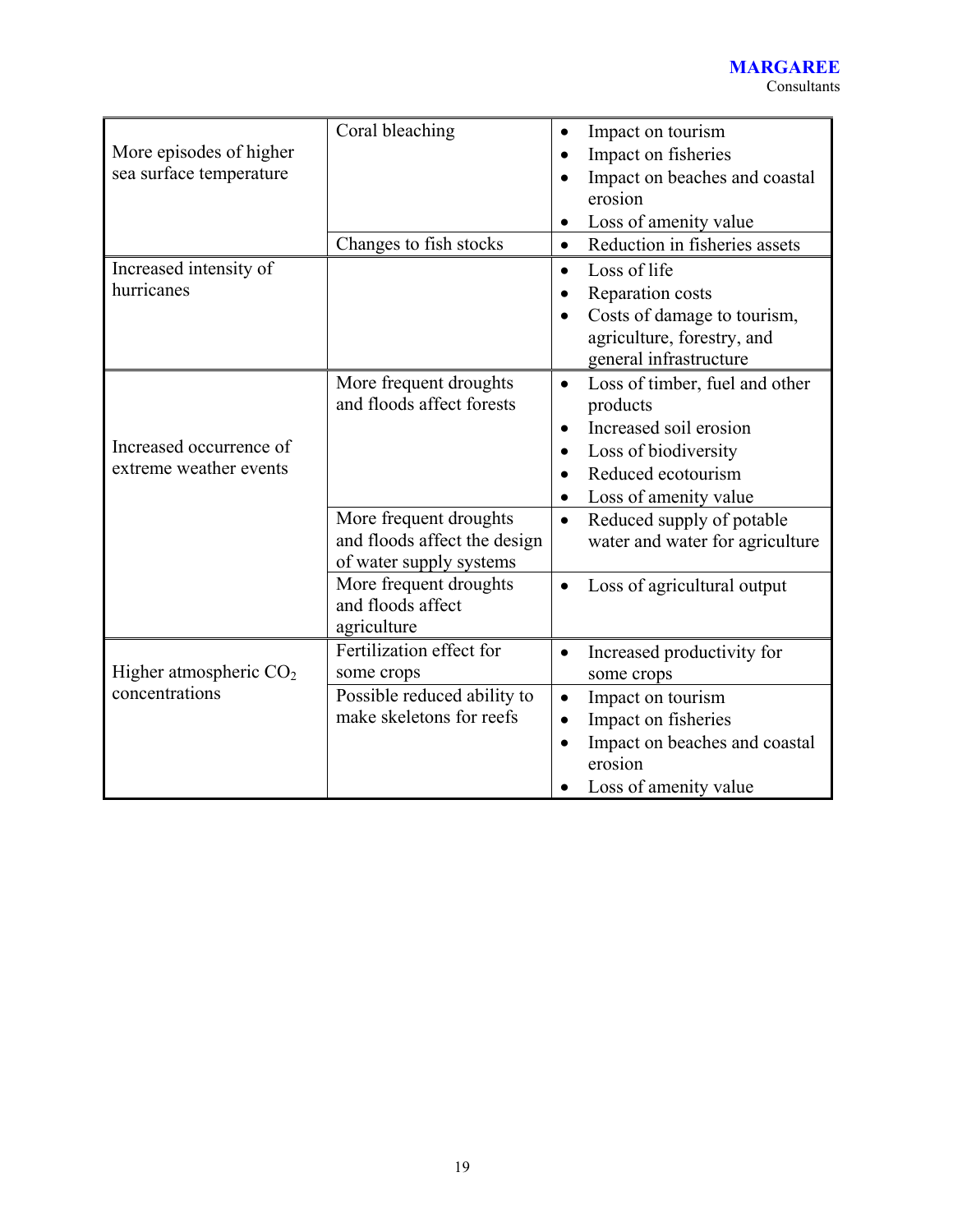## **4. Economic Impacts of Climate Change on CARICOM Countries**

This chapter develops estimates of the potential economic impact of climate change on the CARICOM countries in the absence of adaptation actions. The estimates are based on data readily available existing studies; no original research or field work was undertaken. The available data are sketchy and numerous assumptions are required to develop estimates of the potential economic impacts.

To address the uncertainty inherent in the data and assumptions, values that will yield low (high) estimates are applied to the low (high) climate change scenario. The resulting low and high estimates are very rough initial estimates of potential economic impacts in the absence of adaptation actions. The low and high estimates span a very wide range; an indication of the very approximate nature of the estimates.

It must be stressed that the estimates in this chapter assume no adaptation measures are implemented. They are useful as a starting point for an identification and assessment of potential adaptation measures. The World Bank is preparing a project (Mainstreaming Adaptation to Climate Change, MACC) that would help countries in the Caribbean formulate and mainstream measures to adapt to anticipated impacts of climate change.

The economic cost of climate change to CARICOM countries should be substantially lower than the high estimate developed in this chapter. It will be the cost of the adaptation measures implemented plus the value of the residual damage. Information on the costs of adaptation actions, where this is readily available from existing studies, is presented in Chapter 5. The available information is not sufficient to support estimates of the cost-effective use of various adaptation measures and hence of the total cost of adaptation and the residual damages.

The estimates developed in this chapter are expressed as impacts on the current (2000) economy even though the climate change will occur gradually over 50 to 80 years. This is standard practice in the literature. It avoids the enormous uncertainties associated with projecting economic development 50 to 80 years into the future. Since the population and value of infrastructure are likely to be larger in the future, imposing the impacts on the current economy probably understates the future damages in dollar terms. But if climate sensitive sectors decline as a share of total economic activity, economic impacts as a percentage of GDP could decline.

Estimates of the economic impacts of climate change on various sectors are developed in turn. The method used to estimate the economic impacts is described for each sector. Monetary values reported in the literature are converted to US dollars using the market exchange rate for the relevant year and are converted to 1999 US dollars using the US GDP implicit price index.<sup>12</sup>

<sup>&</sup>lt;sup>12</sup> Ideally, values would be converted to US dollars using purchasing power parity exchange rates, but we did not find purchasing power parity exchange rates for CARICOM currencies. Although purchasing power parity exchange rates are not available, the effect would probably be small relative to the range between the low and high estimates.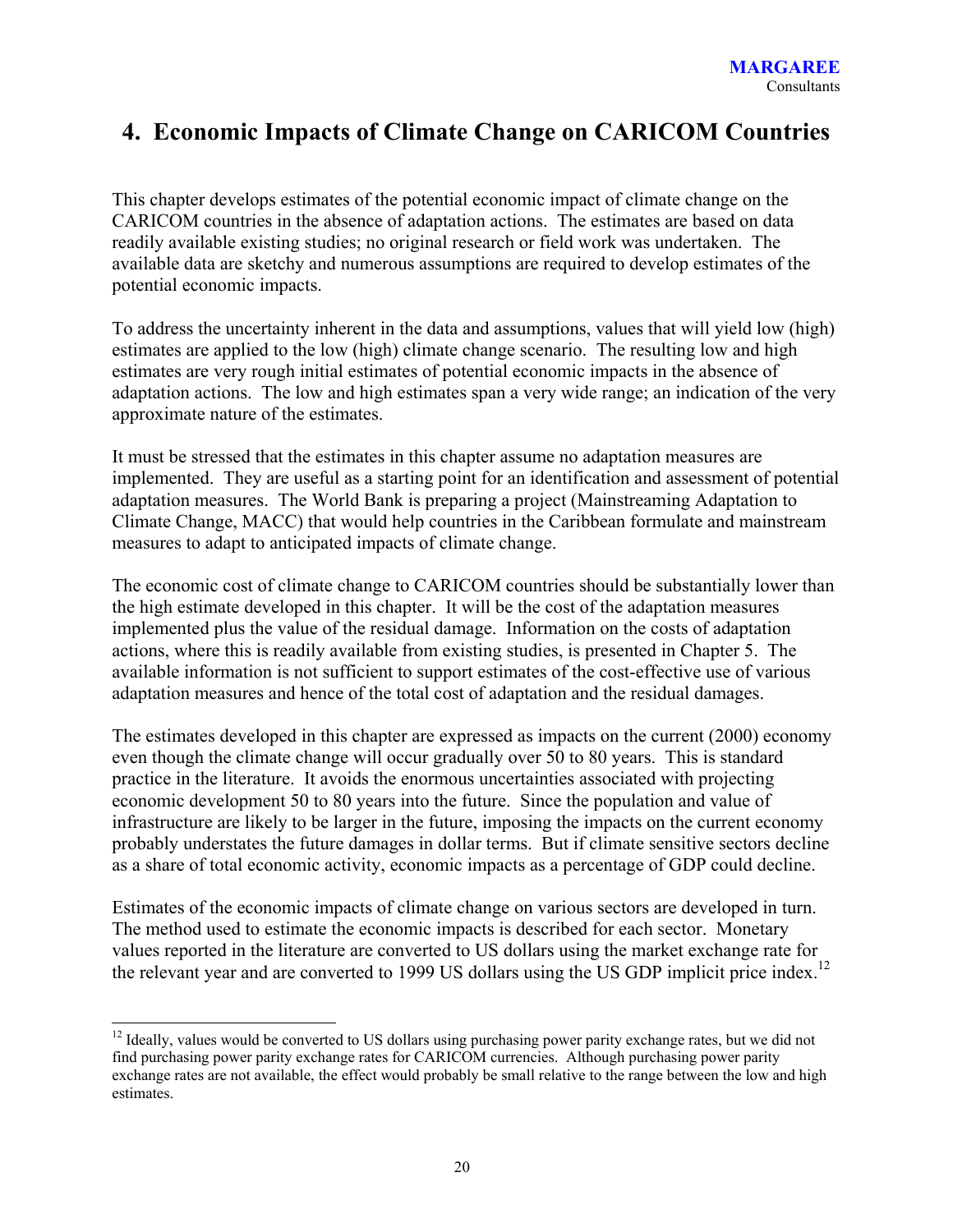### **4.1 Hurricanes and Tropical Storms**

All Caribbean countries are vulnerable to tropical storms and hurricanes. The number and intensity of the storms that hit a given country each year varies widely, with the more northerly islands generally experiencing storms more frequently. Most tropical storms and hurricanes pass to the north of St. Vincent.<sup>13</sup> US data show 186 tropical storms and hurricanes over 129 years in the Bahamas (average of 1.44 per year of which 0.68 are hurricanes and 0.75 are tropical storms).<sup>14</sup> Dominica averages a direct strike or close range hit (within 60 miles) by a cyclonic storm system every 3.82 years  $(0.26$  storms per year).<sup>15</sup>

A country may incur damage due to heavy rains, high winds or storm surges even if it is not directly hit by a hurricane. While St Lucia has not had a direct hit since hurricane Allen in 1980, it experienced flooding due to tropical storm Debbie in 1994 and damage due to large waves and swells from hurricane Lenny even though the storm remained hundreds of miles away.<sup>16</sup> Between 1980 and 1990, five tropical storm systems of varying intensity affected St. Vincent and the Grenadines, but none of the storms were direct hits.<sup>17</sup>

Data on damage due to hurricanes and tropical storms during the years 1982 through 2001 was compiled by country, converted to 1999 US dollars, extrapolated to cover missing data, and divided by 20 to get an estimate of the annual damage by country.<sup>18</sup> The data are summarized in Table 4.1. The table also includes figures for all natural disasters for the 30 years from 1970 through 1999, originally from the same database, as reported by Auffret, in italics.

The data on the total number of storms are quite consistent with those for total natural disasters given the different periods covered. This is not surprising since the basic source is the same database and the number of non-climate natural disasters is small in the Caribbean. However, the data for this study include several storms reported in national communications to the UNFCCC that are not included in the database. The deaths per year due to storms also are similar to those for natural disasters allowing for the different periods covered for the same reason. Differences could also be due to the adjustment for missing values if the data reported by Auffret did not incorporate such adjustments.

 $\overline{a}$ <sup>13</sup> St. Vincent, 2000, p. 40.

<sup>14</sup> Bahamas, 2001, pp. 13-14.

 $15$  Dominica, 2001, p. xv.

<sup>16</sup> St. Lucia, 2001, p. 42.

<sup>17</sup> St. Vincent, 2000, p. 40.

<sup>&</sup>lt;sup>18</sup> Data on damages, deaths or injuries was missing for some storms. In such cases the average value for storms in that country was used. For example, damage data was available for 3 of 8 storms listed for Antigua and Barbuda. The average damage for those three storms was about 1999US\$228,000. This average was used as the damages for the other five storms. The same procedure was applied to deaths and injuries although the number of missing values was smaller for those variables than for damages.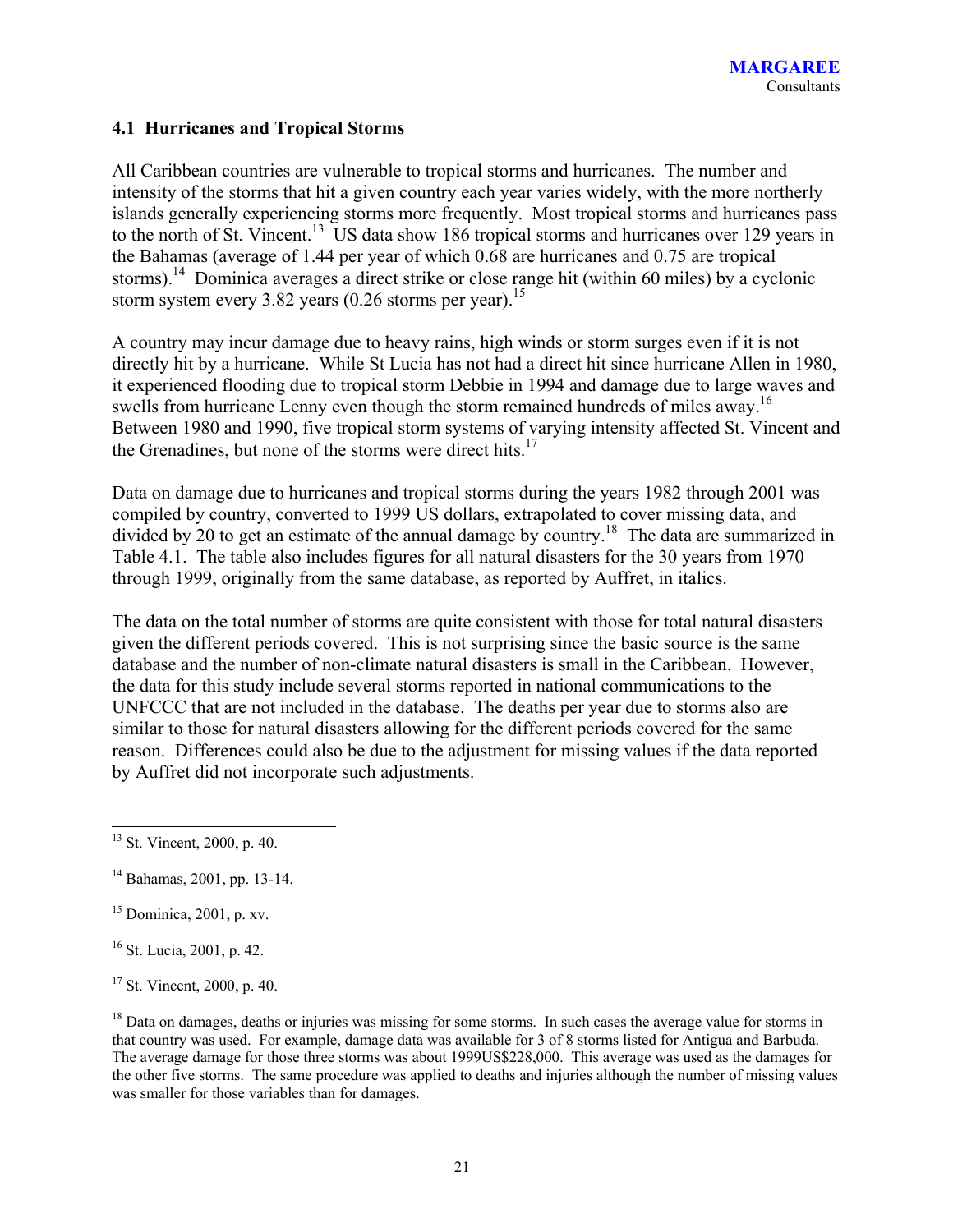|                             | తక<br>ಷ<br>ರ<br>≏<br>Бι<br>āri<br>≃ | as<br>Ba | Barbados | ω<br>$\dot{\mathbf{d}}$<br>≏ | ಷ<br>ominic | -පූ<br>rena | ana<br>Guy | Jamaica                      | Kitts<br>51  | ucia<br>$\mathbf{\ddot{s}}$ | ent<br>ں<br>Vin<br>ご | ಷ<br>0<br>rinidad<br>ă<br>$\ddot{\bullet}$ | <b>RICOM</b>    |
|-----------------------------|-------------------------------------|----------|----------|------------------------------|-------------|-------------|------------|------------------------------|--------------|-----------------------------|----------------------|--------------------------------------------|-----------------|
| Storms per year             | 0.40                                | 0.25     | 0.15     | 0.35                         | 0.25        | 0.10        | 0.25       | 0.70                         | 0.35         | 0.35                        | 0.35                 | 0.20                                       | 3.70            |
|                             | 0.23                                | 0.13     | 0.17     |                              | 0.23        | 0.13        |            | 0.63                         | 0.23         | 0.27                        | 0.30                 | 0.27                                       | 2.60            |
| Damage per year             |                                     |          |          |                              |             |             |            |                              |              |                             |                      |                                            |                 |
| (1999 US\$ million)         |                                     |          |          | \$87.2\$56.4\$20.2\$21.9     | \$2.4       | \$0.6       |            | \$7.4 \$107.4 \$27.0 \$119.0 |              |                             |                      | \$2.7\$0.01                                | \$452.2         |
| $(1998$ US\$ million)       | \$3.5                               | \$9.7    | \$4.9    |                              | \$4.4       | \$1.0       |            |                              | \$66.3\$10.4 | \$51.8                      | \$1.6                | \$0.6                                      | \$154.2         |
| Deaths per year             | 0.47                                | 0.40     | $ -$     | 3.85                         | 0.30        | --          | 0.50       | 7.76                         | 0.35         | 2.45                        | 0.21                 | 0.33                                       | 16.64           |
|                             | 0.23                                | 0.17     | 0.10     |                              | 1.43        | --          |            | 9.03                         | 0.20         | 1.80                        | 0.17                 | 0.30                                       | 13.43           |
| Injuries per year<br>$\sim$ | 21                                  | --       | --       | 67                           | --          |             |            |                              |              |                             |                      | --                                         | 93<br>$\ddotsc$ |

**Table 4.1. Damage due to Hurricanes and Tropical Storms 1982-2001** 

Source: EM-DAT: The OFDA/CRED International Disaster Database - www.cred.be/emdat - Université Catholique de Louvain, Brussels, with additional data from the Caribbean Development Bank and national communications to the UNFCCC.

Figures in italics are calculated from Auffret, Table 1.5, p. 29. They are originally from the same database, but include all natural disasters (volcanoes as well as hurricanes) and are for the period 1970 through 1999.

The average annual damages estimated are \$452 million compared to \$154 million for all natural disasters. This large difference in average damages is surprising given the similarity of the number of storms and deaths. The difference probably is due to mainly to the adjustment for missing data. Coverage of damage estimates is relatively low, so the treatment of missing values can have a significant impact.<sup>19</sup> The process for adjusting to constant dollars and the storms added to the database would also contribute to the difference.

The rain, wind and storm surges associated with hurricanes and tropical storms cause a variety of damages. They damage physical facilities, agricultural crops and forests; cause deaths, injuries and disease; and disrupt economic activity in some cases for several years. The damage estimates included in the database undoubtedly differ significantly in terms of their coverage of these damages. Some estimates are likely to be limited to the replacement costs for physical damage, where the replacement costs may or may not be discounted for the age of the damaged facilities. Coverage of private costs probably differs across estimates. Some estimates may include health care costs and loss of income due to disruption of business activity.

 $19$  Of the 74 hurricanes and storms during the 20 years analyzed, the database included damage estimates for only 35. The missing values were obtained from other sources for 9 cases. The missing value estimation procedure was applied to the remaining 30 cases. If the figures reported by Auffret did not adjust for missing values, the average would be less than half the value calculated for this report.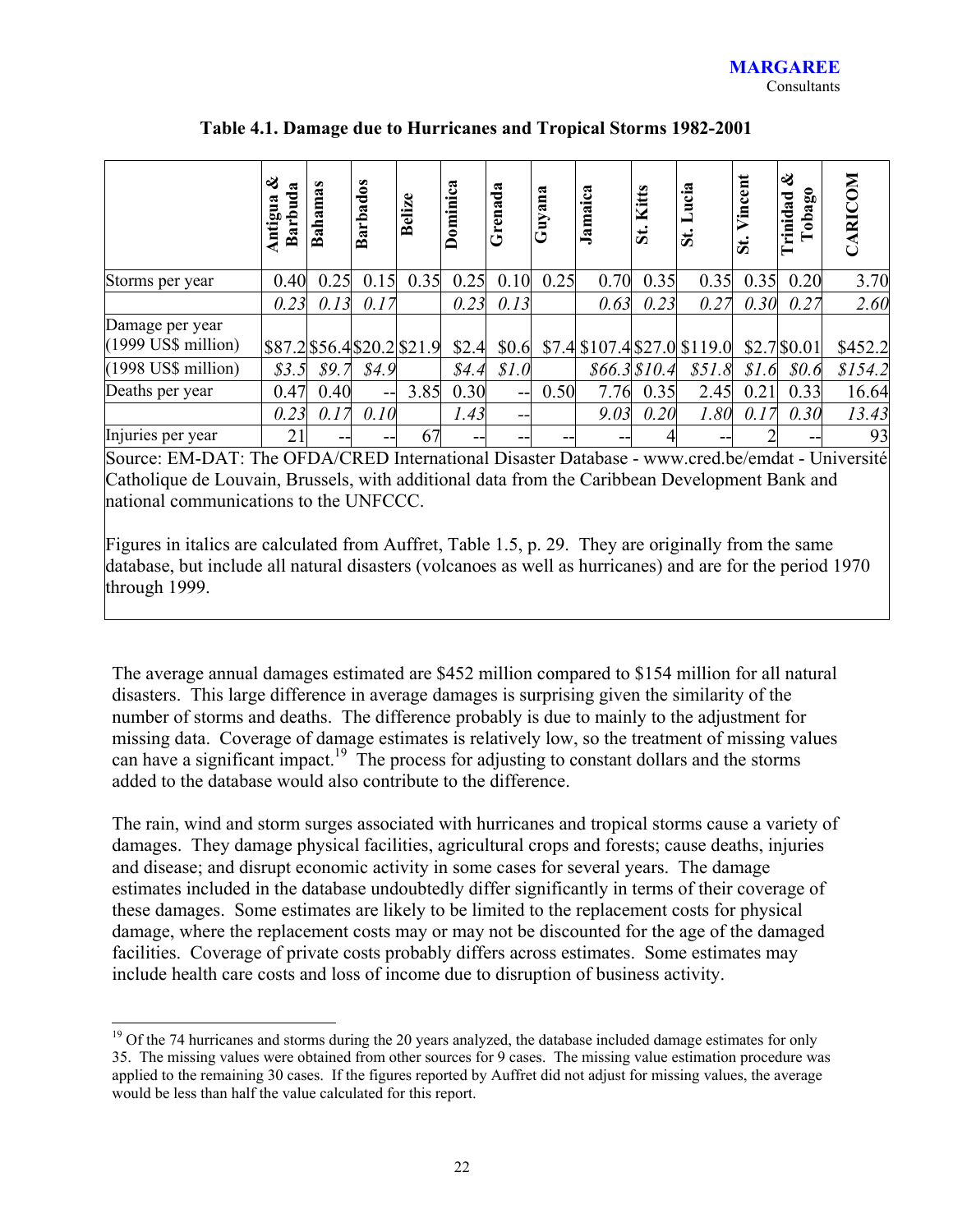### *4.1.1 Hurricane Damage to Housing and Infrastructure*

Since 1989, eight storms have affected St. Kitts and Nevis - Hugo, Felix, Gilbert, Iris, Luis, Marilyn, Bertha and Georges. Damage from hurricane Hugo (1989) has been estimated at US\$43 million, from hurricanes Luis and Marilyn (1995) at US\$55 million, and from hurricane Georges (1998) at US\$74 million. These costs do not account for private expenditures, nor do they account for the revenues lost to business, or lost tourist spending, and they do not reflect the costs in human suffering and grief that accompany major storms.<sup>20</sup> The Inter-American Development Bank (IDB) estimated the damage caused by hurricane Floyd at US\$153 million, excluding damage to housing and personal property.<sup>21</sup>

Hurricane Lenny affected 154 homes dispersed among 13 communities on the west coast of Dominica. Of these 47 were completely destroyed while the remaining 89 experienced varying degrees of damage. Total damage to residential buildings, commercial, tourist (hotels etc), boat houses/storerooms and government public infrastructure was estimated at approximately US\$2.91 million. Estimated cost for restoration works for sea defences and associated road works was estimated at approximately US\$1.27 million. The cost of remedial work at five seaports was estimated at US\$1.61 million. In addition, the recommended permanent works including construction of seawalls, rock armouring and associated road works to protect against metually consultation of scawards, focal million.<sup>22</sup> Dominica's water utility,<br>wave action was estimated at approximately US\$41 million.<sup>22</sup> Dominica's water utility, DOWASCO, incurred US\$0.12 million in line repair, maintenance and relocation costs.<sup>2</sup>

Although St. Vincent and the Grenadines did not receive any direct impact of the triple storm systems of 1995--Iris, Luis, and Marilyn--coastal areas received considerable damage from storm surges associated with these systems. Tailwinds and waves from Iris caused more than US\$350,000 damage to the port of Kingstown, including the deep-water pier.<sup>24</sup> Similarly, although the country did not receive a direct impact, hurricane Lenny produced flooding in coastal areas of Kingstown, damaged a total of five houses, and washed away three houses and one shop. Total damage to houses, beaches, and the road network system was estimated at about US\$140,000. The major damage was to the newly built US\$18 million cruise ship complex in the capital. $25$ 

 $20$  St. Kitts, p.8-9.

 $21$  Bahamas, 2001, pp. 49-50.

 $22$  Dominica, 2001, p 43.

 $23$  Dominica, 2001, p xxiii.

 $24$  St. Vincent, 2000, p. 40.

 $25$  St. Vincent, 2000, p. 40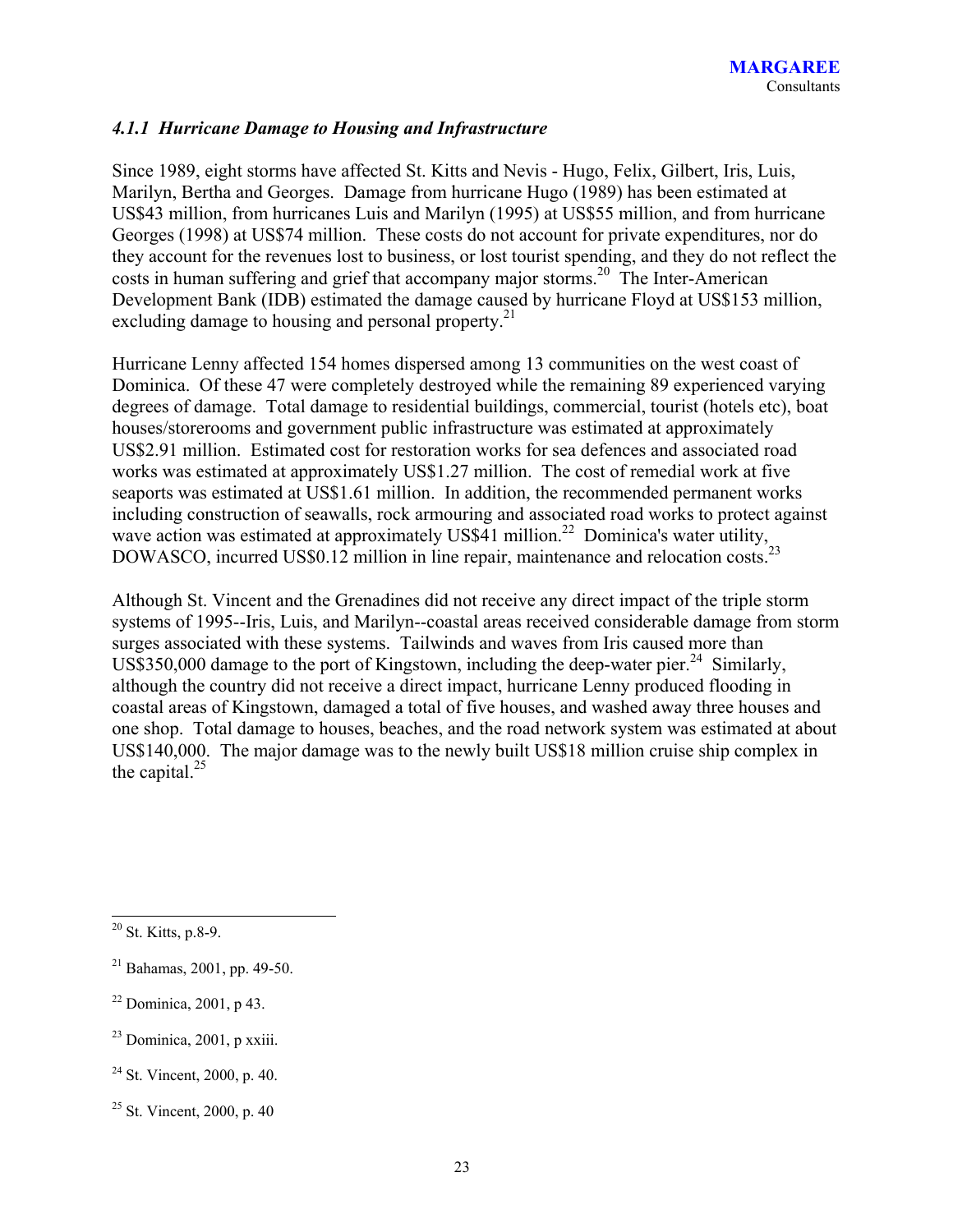### *4.1.2 Hurricane Damage to Tourism*

Hurricane and tropical storm activity have had major impacts on Antigua and Barbuda's vital tourism industry. In 1995 Hurricanes Luis and Marilyn devastated coastal areas, causing severe damage to hotel and other tourism properties and leading to a 17% decrease in the number of tourist arrivals and adversely affecting employment and foreign exchange.<sup>26</sup> Similar experiences occurred in 1998 and 1999 with the passage of Hurricanes Jose, Georges and Lenny.27

The cost associated with damage from Hurricane Gilbert in 1988 was in the region of J\$25 million.<sup>28</sup> The 1998 hurricane season was especially devastating to Jamaica with long lasting effects resulting from hurricanes Georges and Mitch.<sup>29</sup> Hurricane Lenny in 1999 caused approximately US\$250,000.00 damage to tourism infrastructure in Dominica, mainly along the west coast.<sup>30</sup> Tourism arrivals in St. Kitts by air and sea have been negatively affected by the passage of hurricanes Luis and Marilyn (1995), Georges (1998) and Jose (1999).<sup>31</sup> Lost stayover tourist days in St. Lucia were estimated at 50% due to hurricane Allen. Had the event happened at the current levels of tourism, it would have been a total estimated loss of US\$500 million.<sup>32</sup>

### *4.1.3 Hurricane Damage to Agriculture and Fisheries*

A single hurricane of moderate intensity could reduce the nutmeg and cocoa industries by 80% to 90% as was the case of the 1955 Hurricane Janet. It would then take up to five to seven years for a recovery of these crops since this is the required time to reach economic yield.<sup>33</sup> In 1995, hurricanes Luis and Marilyn are estimated to have resulted in a reduction in agricultural production in St. Kitts.<sup>34</sup> In 1995, 100% of Dominica's economically important banana crop was lost to hurricanes Luis, Marilyn, and Iris.<sup>35</sup> Estimated losses to the agricultural sector in Dominica caused by hurricane Lenny were over US\$3.86 million.<sup>36</sup>

- 29 Jamaica, 2001, p. 12.
- 30 Dominica, 2001, p. 51.
- 31 St. Kitts, p. 38.
- 32 St. Lucia, 2001, p. 42.
- 33 Grenada, 2000, p. 23.
- <sup>34</sup> St. Kitts, p. 36.
- $35$  Dominica, 2001, p 10.
- 36 Dominica, 2001, p 48.

 $\overline{a}$  $26$  Antigua and Barbuda, 2001, p. 35.

 $27$  Antigua and Barbuda, 2001, pp. 36-37.

<sup>28</sup> Jamaica, 2001, p. 72.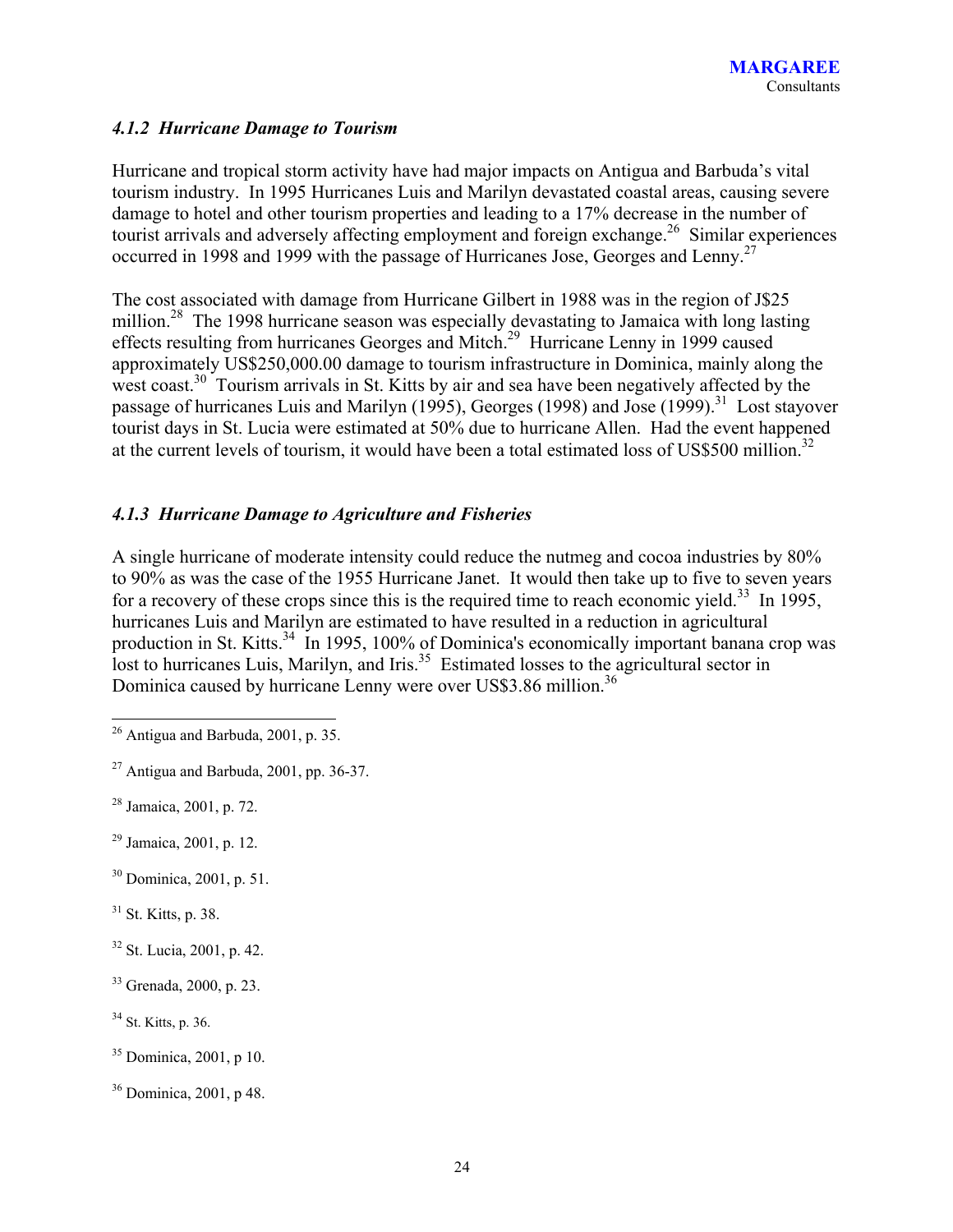Storm and hurricane damage has a major impact on the fishing industry. About 16% of the total fleet in Antigua and Barbuda was either destroyed or lost as a result of hurricane Luis, and another 18% was damaged. In addition to the cost of replacement and repair to fishing vessels and gear caused by a hurricane, there is a loss of revenue due to disruption of the fishing industry. $37$ 

Losses to the fishing industry in St. Lucia due to hurricane Lenny include 10 - 20% of the fleet valued at about US\$135,000 and other fishing infrastructure valued at about US\$150,000.<sup>38</sup> In Dominica hurricane Lenny caused damage of US\$2.8 million to the fishing industry. This includes damage to coral reefs and sea grass beds, beach landing sites, fishing gear and equipment and associated infrastructure.<sup>39</sup>

#### *4.1.4 Impact of Climate Change on Damage Due to Tropical Storms and Hurricanes*

The climate scenarios assume the number of tropical storms and hurricanes remains at ten per year including two severe hurricanes (category 4 and 5 storms) in the low case and four in the high case. The total number of tropical storms and hurricanes per year for the CARICOM countries as shown in Table 4.1 is 3.7. This reflects the fact that CARICOM countries are not affected by all tropical storms and hurricanes in the Caribbean region. Since the climate scenarios assume no change in the total number of tropical storms and hurricanes, the average annual damages are not adjusted for a change in storm frequency.

Climate change is expected to increase the intensity of storms in both the low and high case. The economic impact is estimated as the additional losses due to the increased intensity of hurricanes -- 35% for the low scenario (representing a 5% increase in wind speed) and 135% for the high scenario (representing a 15% increase in wind speed and including the larger number of severe hurricanes).<sup>40</sup> These increases are assumed to apply in each country. The average annual damages due to hurricanes and tropical storms in CARICOM countries is US\$452 million, so the impact of climate change is estimated at almost US\$160 million in the low case and over US\$610 million in the high case.

These estimates are very crude. The reported damages probably differ significantly in scope and accuracy, so it is not clear what damages are covered. Damages are not reported for many storms and so are set equal to the average for the storms where damages have been estimated. Since damages are highly variable, this procedure could over- or under-estimate the missing values.

l  $37$  Antigua and Barbuda, 2001, p. 42.

<sup>&</sup>lt;sup>38</sup> Strand, et al., 2002.

 $39$  Dominica, 2001, p. xxv.

 $^{40}$  Clark, 1997, see Table 2.5 above. Although these estimates were made for coastal U.S.A. the percentage changes should apply equally in well populated Caribbean countries.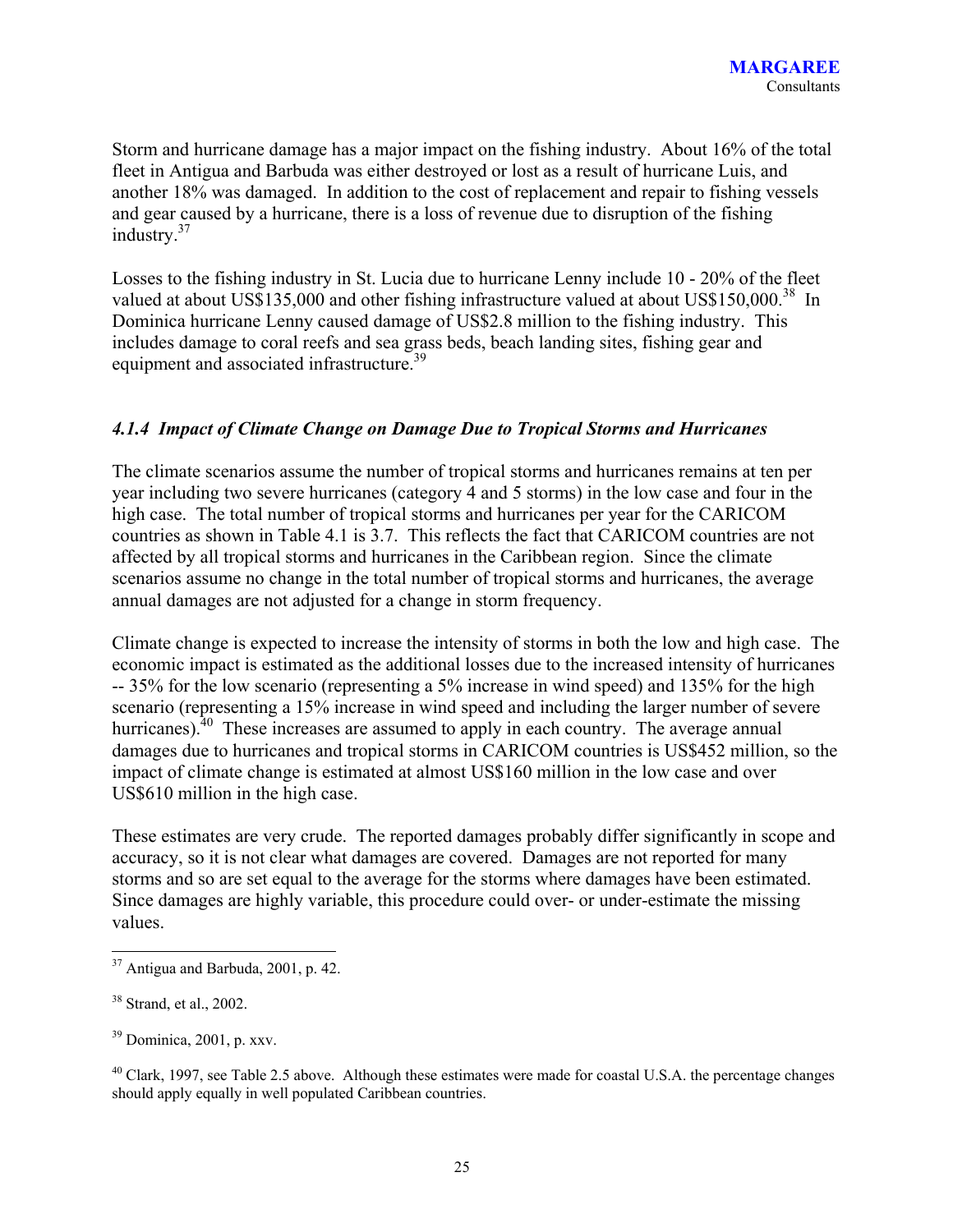### **4.2 Tourism**

Tourism is a large sector of the economy of many CARICOM countries. Tourism has a major employment impact both because of the size of the industry and because it is a labour-intensive industry. Tourism may be affected by climate change in several ways. Climate change may make the Caribbean less attractive as a holiday destination. Loss of beaches, coral reefs and forest ecosystems would also reduce tourism. Tourist facilities could be lost due to sea level rise, storm surges and hurricane damage. Damage due to hurricanes or flooding could disrupt tourism temporarily. The impacts due to increased intensity of hurricanes and tropical storms -- damage and disruption -- are assumed to be covered by the estimates in the previous section; the remaining impacts are covered here.

#### *4.2.1 Tourism Demand*

 $\overline{a}$ 

Tourists come to the Caribbean mainly to escape cold winter weather between mid-December and mid-May. The main attractions are the "sun, sand and sea". Climate change could reduce tourist travel to the Caribbean because it:

- reduces the demand for winter holidays in warm climates, or
- leads to mitigation measures, such as a carbon tax on fuels, that increase the cost of travel; or
- makes the Caribbean relatively less attractive as a destination.

Lise and Tol analyse the impact of climate on tourist demand using data mainly for European countries. They conclude that climate is a very important consideration for the tourist's choice of destination and that the ideal temperature is 21ºC (average of the hottest month of the year). Data on average monthly temperatures is not readily available for the CARICOM countries. In New Providence, Bahamas the mean daily temperature is 28ºC in July and 23ºC in January. The available data for other CARICOM countries, often the annual mean temperature, suggests that they are slightly warmer than the Bahamas.

The temperature data suggest that the Caribbean is already warmer than the optimal temperature estimated by Lise and Tol. Climate change will increase the average temperature and so make the Caribbean less attractive as a tourist destination. Using the equation estimated by Lise and Tol, an average temperature increase of 2ºC for the low scenario and 3.3ºC for the high scenario would make the Caribbean less attractive as a tourist destination by 15 to 20% for the low case and by 25 to 30% for the high case.<sup>41</sup> Annual visitor expenditures are estimated to be reduced by 15% for the low scenario and 30% for the high scenario. The annual reduction in tourist spending for the CARICOM countries is US\$715 million in the low scenario and US\$1,430 million in the high scenario.

 $41$  The equations for tourists arriving from particular countries are given in Table 2. By assuming that all factors other than temperature remain constant, it is possible to calculate the impact of climate change from the coefficients for the temperature variables. The coefficients on temperature for tourist arrivals from the United States are: 1.24\*T -2.9\*T<sup>2</sup>, where T is the mean temperature during the warmest month in <sup>0</sup>C. Assuming that the current mean temperature is 23<sup>0</sup>C, yields a value of -1505.58 for these terms. With a temperature increase of  $2^{0}C$  to 25<sup>0</sup>C, the value of these terms becomes -1781.5, a reduction of 18%. With a temperature increase of  $3.3^{\circ}$ C to  $26.3^{\circ}$ C, the value of these terms becomes -1973.3, a reduction of 31%. The results for arrivals from other countries are similar.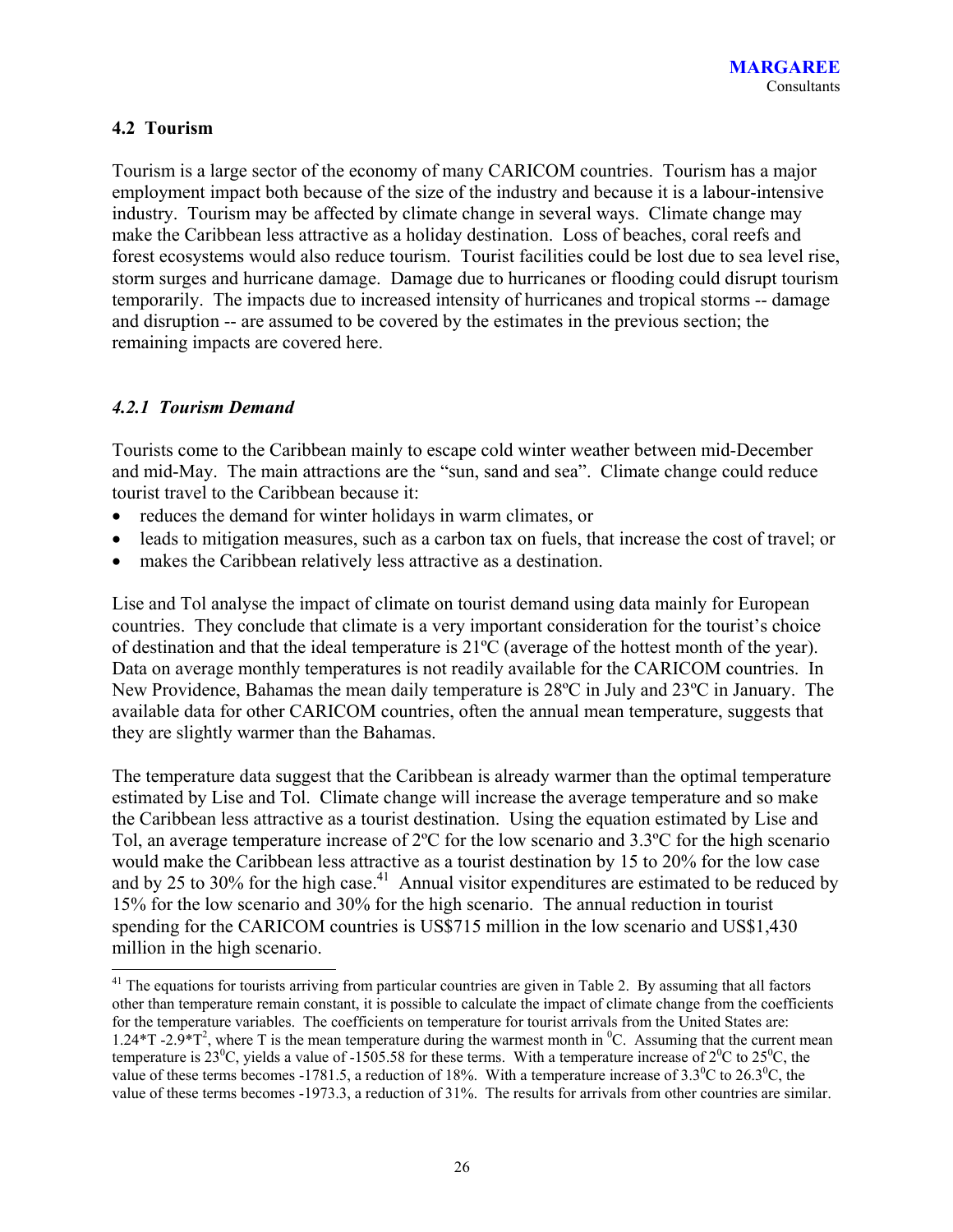Since food and other items purchased by tourists are imported, the impact on GDP is smaller. It is estimated that 23% to 35% of tourist spending represents value added, so the impact of reduced tourist spending on GDP is almost US\$165 million in the low scenario and US\$500 million in the high scenario. $42$ 

The estimates of the impact of reduced tourism demand on the GDP of CARICOM countries are obviously very rough. They are based on equations estimated using limited data mainly for European countries. The data corresponding to the temperature variable in the equations are are not available for CARICOM countries. And the value added component of tourism spending is not accurately known for CARICOM countries.

#### *4.2.2 Loss of Facilities due to Sea Level Rise*

Many hotels and other tourist facilities are located close to the shore. This makes them vulnerable to coastal erosion and to damage from hurricanes and storm surges. This section focuses on the loss of facilities due to sea level rise assuming no adaptation measures are implemented.

In Barbados over 90% of the island's hotels are within proximity to the beach, 70% of the hotels are located within 250 metres of the high water mark. This translates to the island's hotels sitting almost exclusively within the 1 in 500 and 1 in 100 inundation zones, placing them at major risk of structural damage.<sup>43</sup> All major hotels and  $(90\%)$  of the 1,066 hotel rooms (1994) in Grenada are located in the coastal zone that represents 3% of the land area and is vulnerable to sea level  $rise.$ <sup>44</sup>

Data on the number of hotel rooms lying less than 0.15 m (low scenario) and 0.70 m (high scenario) above the high water mark are not available for any of the countries. It is assumed that the fraction of hotel rooms lost due to sea level rise in each country is equal to the fraction of total land lost due to sea level rise, as estimated in section 4.3.1 below. This is approximately  $3\%$  for the low scenario and  $20\%$  for the high scenario.<sup>45</sup> The average cost per room of a new hotel is estimated at US\$80,000 for the low scenario and US\$100,000 for the high scenario.<sup>46</sup>

 $42$  The figure of 23% is calculated by comparing tourist expenditures with GDP for hotels and restaurants in tables A-3 and A-2. It is the weighted average for the 6 countries where data are available and tourism expenditures exceed the value of GDP for this sector. The 35% figures is calculated from the income coefficients for various categories of tourist spending using data from Lindberg and Enriquez, 1993.

<sup>43</sup> Barbados, 2001, p. 20.

<sup>44</sup> Grenada, 2000, p. 24.

<sup>&</sup>lt;sup>45</sup> This is the share of rooms lost due to static sea level rise. Many more lying further from the shore will be damaged by hurricanes and storm surges. Those damages are assumed to be included in the damages due to increased intensity of hurricanes and tropical storms estimated in section 4.1.1 above.

<sup>&</sup>lt;sup>46</sup> Personal communication with architects that have been responsible for hotel projects in Barbados and Trinidad and Tobago.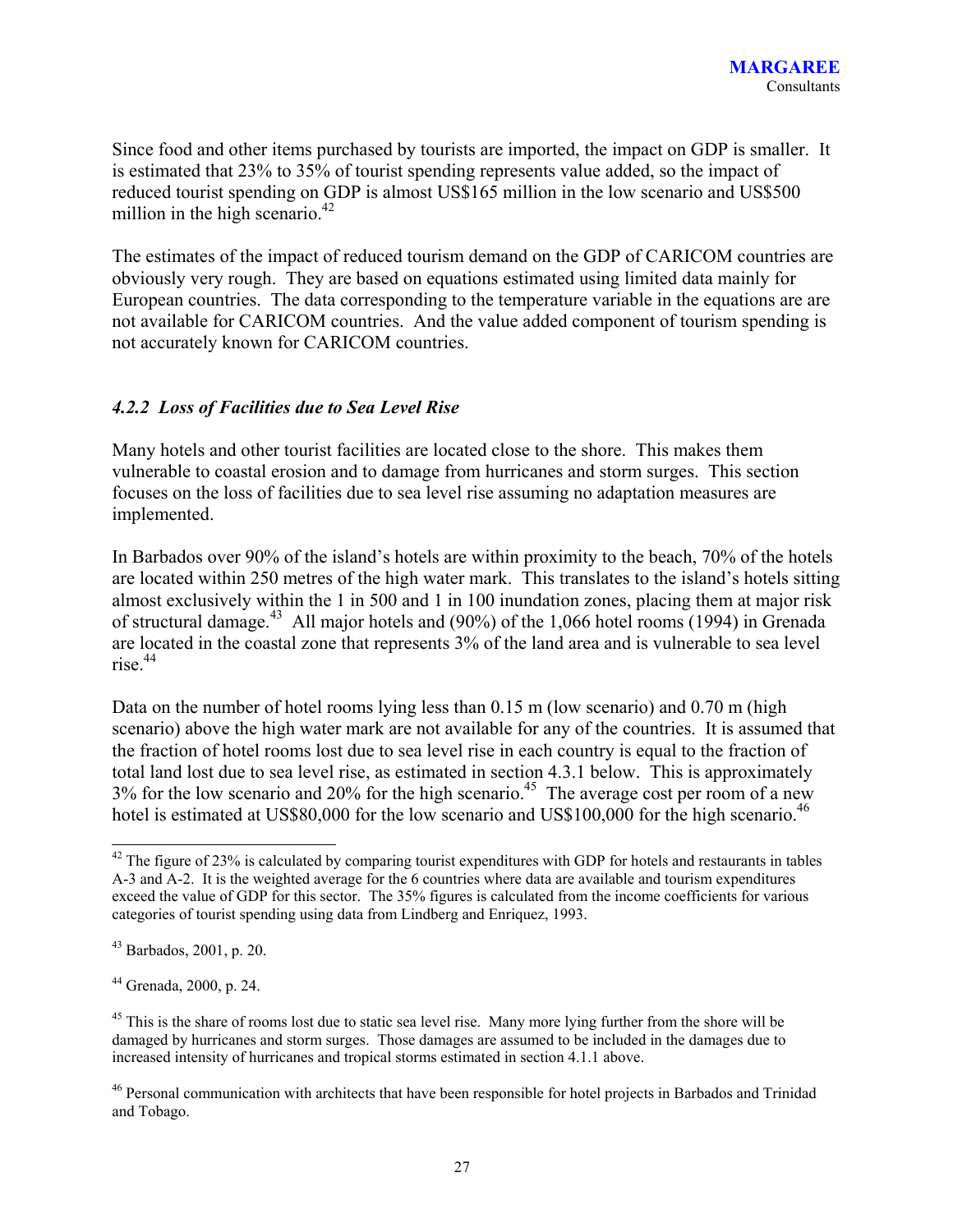The total replacement cost of hotel rooms is almost US\$140 million for the low scenario and US\$1.3 billion for the high scenario. To be comparable with other costs, these replacement costs need to be expressed as an equivalent annual cost. To convert the capital cost to an annual cost a 5% real interest rate and a 30 year term are assumed. Then the conversion factor is 0.065. The annualized cost of replacing hotel rooms lost due to sea level rise then is US\$9 million for the low scenario and US\$80 million for the high scenario.

The values are sensitive to the estimates of the fraction of land lost due to sea level rise, the estimated cost of new hotels and the real discount rate.

### *4.2.3 Loss of Beaches and Ecosystems*

Tourist expenditures could be reduced if loss of beaches or damage to ecosystems, such as coral reefs or forests, makes a country less attractive to tourists. Pinneys Beach in Nevis has experienced dramatic rates of coastal erosion with considerable economic costs to owners and the national economy.47 Tourism activity in Dominica and in St. Vincent and the Grenadines has lagged behind than other Caribbean destinations due in part to a lack of white sandy beaches.<sup>48</sup>

The beach area for most of the CARICOM countries is not readily available. The length of sand beach coastline is available for Antigua and Barbuda, Dominica, Grenada, St. Kitts and Nevis, St. Lucia and St. Vincent as well as several other Caribbean islands.<sup>49</sup> For those islands an average of 29.5% of the coastline is sand beaches. Where data on the length of beaches is not available, 30% of the coastline is assumed to consist of beaches. In Barbados, several of the beaches are narrow, averaging between 12-15 m in width.<sup>50</sup> In the low scenario, the beach area is estimated using a width of 12 m and in the high scenario the beach area is estimated using a width of 18 m.

Application of the Bruun rule to beach erosion yields a low estimate that is roughly linear for cm of sea level rise and percent of beach lost -- 0% lost for 0 cm rise and 80% lost with 80 cm rise - and a high estimate that is asymptotic with 90% lost with an 80 cm rise.<sup>51</sup> With a 50 cm rise in sea level, up to 60% of Grenada's beaches would disappear in some areas including Grand Anse, Morne Rouge, Harvey Vale and Paradise, all of which are important tourist attractions.<sup>52</sup> The

<sup>47</sup> St. Kitts, p. 32.

 $48$  Dominica, 2001, p. 6 and St. Vincent, 2000, p. 12.

<sup>&</sup>lt;sup>49</sup> Leatherman, 1997, p.31. For countries where the information was not available, the beach coastline was estimated using the average ratio of beach coastline to total coastline for 13 Caribbean islands -- 30%. The data for the CARICOM countries are provided in Table A-1.

 $50$  Barbados, 2001, p. ix.

<sup>51</sup> Grenada, 2000, Figure 7, p. 33.

 $52$  Grenada, 2000, p. xii.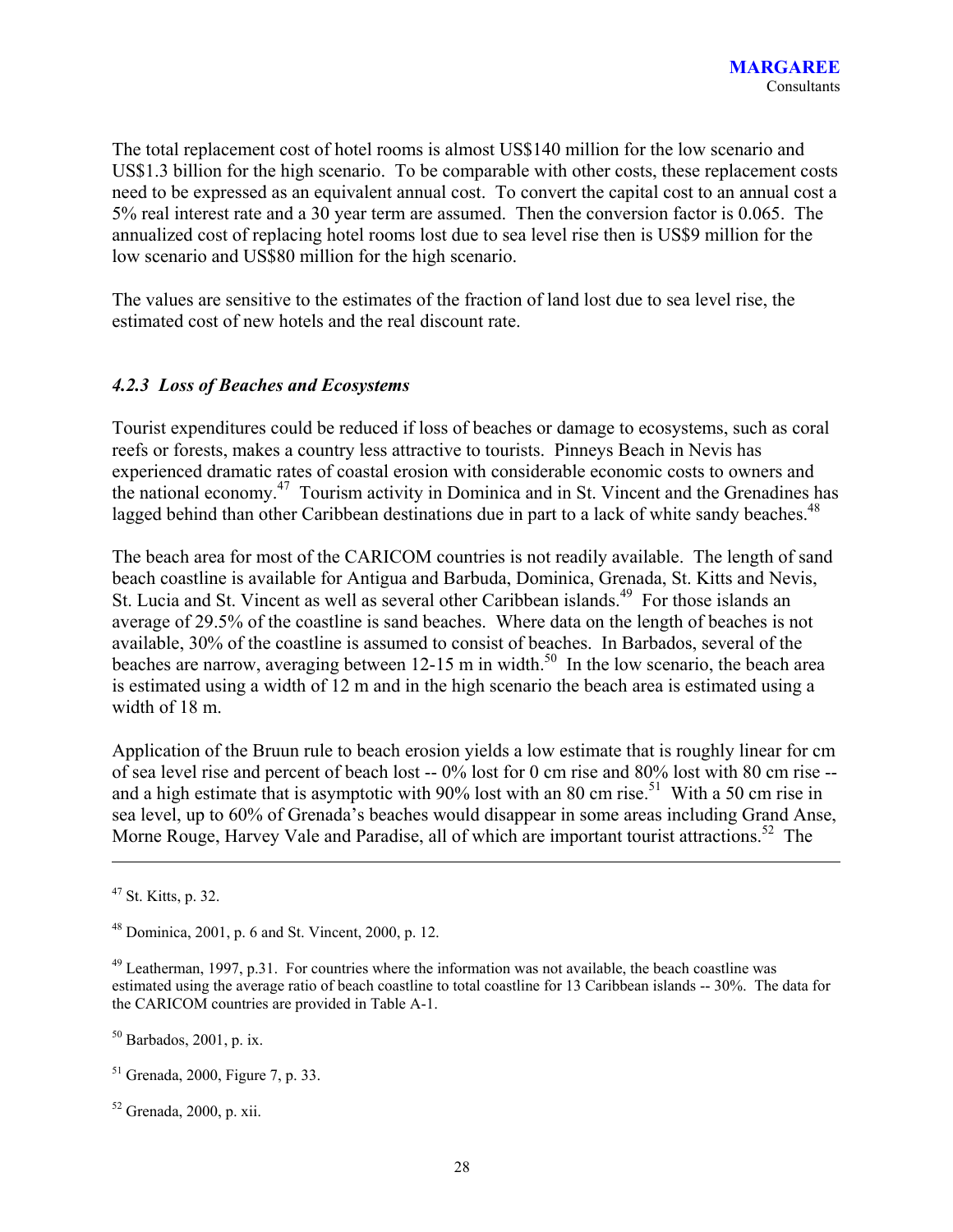low scenario of 0.15 m sea level rise is assumed to lead to a loss of 15% of the beaches and the high scenario of a 0.70 m rise in sea level is assumed to result in loss of 80% of the beach area.

A 1990 study estimated the value of beaches in Florida at US\$8.8 million per acre per year  $(US$21.5 million/ha/year).$ <sup>53</sup> This would put the annual value of the beach area lost at more than double the total annual tourism spending in the low scenario and more than 17 times the total annual tourist spending in the high scenario. These estimates are unrealistic.

To value the beach area lost for tourism purposes, the share of the beach area lost is applied to "sun, sand and sea" tourism spending -- the reduced level of total tourism spending less diveand eco-tourism spending.<sup>54</sup> The annual value of the beach area lost for "sun, sand and sea" tourism is estimated at US\$550 million in the low case and US\$2.4 billion in the high case. The value of the beach area lost is the GDP contribution of this spending , just over US\$80 million in the low scenario and almost US\$720 million in the high scenario.

Damage to coral reefs will reduce dive tourism and damage to forest ecosystems will reduce ecotourism. Divers from USA spend US\$286 million annually in the Caribbean and Hawaii.<sup>55</sup> Since 5% of total tourist spending in all CARICOM countries amounted to US\$238 million in 1999, it was arbitrarily assumed that dive tourism represented 5% of total tourist spending in all CARICOM countries.

Visitation to protected areas in Belize in the early 1990s was 110 - 130 thousand or approximately 50% of annual arrivals.<sup>56</sup> Based on this information ecotourism is estimated to represent 50% of total tourist spending in Belize, Guyana and Dominica.<sup>57</sup>

After two tropical storms and a hurricane in 1995 Dominica found that overall damage to the reef surface by storm waves was between 20% and 30%.<sup>58</sup> The loss of dive and ecotourism is estimated to be 15% for the low scenario and 30% for the high scenario. The impact on GDP of the lost dive- and eco-tourism is estimated at US\$12 million in the low scenario and US\$36 million in the high scenario.

Thus the total reduction in tourist spending due to losses of beaches and ecosystems is estimated at US\$95 million in the low case and US\$755 million in the high case. These figures are dominated by the estimates of beach area lost, which are very crude.

<sup>53</sup> Leatherman, 1997.

<sup>&</sup>lt;sup>54</sup> The value of the land and the amenity value for residents of the beach area lost are considered in subsequent sections.

<sup>55</sup> Lindberg and Enriquez, 1993.

<sup>56</sup> Lindberg and Enriquez, 1993.

 $57$  Dominica's tourism is focused mainly on eco tourism (Dominica, 2001, p. xxv).

<sup>58</sup> Dominica, 2001, p. 35.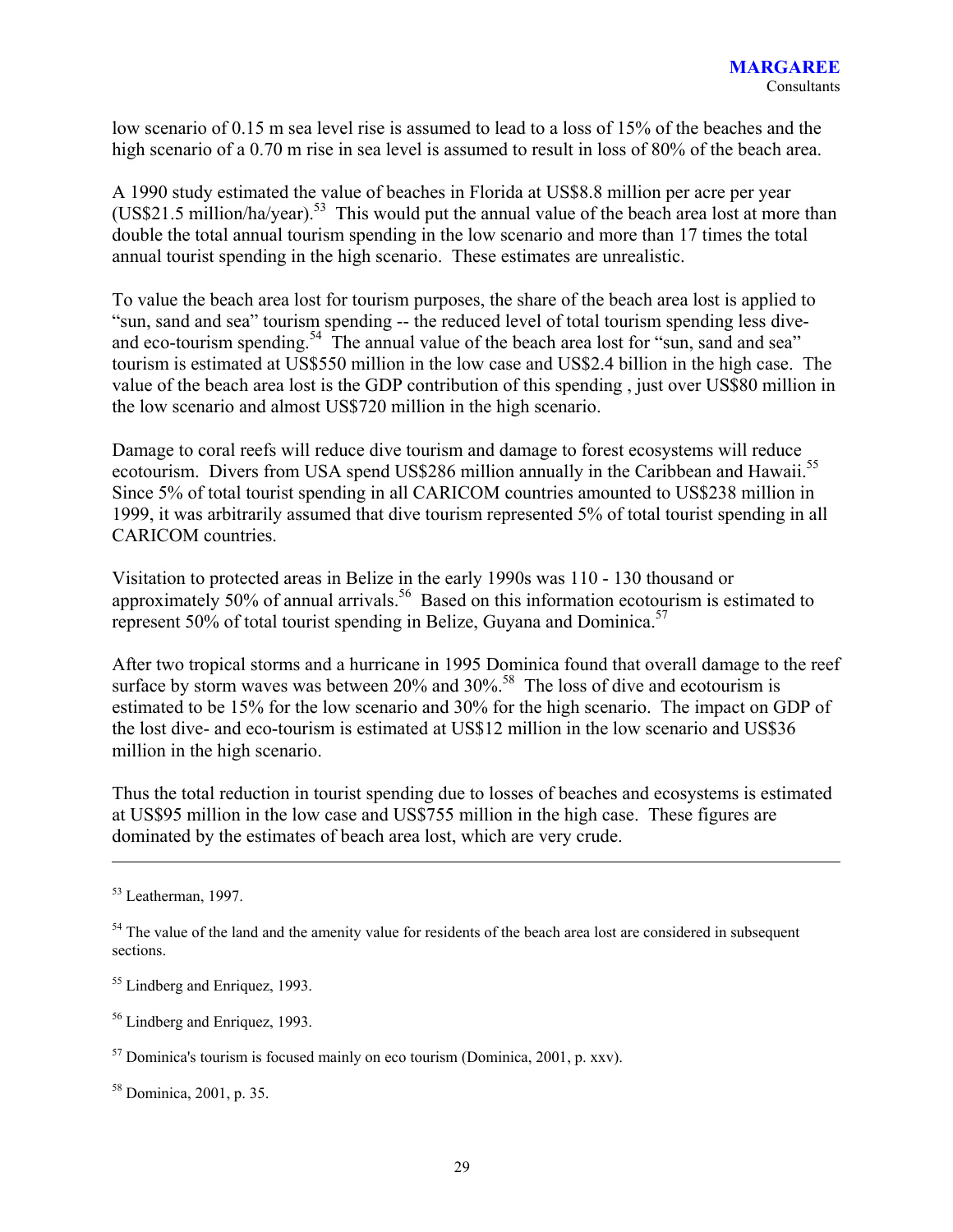## **4.3 Infrastructure**

This category includes loss of land and infrastructure due to sea level rise, damage due to heavy rains, and reduced supplies of potable water due to salt water intrusion into the freshwater lens and changes to precipitation patterns.

### *4.3.1 Loss of Land*

Sea level rise will lead to coastal erosion -- loss of coastal land. The land lost will include beaches, urban areas, farm land, and natural areas. Some or all of these uses will move to lands that are currently used for agriculture or forestry or are in their natural state. The land lost will be valued at the average market price of land near, but inland from, the coast. The estimates do assume no protective measures are implemented to reduce coastal erosion.

Antigua and Barbuda is expected to experience a retreat of 1 metre for every 10 mm of sea level rise or 10 m for each 0.1 m of sea level rise.<sup>59</sup> Modeling (Bruun rule) for Guyana shows the same result -- shoreline retreat of approximately 10 m for each 0.1 m of sea level rise (range of 5 to 15 m per 0.1 m of sea level rise). In Barbados the land lost is estimated to be approximately 1 m for each 0.1 m of sea level rise. $60$ 

The rate of shoreline retreat is estimated to be 1 m per 0.1 m of sea level rise in the low scenario and 1.5 m per 0.1 m of sea level rise in the high scenario. By 2080 that represents about 3% of the total land area of most countries (range is 1% to 8%) in the low scenario and 21% of the total land area in the high scenario (range 8% to 53%). In The Bahamas 80% of the landmass is within 1.5 m of mean sea level, roughly double the projected sea level rise for the high scenario.<sup>61</sup>

The market price for vacant land inland from the coast that is currently unused or used for agriculture or forestry ranges between US\$4 and US\$10 per square foot (US\$150,000 to US\$500,000 per acre) in several countries. A value of US\$400,000 per hectare is used in the low case and a value of US\$1,000,000 per hectare is used in the high case.<sup>62</sup> Thus the value of land lost is over US\$400 million in the low scenario and US\$7.2 billion in the high scenario. As an annual cost over 30 years the corresponding amounts are over US\$25 million in the low scenario and almost US\$470 million in the high scenario.

<sup>&</sup>lt;sup>59</sup> Antigua and Barbuda, 2001, p. 40.

 $^{60}$  Barbados, 2001, Table 2.1, p. 29 shows loss of 2.16 m of land (range for 9 sites 1.1 to 3.3 m) for sea level rise of 0.2 m and land loss is 5.75 m (range 3.4 to 8.0 m) for sea level rise of 0.5 m.

<sup>61</sup> Bahamas, 2001, p. 15.

 $62$  Personal communication yielded current market prices of US\$4 to \$10 per square foot in Tobago, US\$57,000 per acre in St. Lucia, US\$10 to \$12 per square foot in Grenada, and US\$19 to \$134 per square metre for undeveloped land in Barbados. Converted to 1999US\$ these values range from \$400,000 to \$1,000,000 per hectare.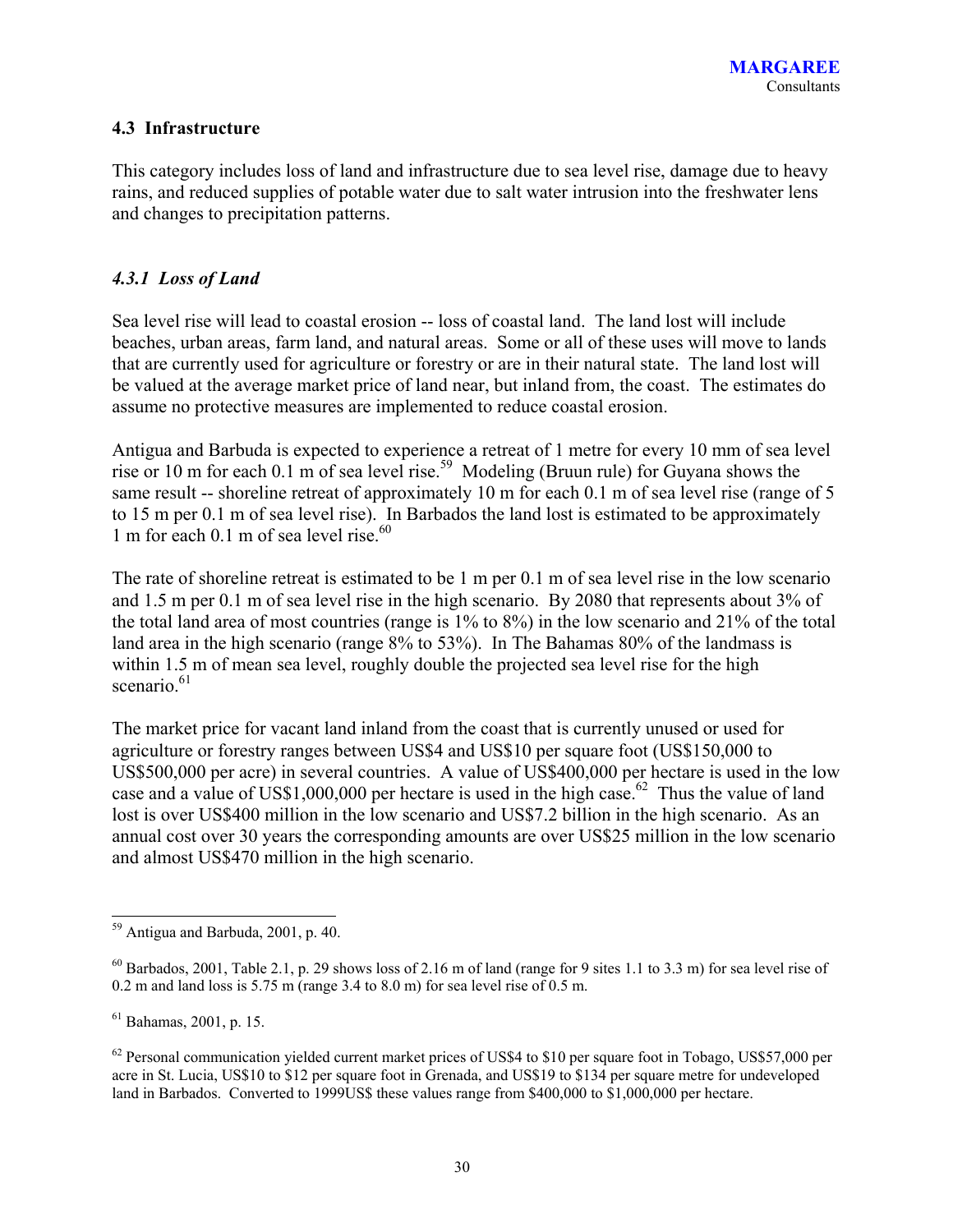The estimates of the value of land lost due to sea level rise depend upon the estimated area of land lost and the value of undeveloped land. Both will differ significantly across countries and the value of land will vary by location within a country. The estimates do not reflect those variations and hence may be significantly too high or too low.

### *4.3.2 Loss of Housing and Infrastructure due to Sea Level Rise*

Much of the population of the CARICOM countries lives close to the coast. This means that housing, commercial buildings, and public infrastructure, such as roads, water and sewer systems, wharves, schools, and public buildings, are vulnerable to coastal erosion due to sea level rise.

The land lost due to sea level rise was estimated above. To estimate the loss of housing and other infrastructure the population living on this land is estimated. The number of housing units for this population and the replacement value of those units are then estimated. The value of other infrastructure is estimated using data on the value of other infrastructure relative to the value of residential dwellings. The cost of replacing tourist facilities lost due to sea level rise was estimated in the previous section.

In an assessment of the Antigua and Barbuda's largest human settlements, 34% of the major settlements were classified as low vulnerability, 28% were classified as medium vulnerability, 19% were classified as high vulnerability, and other 19% were evaluated as very high vulnerability. $63$  In Grenada 29 settlements accounting for approximately 19% of the nation's population are located on  $3\%$  of the land area along the seacoast.<sup>64</sup> Since this area corresponds roughly to the land lost under the low scenario, it is assumed that 19% of the population lives on the land lost under the low scenario.

The high scenario involves the loss of about 7 times as much land as the low scenario. It is assumed that 66% of the population (medium, high and very high vulnerability classes for Antigua and Barbuda) lives on the land lost under the high scenario. The main population centres in St. Vincent, housing 85 percent of the population, lie on a narrow coastal strip less than 5 m above sea level and less than 5 km from the high-water mark.<sup>65</sup> Ninety percent (90%) of the population of Dominica is dispersed among coastal villages, the city and a town.<sup>66</sup> Ninety percent (90%) of Jamaica's GDP is produced within the coastal zone.<sup>67</sup>

- 65 St. Vincent, 2000, p. 39.
- 66 Dominica, 2001, p. xxiv.

 $63$  Antigua and Barbuda, 2001, p. 38.

<sup>64</sup> Grenada, 2000, p. 24.

<sup>67</sup> Jamaica, 2001, p. 68.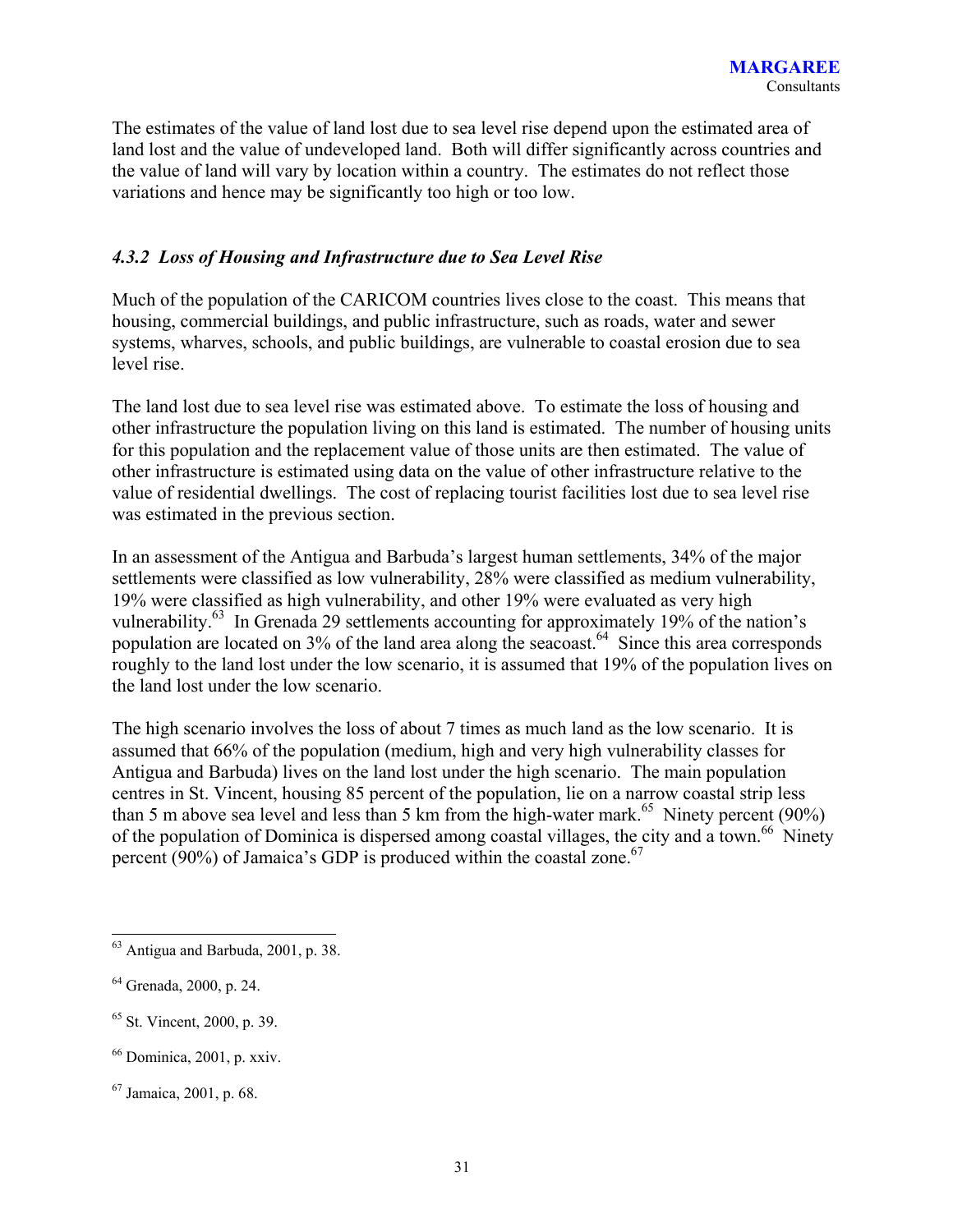Data on the average household size is available for most countries and ranges from 3.0 to 5.07 persons.68 Where country-specific data are not available an average of 4.13, the average for the countries where data are available, is used. In the low scenario, a total of 1.1 million people representing roughly 281,000 households currently live on land at serious risk due to sea level rise. In the high scenario, a total of almost 4 million people representing about 980,000 households currently live on land at serious risk due to sea level rise.

The average replacement cost of a house is estimated to be between US\$15,000 and US\$30,000.<sup>69</sup> Then the replacement cost of the houses on land lost to sea level is about \$4.2 billion in the low scenario and over \$29 billion in the high scenario. On an annualized basis the cost of replacing the housing units is about \$275 million in the low scenario and over \$1.9 billion in the high scenario.

The infrastructure to support this population -- roads, telephone and electricity lines, transmission centres, water lines, airports, and marine centres also lie on land that will be lost to sea level rise. In St. Vincent 85% of the total population, more than 80% of the island's total infrastructure base accounting for 90% of the country's economic investment is situated in the coastal zone.70

Data for selected areas on Barbados indicate that the value of commercial, industrial, fishing and recreational infrastructure is 195% of the value of housing. This does not include the value of roads, sewers and water lines. Then the replacement cost of other infrastructure on land lost to sea level is over \$8 billion in the low scenario and over \$57 billion in the high scenario. On an annualized basis the cost of replacing the other infrastructure is over \$535 million in the low scenario and \$3.7 billion in the high scenario.

The replacement cost of roads, sewers, water line, electricity and telephone services is estimated at US\$8,173 per household based on data for selected areas on Barbados. Using this value, the replacement cost for these facilities is estimated at US\$2.2 billion in the low scenario and almost US\$8 billion in the high scenario. On an annualized basis the cost of replacing this infrastructure is about \$150 million in the low scenario and \$520 million in the high scenario.

The annualized replacement cost for buildings and infrastructure on land lost due to seal level rise is about US\$960 million (\$275 for housing, \$535 for other buildings, and \$150 for infrastructure) in the low scenario and about US\$6.1 billion (\$1.9 for housing, \$3.7 for other buildings, and \$0.5 for infrastructure) in the high scenario. These estimates are sensitive to the amount of land lost due to sea level rise and the population estimated to live on that land. The estimates assume that no protective measures are implemented.

l

 $68$  See Table A-1. During 1994 the average size of households in Jamaica was 3.69 persons (Jamaica, 2001, p. 23) and in 1991 the mean household size in St. Kitts was 3.4 persons (and declining) (St. Kitts, p. 12).

 $69$  Replacement costs for a 2 bedroom house in Georgetown range from US\$10,000 to \$60,000 and in Onverwacht range from \$16,000 to \$23,000. A typical house in many of the CARICOM countries is about 1,100 square feet and has a construction cost of US\$21 per square foot for a total cost of US\$23,100.

<sup>70</sup> St. Vincent, 2000, p. 39.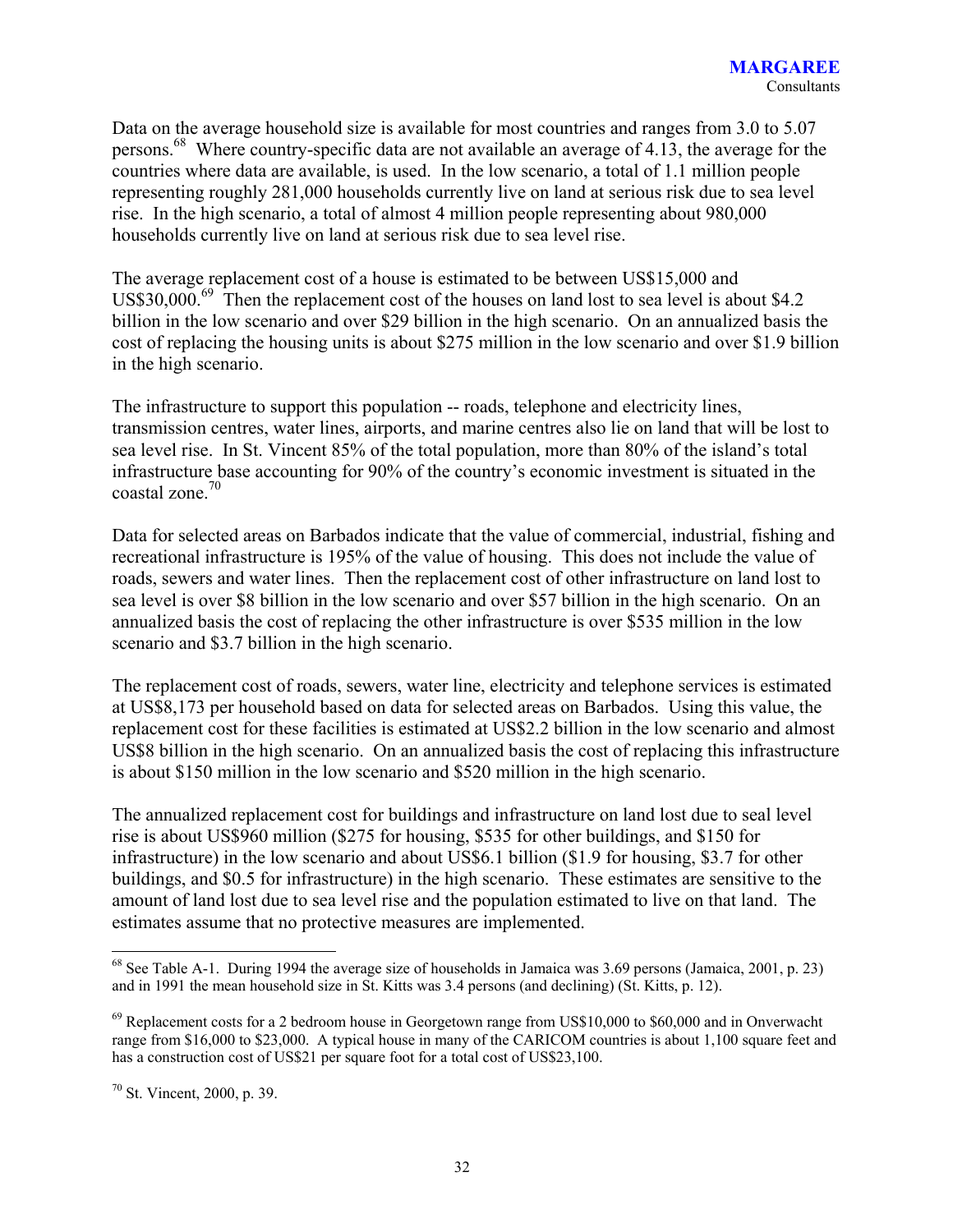## *4.3.3 Flood Damage*

Climate change is projected to lead to increased rainfall on rain days, leading to more flooding. Most CARICOM countries have at least some areas that suffer flood damage as a result of heavy rains. For example, some parts of the main commercial center of St. George's (Grenada) and the tourist areas in the southwest peninsula are also susceptible to flooding during periods of high seas and heavy precipitation.<sup>71</sup>

In Barbados fifty-eight (58) severe rainfall (flood) and wind events of a significant nature have been documented from 1955-2000 (1.29 per year). A tropical wave in combination with an upper level trough in August 1995, produced up to 225mm of rain in certain areas of the island, causing severe flooding and over US\$2 million dollars in damage.<sup>72</sup>

The current damage per severe event is estimated to be between US\$0.1 million and US\$0.25 million. There is no basis for this range other than being substantially less than the US\$2 million damage for the severe flood in Barbados in 1995. The number of severe events per year is assumed to be 1.29 for each country.

Climate change is estimated to increase the rainfall during a heavy rain by 40% by 2090 for both the high and low scenarios. The damage due to the increased rainfall is assumed to rise by 40% as well. Then the climate change impact is estimated at 40% of US\$0.1 per event for 1.29 events per year in the low scenario and 40% of US\$0.25 per event for 1.29 events per year in the high scenario. The damages are assumed to be the same for each country, resulting in total annual damages of US\$0.6 million in the low scenario and US\$1.5 million in the high scenario.

These estimates of damage due to increased rainfall during heavy rains are very arbitrary. Very little evidence is available to support any estimate of climate change impacts due to increased rainfall during heavy rains. It is unlikely, as well, that the increased damages would be the same for each country as is assumed.

## *4.3.4 Reduced Availability of Potable Water*

Climate change may reduce the supply of potable water due to salt water intrusion into the freshwater lens and lower recharge of the freshwater lens due to a combination of lower total rainfall and more heavy rains which run off quickly. Some of the CARICOM countries have abundant water supplies, while others are already experiencing shortages.

Only 25% of the available groundwater and 11% of the available surface water are presently being utilised in Jamaica.<sup>73</sup> St. Vincent boasts an abundance of surface water in rivers and

l  $71$  Grenada, 2000, p. xii.

 $72$  Barbados, 2001, p. x.

<sup>73</sup> Jamaica, 2001, p. 75.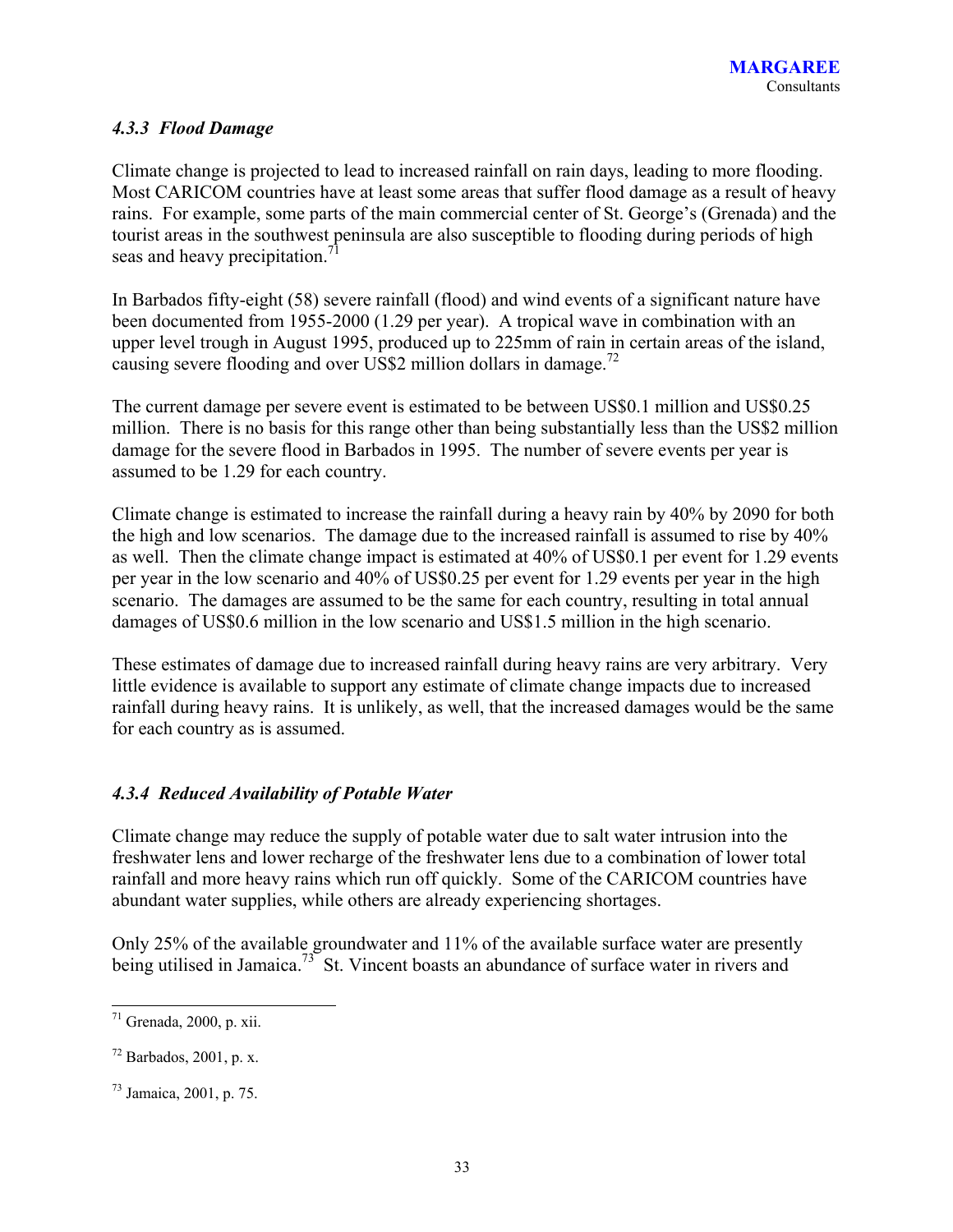streams, while the Grenadines experience severe shortages due to the limited supply of surface or groundwater.<sup>74</sup> The Bahamas extract water from shallow freshwater lenses within 1.5 m of the land surface. An increase in sea level rise along with indiscriminate extraction of freshwater from the well fields, will put this already threatened resource at even higher risk.<sup>75</sup> St Kitts has considerable underground as well as significant surface water resources. Nevis is somewhat drier than St Kitts and prolonged periods of dry weather already present stresses to the water supply.<sup>76</sup> Because St. Lucia is composed of impermeable rock, which does not readily permit the movement of water into underground reserves, it relies on surface water from rivers, wetlands, streams and springs. $^{77}$ 

Antigua is heavily dependent upon desalinated water for domestic and other uses.<sup>78</sup> Until February 2000 fresh groundwater accounted for almost all of Barbados' potable water supply. Two desalination plants, capable of relieving approximately 12% of the stress on the nations water reserves, have been recently built in Barbados.<sup>79</sup> Fresh water in the Grenadines is obtained mainly from rainwater runoff. Some water is imported, and the remainder is obtained from desalination plants.80 Although Grenada, along with Barbados and Antigua, is among the driest countries per capita in the world the groundwater potential on the main island is not yet fully  $developed.<sup>81</sup>$ 

The availability of freshwater sometimes varies dramatically between islands in the same country (e.g., St. Vincent and the Grenadines). Of the 12 CARICOM countries only Antigua and Barbuda, the Bahamas, Barbados and Grenada are considered to be water stressed. For those countries it is assumed that climate change would reduce freshwater supplies by 8%, the median estimate of reduced precipitation during the rainy season in 2080.

To estimate climate change impact due to reduced freshwater supplies in the absence of adaptation measures requires a value for freshwater where the supply is scarce. That information is not available from the literature for CARICOM countries. In this case, therefore, an estimate of the adaptation cost is used as a substitute for the damage.

77 St. Lucia, 2001, p. 51.

 $79$  Barbados, 2001, p. ix.

81 Grenada, 2000, p. 22.

 $\overline{a}$ 74 St. Vincent, 2000, p. 46.

<sup>75</sup> Bahamas, 2001, p. 31, 47.

<sup>76</sup> St. Kitts, p. 33.

 $78$  Antigua and Barbuda, 2001, p. 40.

<sup>80</sup> St. Vincent, 2000, p. 46.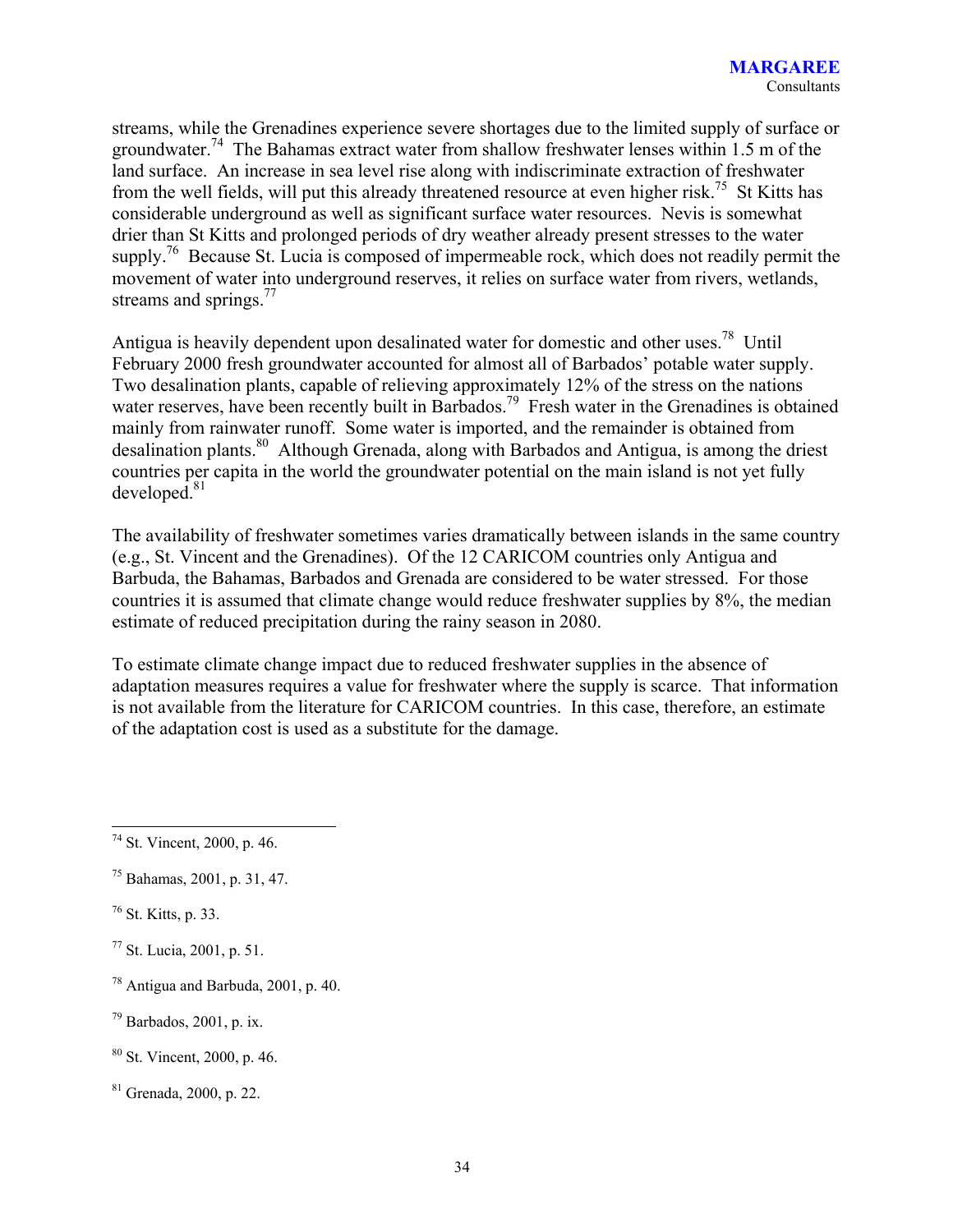Specifically, the reduced supply of freshwater is assumed to be provided by desalination plants. The per capita water consumption is estimated at 130 litres/day.<sup>82</sup> Then the additional desalination requirement for the four countries is about 2,800 million litres per year.

The cost of producing desalinated water (\$3.96 to \$5.72/1000 l) is much higher than developing the surface water (\$1.32 to \$1.76/1000 l) and groundwater (\$2.20 to \$2.64/1000 l) supplies.<sup>83</sup> Since climate change reduces the groundwater supplies in water stressed countries, the cost is the difference between the cost of desalination and the cost of groundwater -- \$1.75/1000 l in the low scenario and \$3.00/1000 l in the high scenario. The total cost due to climate change is US\$4.9 million for the low scenario and \$8.4 million for the high scenario.

The estimates depend heavily on the per capita freshwater use, the estimated reduction in supplies due to climate change, and the cost of desalination, which has been declining. The estimates assume that freshwater supplies will decline by 8% in each of the four countries affected. In practice the magnitude of the impact is likely to vary by country and other countries could be affected.

## **4.4 Agriculture**

Agricultural commodities are internationally traded. Most CARICOM countries are exporters of a limited range of products and importers of a much wider range of food products.<sup>84</sup> Climate change will affect production globally and hence have an impact on international prices. Climate change will also affect production levels, after adaptation, in the Caribbean and elsewhere. The economic impact on agricultural exports, then, depends on the changes in production levels and the changes in world prices, while the economic impact on food imports depends on the changes in world prices.

## *4.4.1 Climate Change and World Agriculture*

The US Department of Agriculture studied the impact of four climate change scenarios on world agriculture using the FARM model.<sup>85</sup> The FARM model is a general equilibrium model with seven geographic regions that calculates changes in output of agricultural commodities and world prices of those commodities. The endowments of land, labour, and capital are assumed to be fixed for the purposes of determining the regional production possibilities. Water, the only

<sup>82</sup> Grenada, 2000, p. 21.

<sup>83</sup> Grenada, 2000, 60.

<sup>&</sup>lt;sup>84</sup> Some 90% of the food consumed in The Bahamas is imported (Bahamas, 2001, p. 21). Jamaica is reasonably self-sufficient in food but imports wheat, maize, meat, milk, dairy products, and fish (Jamaica, 2001, p. 79). An estimated 80% of Barbados commercial food is imported. (Ministry of Agriculture).

<sup>85</sup> Darwin, et al., 1995.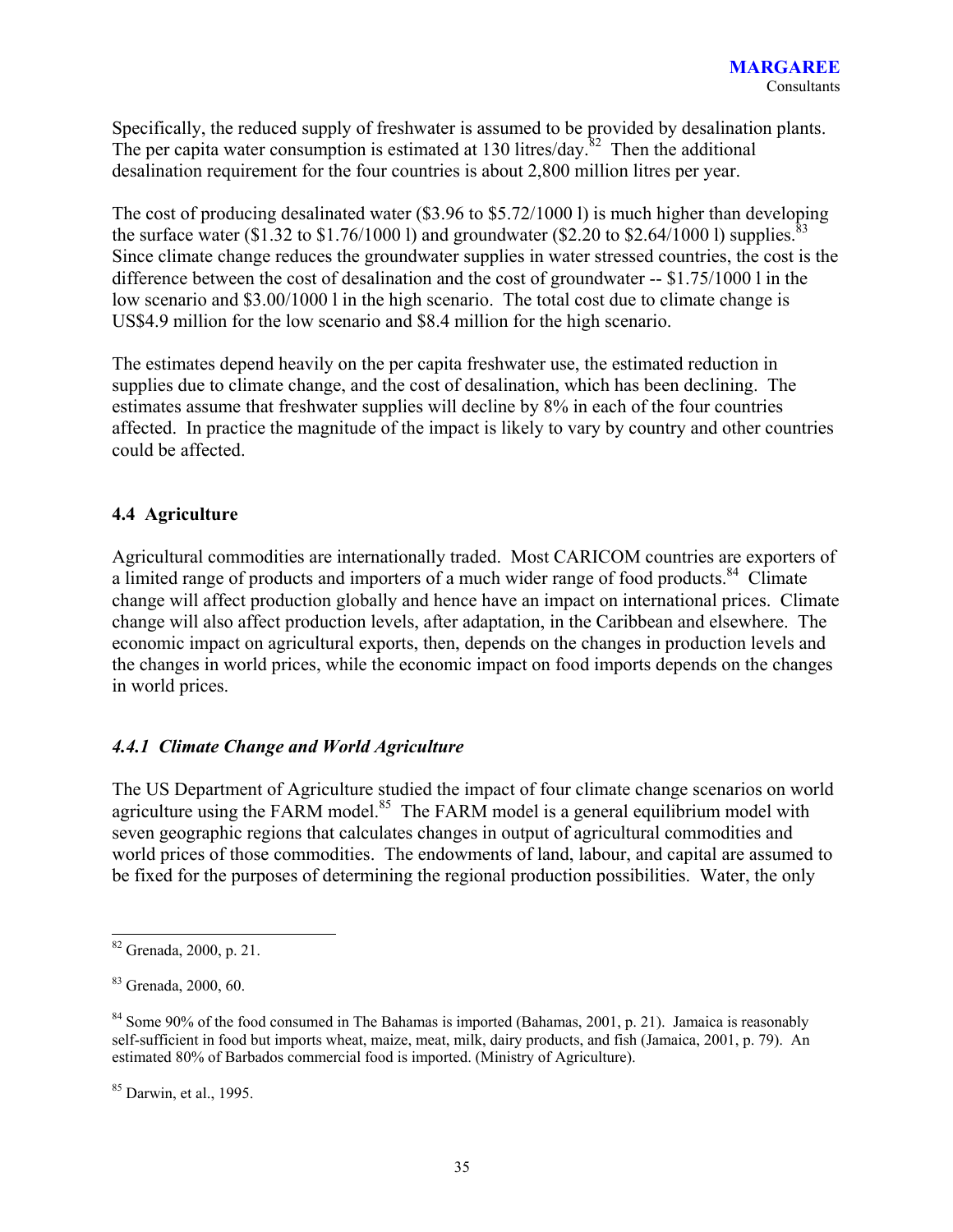other primary factor determining the production possibilities curve is altered by the climate change scenarios.

The study indicates that changes in agriculturally important land are expected to be negative in tropical areas and positive in high-latitude regions where soil moisture and water supplies remain adequate. Later studies suggest that this may not be so in parts of North American great plains.<sup>86</sup> The Caribbean is part of the 'Rest of the World' region along with South America, non EU Europe, and the former Soviet Union. This broad classification does not allow us to apply the results of the ROW region to the Caribbean. The model produces a reduction in quantity supplied of total crops in the order of 0% to -1.1%. There is a clear correlation between higher latitudes and agricultural output, which suggests that tropical areas such as the Caribbean will experience losses in agricultural output.

## *4.4.2 Loss of Agricultural Output*

Climate change may lower agricultural output through a variety of impacts -- agricultural land may be lost due to coastal erosion; heavy rains and loss of forests may result in higher soil erosion; higher temperatures may cause heat stress; and lower total rainfall, more heavy rainfalls and increased evapotranspiration may lower soil moisture. On the other hand, higher levels of  $CO<sub>2</sub>$  in the atmosphere may enhance growth of some crops.

The main agricultural products of the CARICOM countries are listed in Table 4-2. The principal exports are bananas (Antigua and Barbuda, Belize, Dominica, Grenada, Jamaica, St. Lucia and St. Vincent) and sugar cane (Antigua and Barbuda, Barbados, Guyana, Jamaica, St. Kitts, Trinidad and Tobago). Other important export crops are coca (Belize, Grenada, Trinidad and Tobago), citrus fruit (Bahamas, Belize, Dominica), coconuts (St. Lucia, St. Vincent), cotton (Antigua and Barbuda, Barbados), rice (Guyana, St. Kitts, Trinidad and Tobago), arrowroot (St. Vincent), coffee (Jamaica), and nutmeg (Grenada).

Yields of several of these crops are sensitive to precipitation. Banana production is very sensitive to precipitation levels. In Dominica when production in above average rainfall years is compared to production during drought years there was a 17- 37% difference in the 1970s and a 53-60% difference in the 1980's.<sup>87</sup> Production of sugar, nutmeg, and coffee is also sensitive to precipitation levels.<sup>88</sup> Annual precipitation requirements for these crops are in the range of 1300 to  $1800$  mm per year.  $89$ 

l

 $86$  Bruce, et al., 2000.

<sup>87</sup> Dominica, 2001, p. xxiv.

 $88$  Both nutmeg and banana production are positively correlated to annual precipitation (Grenada, 2000, p. xi).

<sup>89</sup> Jamaica, 2001, Table 3-8, p. 80.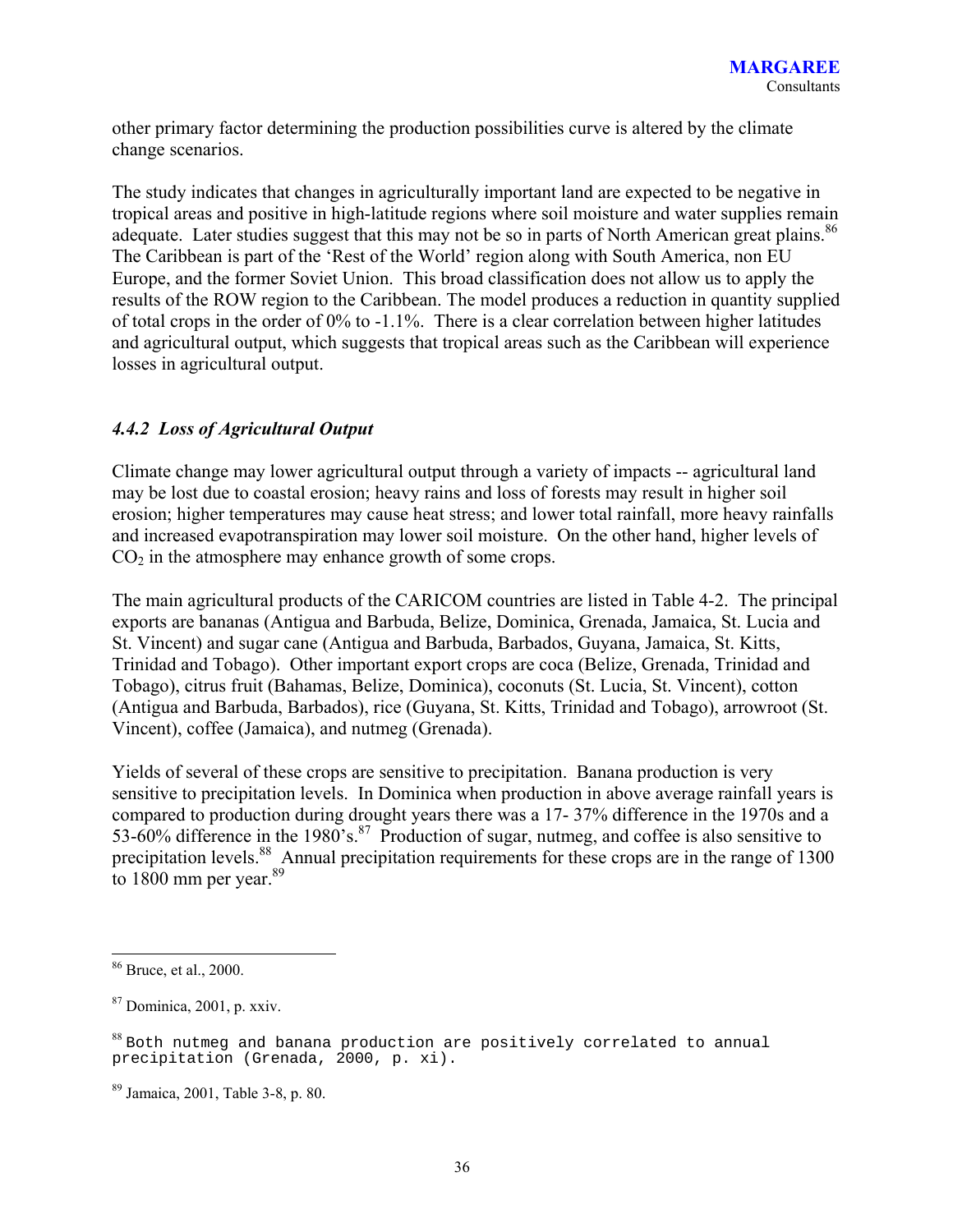|                     | <b>Agricultural</b><br><b>Exports</b><br>(1999 US\$)<br>million) | <b>Principal Crops</b>            |            |           |  |  |  |  |
|---------------------|------------------------------------------------------------------|-----------------------------------|------------|-----------|--|--|--|--|
| Antigua and Barbuda | \$1.1                                                            | cotton                            | bananas    | sugarcane |  |  |  |  |
| <b>Bahamas</b>      | \$5.0                                                            | citrus fruit                      | vegetables | poultry   |  |  |  |  |
| <b>Barbados</b>     | \$40.1                                                           | vegetables<br>cotton<br>sugarcane |            |           |  |  |  |  |
| <b>Belize</b>       | \$58.2                                                           | citrus fruit<br>bananas<br>coca   |            |           |  |  |  |  |
| Dominica            | \$36.4                                                           | citrus fruit<br>bananas           |            |           |  |  |  |  |
| Grenada             | \$10.0                                                           | bananas                           | coca       | nutmeg    |  |  |  |  |
| Guyana              | \$86.0                                                           | sugarcane                         | rise       | wheat     |  |  |  |  |
| Jamaica             | \$195.9                                                          | sugarcane                         | bananas    | coffee    |  |  |  |  |
| St. Kitts           | \$10.7                                                           | sugarcane<br>rice<br>vams         |            |           |  |  |  |  |
| St. Lucia           | \$70.3                                                           | vegetables<br>bananas<br>coconuts |            |           |  |  |  |  |
| St. Vincent         | \$57.6                                                           | potatoes<br>bananas<br>coconuts   |            |           |  |  |  |  |
| Trinidad and Tobago | \$135.0                                                          | rice<br>sugarcane<br>cocoa        |            |           |  |  |  |  |

Table 4-2 **Main Agricultural Products of CARICOM Countries**

Climate change is expected to change the precipitation patterns with less rain during the rainy season and more rain during the dry season. In addition more of the rain is expected to fall during heavy rain days. Since production of all of the main crops of CARICOM countries is sensitive to precipitation, these changes could affect production. The impact could be to reduce or increase output depending upon the sensitivity of the crop to the timing of the precipitation.

Climate change also implies higher atmospheric concentrations of  $CO<sub>2</sub>$ . Higher  $CO<sub>2</sub>$ concentrations can increase growth for some plants. In contrast, doubling of carbon dioxide concentration in the atmosphere could see a 20 -40 % *decrease* in sugar yield.<sup>90</sup>

The literature reviewed did not provide a basis for estimating the loss of agricultural output due to climate change. An alternative approach is to estimate the added cost of irrigation to maintain output in the face of changes to precipitation patterns. The literature reviewed also did not include a basis for estimating the additional irrigation costs.

## *4.4.3 Flood Damage to Agricultural Output*

Climate change is projected to lead to increased rainfall on rain days, leading to more flooding. In Dominica the Layou/Carholm landslides in 1997 and 1998, in which approximately 16 ha of land were lost, caused social disruption and economic losses to farmers and other property

 $90$  Barbados, 2001, p. x.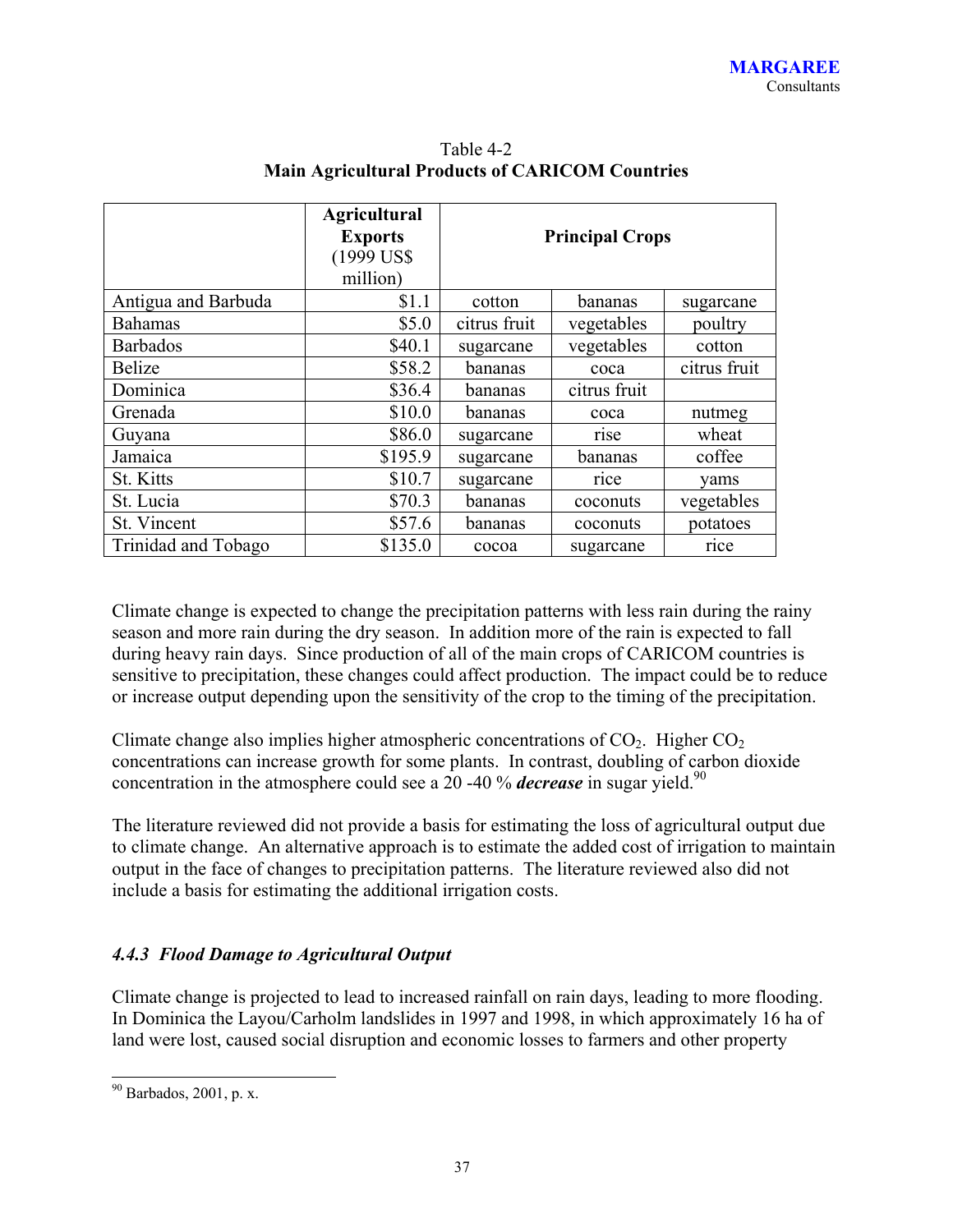owners in the area. The total loss to the agricultural sector (crops, livestock, equipment and infrastructure) was estimated at approximately  $USS217,000.<sup>91</sup>$ 

The loss per severe event is estimated to be US\$0.1 million in the low scenario and US\$0.25 million in the high scenario. There is no basis for this range other than the value for the high scenario being comparable to the experiences in Dominica. As in section 4.3.3, the number of severe events per year is assumed to be 1.29 for each country. The damage due to the increased amount of rain on heavy rain days is assumed to increase by 40% for both the high and low scenarios.

Then the climate change impact is estimated at 40% of US\$0.1 per event for 1.29 events per year in the low scenario and 40% of US\$0.25 per event for 1.29 events per year in the high scenario. The damages are assumed to be the same for each country, resulting in total annual damages of US\$0.6 million in the low scenario and US\$1.5 million in the high scenario.

These estimates of losses to the agriculture sector due to increased rainfall during heavy rains are very arbitrary. Very little evidence is available to support any estimate of climate change damage due to increased rainfall during heavy rains. It is unlikely, as well, that the increased damages would be the same for each country as is assumed.

### **4.5 Fisheries**

Fishing on most islands is largely artisinal or small-scale commercial. Hurricanes often damage fishing vessels, port facilities and other fisheries related infrastructure. The economic impacts of increased intensity of severe hurricanes are estimated in section 4.1 above.<sup>92</sup>

The focus here is the impact of climate change on the harvesting sector.<sup>93</sup> Climate change can have an impact on revenues or fishing costs. Climate change may affect revenues from fishing indirectly through stock abundance and stock availability. Both stock abundance and availability affect the catch per unit effort and thus, for constant prices, the revenues from that effort. Fishing costs could be affected by intensification of the seasonal cycle and by any increase in the frequency of storms. Worse weather conditions in the windy season will increase costs by increasing travelling times to fishing grounds, increasing fuel costs due to rough seas, increasing labour costs due to the working conditions, increasing maintenance costs due to damage of the vessel, equipment and fishing gear. Mahon did not find any estimates of the economic impact of climate change on the harvesting sector other than hurricane damage.

l

 $91$  Dominica, 2001, p. 32.

 $92$  Mahon, 2002, p. 16 reports that the estimated schedule of recovery after a hurricane as a percentage loss of landings is as follows: 80% loss in month one; 60% in month 2, 40% in month 3; 20% in month 4; 10% in month 5; and full recovery in month 6 for an overall loss of 24.2% of the revenues from fishing in the 12 month period following the hurricane.

 $93$  Mahon, 2002, pp. 14-16.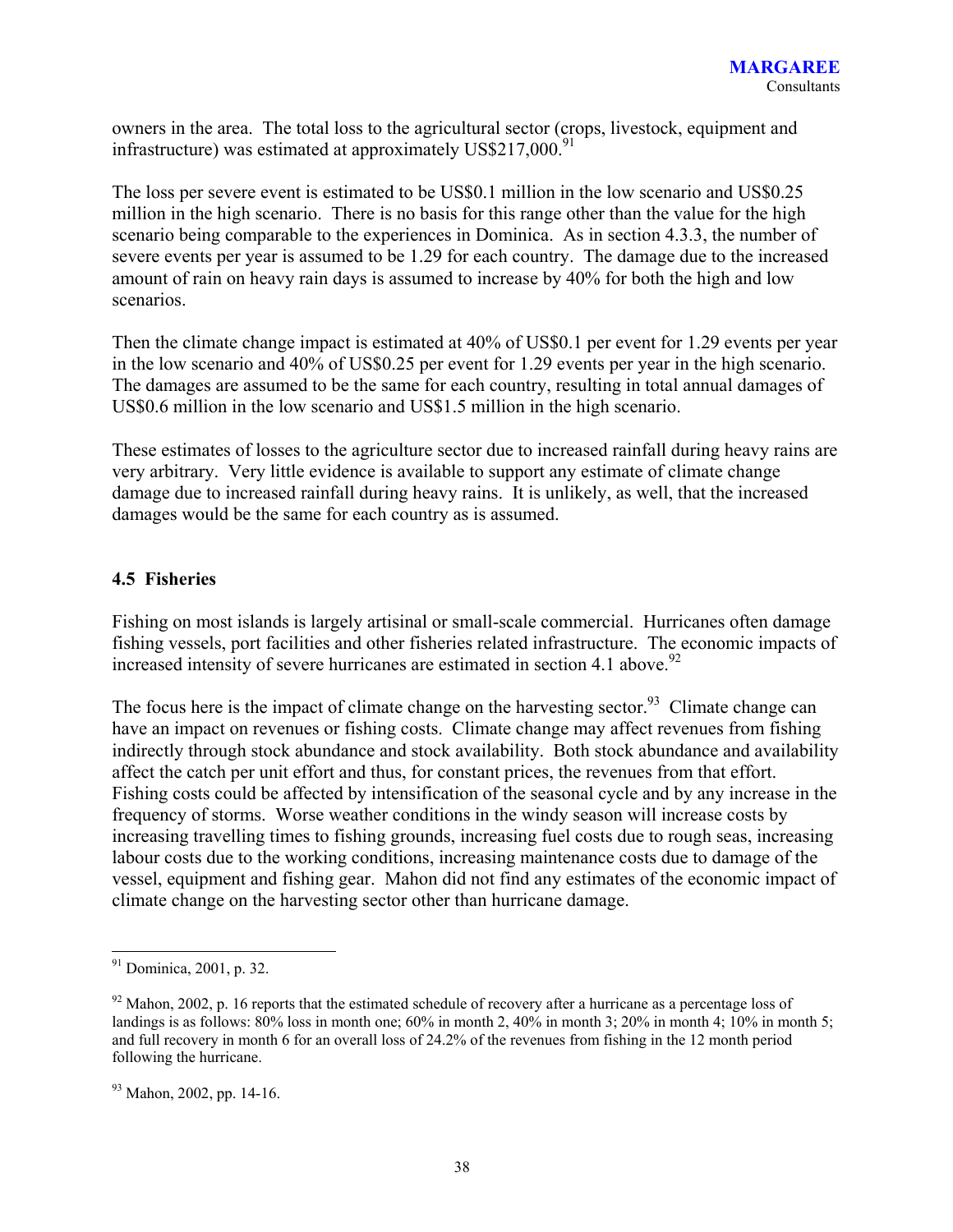Fish production would suffer if mangroves, seagrasses or coral reefs are lost due to sea-level rise and/or temperature change since those ecosystems function as nurseries and forage sites for a variety of commercially important species. While such losses are expected, their impact on fish stocks and hence on revenues and/or fishing effort have not been quantified in the literature.

Grenada has observed a link between fish landings and El Niño events. In the year preceding an El Niño event fish production was reduced by  $25\%$  to 60% of the average.<sup>94</sup> Since the future climate is expected to be more "El Niño-like" average landings could be reduced and the variability of landings could be increased. A basis for quantifying the economic impacts of such a change has not been found.

The literature reviewed did not provide a basis for estimating the economic impact of climate change on the fishing industry. However, the IPCC concludes that the impacts of climate change on fisheries resources of Caribbean islands will probably be relatively minor.<sup>95</sup> In addition, the sector is a small part of the economy of most CARICOM countries, so the impact overall economy is likely to be small.

## **4.6 Public Health**

Climate change could increase the geographical range of disease agents leading to higher incidence of tropical diseases in the Caribbean. An increase in the frequency and/or severity of extreme weather events such as hurricanes and floods is likely to lead to more deaths, injuries, and cases of infectious diseases.

## *4.6.1 Health Impacts of Climate Change*

Cuba has extensively analyzed the relationship of some tropical diseases to climate change and variability. Climate change and variability are expressed as a series of indexes that incorporate maximum and minimum temperatures, atmospheric pressure, relative humidity, water vapor pressures, rainfall, ENSO influence, and other climatic variables over all climate time scales. Relationships have been found between these climate indexes and the epidemiological patterns of:

- acute respiratory infections (ARIs);
- acute diarrhoeal diseases (ADDs);
- bronchial asthma (BA);
- $\bullet$  dengue (D);
- meningococcal meningitis (MM);
- viral hepatitis  $(VH)$ ;
- viral meningitis (VM); and
- varicella (V).

<sup>94</sup> Grenada, 2000, p. xi.

<sup>&</sup>lt;sup>95</sup> IPCC, 2001.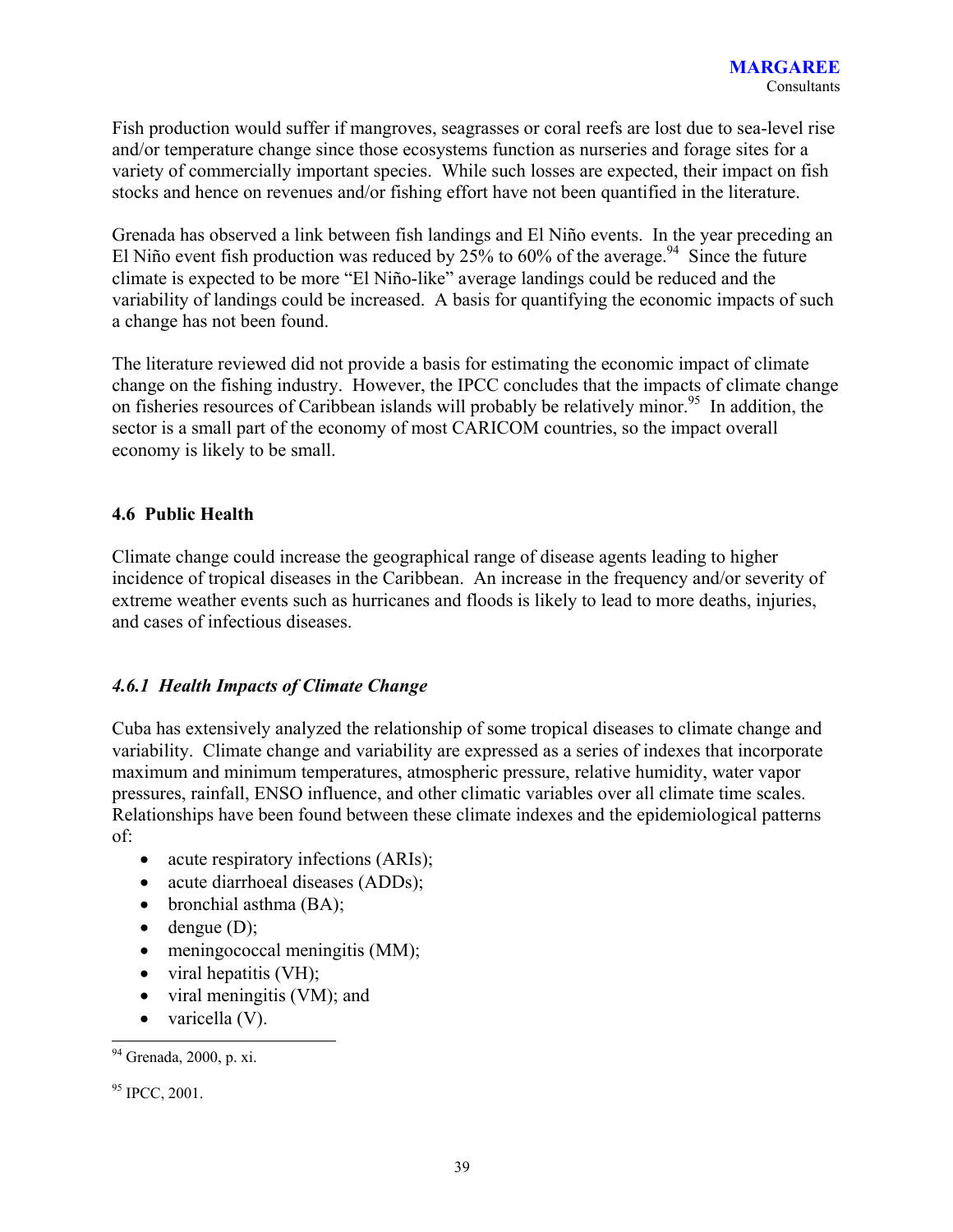The number of increased cases and of increased hospital admissions and the associated costs for selected diseases are presented in Table 4-3. The estimates in the table reflect the impacts of ENSOs on health and the associated economic costs. By studying the effects of warm, dry El Niño events on incidence of disease, the Cuban scientists were able to give estimates of potential impacts of conditions with climate change as projected by several models.

#### Table 4-3

## **Increased Cases Due to Climate Change and Associated Costs for Selected Diseases, Cuba**

| <b>Disease</b>                                                 | <b>Increased</b><br>Cases | Cost of<br><b>Increased</b><br>Cases | <b>Increased</b><br><b>Hospital</b><br><b>Admissions</b> | Cost of<br><b>Increased</b><br><b>Hospital</b><br><b>Admissions</b> | <b>Total Cost</b><br><b>Increase</b> |
|----------------------------------------------------------------|---------------------------|--------------------------------------|----------------------------------------------------------|---------------------------------------------------------------------|--------------------------------------|
|                                                                |                           | $(US\$ {5}, 000)                     |                                                          | $(US\$ , 000)                                                       | $(000$ pesos)                        |
| Acute respiratory                                              | 332,615                   | \$1,468                              | 99,784                                                   | \$1,135                                                             | \$2,603                              |
| infections (ARIs)                                              |                           |                                      |                                                          |                                                                     |                                      |
| Acute diarrhoeal                                               | 137,378                   | \$895                                | 41,213                                                   | \$302                                                               | \$1,196                              |
| diseases (ADDs)                                                |                           |                                      |                                                          |                                                                     |                                      |
| Viral hepatitis (VH)                                           | 11,027                    | \$48                                 | 3,308                                                    | \$66                                                                | \$113                                |
| Varicella (V)                                                  | 19,353                    | \$85                                 |                                                          |                                                                     | \$85                                 |
| Meningococcal<br>meningitis                                    | 3,001                     |                                      | 3,001                                                    | \$80                                                                | \$80                                 |
| Total cost                                                     |                           | \$2,496                              |                                                          | \$1,582                                                             | \$4,078                              |
| Source: Ortiz Bultó, et al., 2002 and personal communications. |                           |                                      |                                                          |                                                                     |                                      |

The total cost of US\$4.078 million is clearly a low estimate of the cost, since other diseases whose incidence is known to be related to climate change have not been included. This cost is equivalent to US\$0.36 per person.

Dr. Ortiz indicated that the estimates in Table 4-3 would apply to the temperature increases for both the low and high climate change scenarios because the difference between the two scenarios  $(2^{0}C \text{ or } 3.3^{0}C)$  is minimal.<sup>96</sup> Important differences would become apparent if other factors, such as humidity, were included in the climate scenarios.

The economic cost of health impacts due to climate change in CARICOM countries is estimated at US\$0.36 per person per year for both the low and high climate change scenarios. Then the total cost of the health impacts of climate change is US\$2.1 million for both scenarios.

<sup>&</sup>lt;sup>96</sup> Personal communication, Dr. Ortiz.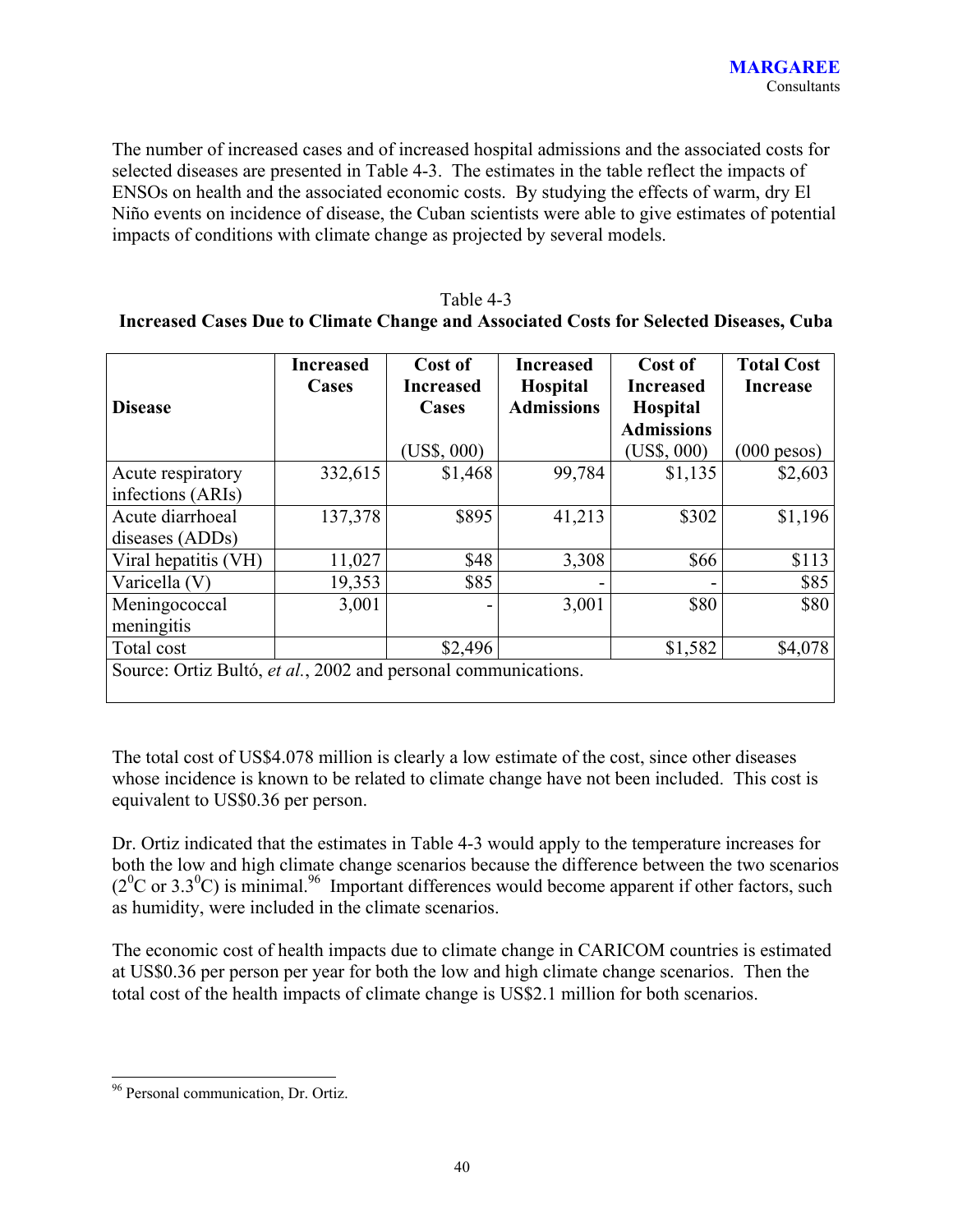## *4.6.2 Health Impacts of Hurricanes and Tropical Storms*

Hurricanes and tropical storms cause death and injuries. Grenada was last hit by a major hurricane in 1955 (Hurricane Janet), which brought very extensive damage and resulted in the loss of over one hundred (100) lives.<sup>97</sup> Hurricane Lenny (category 4) caused a total of 13 deaths on several Caribbean islands in 1999.<sup>98</sup>

The average number of deaths and injuries due to tropical storms and hurricanes in CARICOM countries during the past 20 years are shown in Table 4-1. Tropical storms and hurricanes are responsible for an average of 16.6 deaths and 93 injuries per year. Since the intensity of hurricanes and tropical storms is expected increase due to climate change, deaths and injuries are assumed to increase by 35% (5.8 deaths and 32.5 injuries) in the low scenario and by 135% (22.4 deaths and 125.5 injuries) in the high scenario.

There is an extensive literature on the economic costs of injuries and premature deaths. However, the literature reviewed did not include such values for CARICOM countries. Thus these impacts are not expressed as economic impacts.

## **4.7 Historic and Ecological Resources**

Climate change could result in the loss of significant historic sites and ecological resources. Some of these resources, such as coral reefs and forests, have economic value as generators of tourist traffic. That value has been estimated in section 4.2 above. But these resources also have value as amenities for residents and for the ecological services they provide.

A relatively large share of the historic buildings, military sites, archeological sites, geological sites and other historic resources of the CARICOM countries are located in the coastal zone.<sup>99</sup> They may be lost or damaged due to sea level rise or increased hurricane intensity.

The Bahamas has one of the most diverse and extensive coral reef systems of the region, with over 2,300 km<sup>2</sup> of healthy coral reefs.<sup>100</sup> Barbados has an estimated 4.9 km<sup>2</sup> of bank reefs and an estimated 1.4  $\text{km}^2$  of fringing reefs located on the west, south west, south east, east and the north of the island.<sup>101</sup> Data on coral reef area are provided in Table A-1.<sup>102</sup> Coral reefs are currently

<sup>97</sup> Grenada, 2000, p. xi.

<sup>&</sup>lt;sup>98</sup> NOAA, 1999.

<sup>99</sup> Grenada, 2000, p. 26.

 $100$  Bahamas, 2001, p. 46.

 $101$  Barbados, 2001, p. xii.

<sup>&</sup>lt;sup>102</sup> Data, except for Guyana, are from Global Coral Reef Monitoring Network (GCRMN). For the other countries the reef area per km of shoreline is 0.90 km<sup>2</sup>. This ratio is used to estimate the reef area for Guyana. http://www.reefbase.org/threats/thr\_climate.asp?country=IDN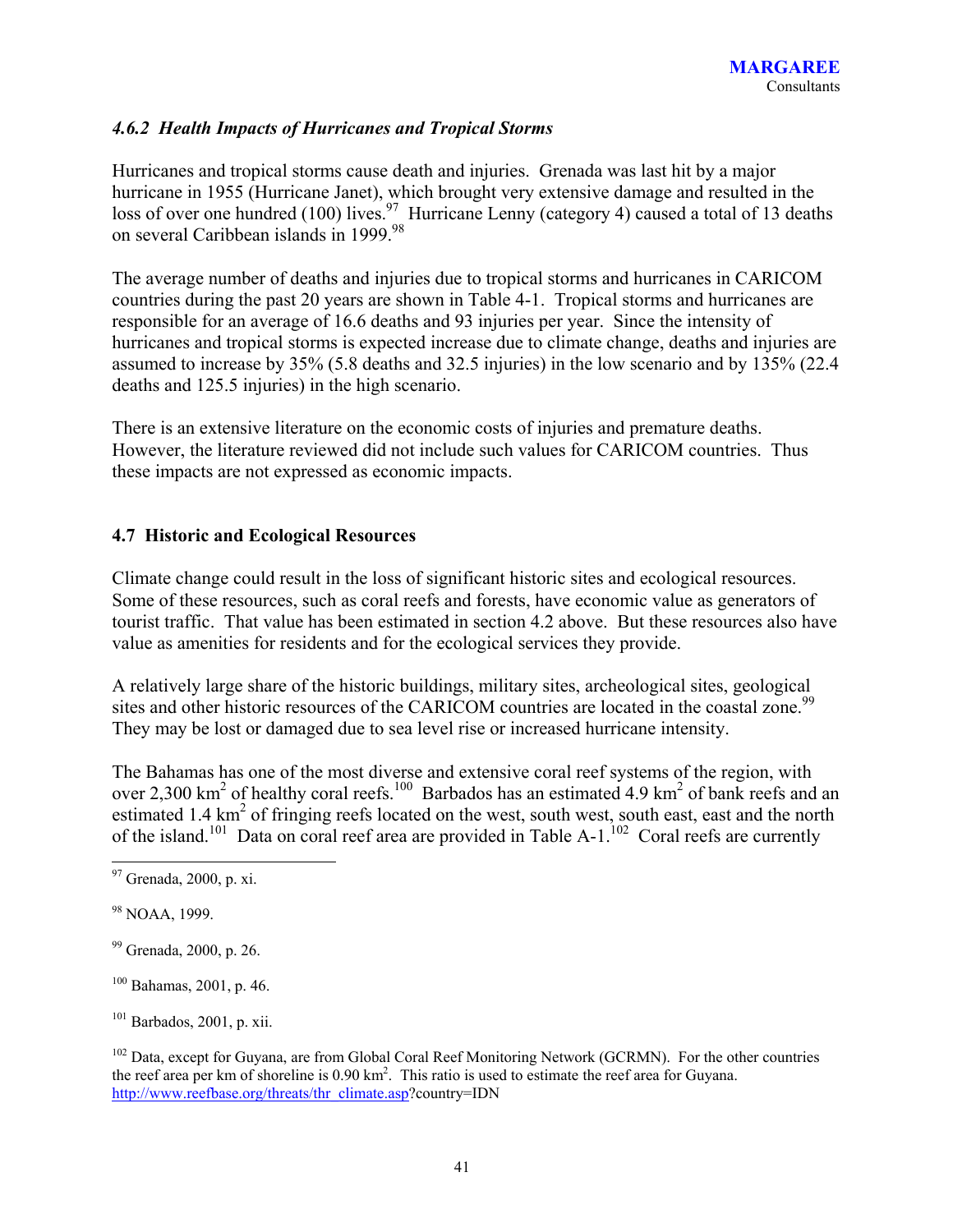growing precariously close to their maximum temperature tolerance of 30°C. Therefore, even small increases in temperature are expected to have detrimental effects.<sup>103</sup>

An Indonesian study estimates the fraction of coral reefs at risk due to climate change at  $0.30^{104}$ The loss of coral reefs due to climate change is estimated to be 15% for the low scenario and 30% for the high scenario.<sup>105</sup> The total reef area estimated to be lost due to climate change is almost 1,100  $km^2$  in the low scenario and 2,200  $km^2$  in the high scenario.

The biodiversity value of coral reefs for Montego Bay was estimated at US\$893,000 per ha per year or US\$89.3 million per  $km^2$  per year.<sup>106</sup> If applied to the area of coral reefs assumed to be lost in the twelve CARICOM countries, this would result in an annual value of approximately US\$95 billion in the low scenario and US\$195 billion in the high scenario. The annual GDP of the twelve countries is US\$26 billion, so the estimated value of the coral reef damage would be several times larger than the total GDP. Because the value appears unrealistically large, it is not used.

The annual value of coral reefs for Fiji and Kiribati has been estimated at US\$145 to \$290 per hectare.<sup>107</sup> Using these values, the annual value of coral reef damage due to climate change is estimated at US\$16 million for the low case and US\$63 million for the high case.

Over 150 bird species, 17 reptiles, 9 mammals and 4 amphibians are found in the terrestrial environment of St. Lucia.<sup>108</sup> Dominica is host to the most diverse assemblage of wildlife species remaining in the eastern Caribbean.<sup>109</sup> Under the high temperature scenarios elfin woodlands could disappear completely, and some species unique to Dominica could be lost.<sup>110</sup> Under the climate change scenarios analyzed there would be little or no mangroves in Antigua by 2075.<sup>111</sup>

106 Ruitenbeek and Cartier, 1999.

<sup>107</sup> Stratus Consulting, 2000, reports values of \$333 to \$660/ha in 1998 Fiji dollars, which are converted to 1999 US\$145 to \$290 per ha.

108 St. Lucia, 2001, p. 7.

109 Dominica, 2001, p. xiv.

 $\overline{a}$  $103$  Antigua and Barbuda, 2001 p. 40.

<sup>104</sup> Hopley and Suharsono, 2000.

<sup>&</sup>lt;sup>105</sup> The Global Coral Reef Monitoring Network reports the fraction of coral reefs at risk from all factors. All of the coral reefs are at risk in seven of the CARICOM countries while for the other four countries where data are available the fraction ranges from 0.49 to 0.99.

<sup>110</sup> Dominica, 2001, p. 31.

 $111$  Antigua and Barbuda, 2001, p. 39.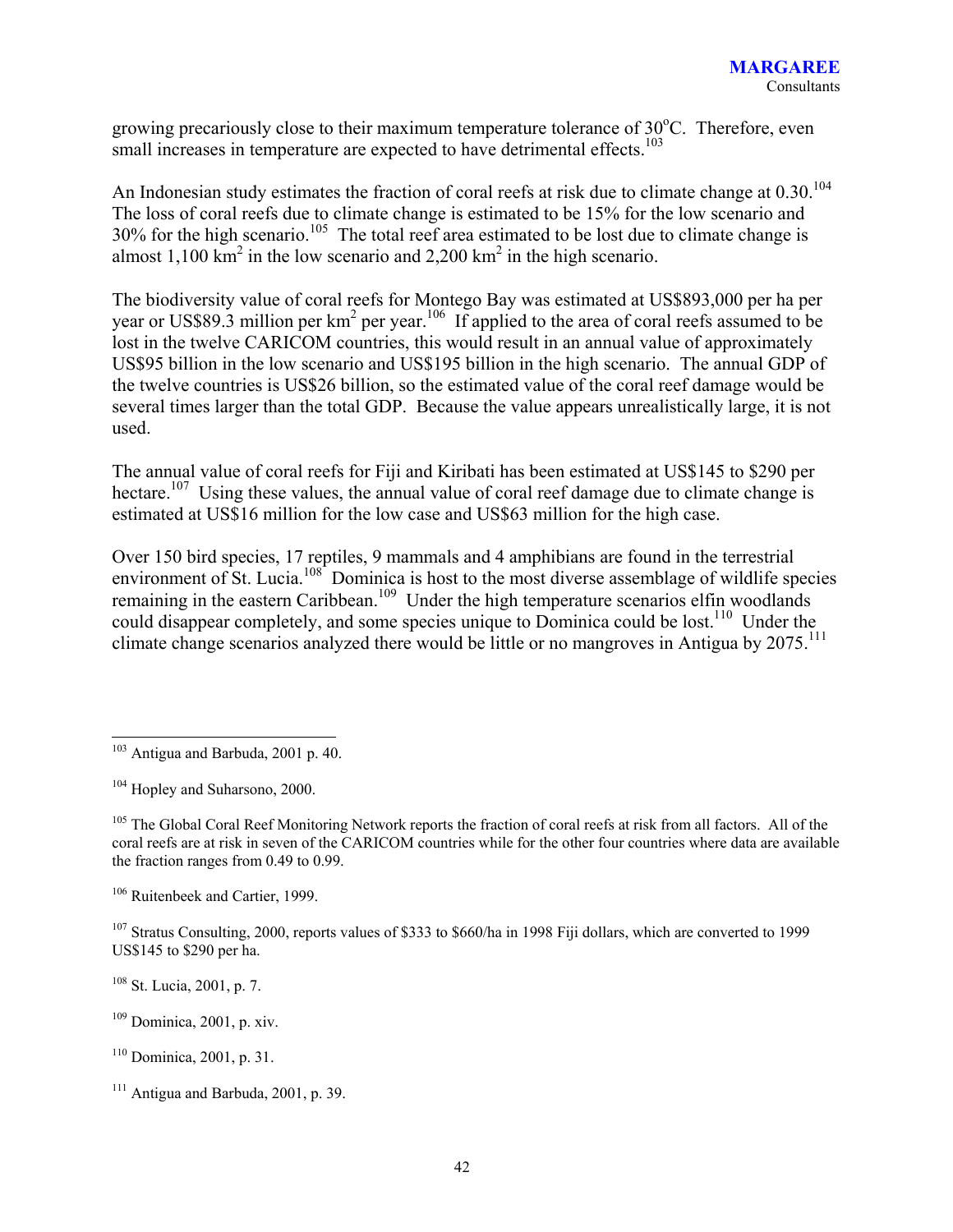Sea grass has been valued at \$86,000 per acre based in part on its protective processes as well as biodiversity values.<sup>112</sup> Unfortunately, no estimates of the area of sea grass are available so it is not possible to estimate the fraction lost due to climate change and hence the loss of value.

The value to St. Lucia residents of having free beach access for six months of the year has been estimated from the cost and time of transportation to and from the beach and frequency of use. The numbers vary widely according to the beach's proximity to an urban area: EC\$2,695,000 loss for beach closure close to urban population and EC\$168,000 to 580,000 for others further away, (these are lower bound estimates). Upper bound estimates are EC\$3,371,000 and between 78,000 and 217,000 respectively.113 These values correspond to approximately US\$35,000 and \$50,000 per hectare of beach in St. Lucia. When these values are applied to the area of beaches lost, the annual value to residents is over US\$13 million in the low scenario and just over US\$150 million in the high scenario (between \$2 and \$25 per capita).

### **4.8 Summary**

The estimates of the potential economic impact due to climate change for CARICOM countries are summarized in Table 4-4. The potential economic impact is estimated at between 1999 US\$1.4 to \$9.0 billion assuming no adaptation to climate change. In practice adaptation will occur, so the cost of climate change will be lower than the high end of this range.

The estimate is based on limited data and numerous assumptions and hence is only a very rough initial estimate of the potential economic impact of climate change. The wide range for the estimate of potential impact (\$1.4 to \$9.0 billion) is due more to the uncertainty relating to the values and assumptions used than to the uncertainty about climate change.

This estimate of potential economic impact of climate change should be used with great care because it does not reflect possible adaptation to climate change and because of the uncertainty in the data and assumptions. Those cautions apply with even greater force to the estimates for specific categories of impacts and for individual countries. Estimates are often based on data for a single country, which may not be correct for other countries.

In the low scenario the total impact averages about 5.6% of GDP (ranging between 3.5% in Trinidad and Tobago and 16% in Guyana). In the high scenario the total impact averages over 34% of GDP (ranging between 22% in Trinidad and Tobago and 103% in Guyana). The relatively low impact in Trinidad and Tobago is due to its limited vulnerability to hurricanes and the relatively small size of its tourist industry. The relatively high impact in Guyana appears to be at least partly due to its relatively low per capita GDP.

The impacts may appear high because (1) they do not consider, with one small exception, possible adaptation to climate change to reduce the damages, (2) future climate change impacts

 $\overline{a}$ 112 Jamaica, 2001, p. 73.

<sup>&</sup>lt;sup>113</sup> Strand, et al. 2002, Table 3.4.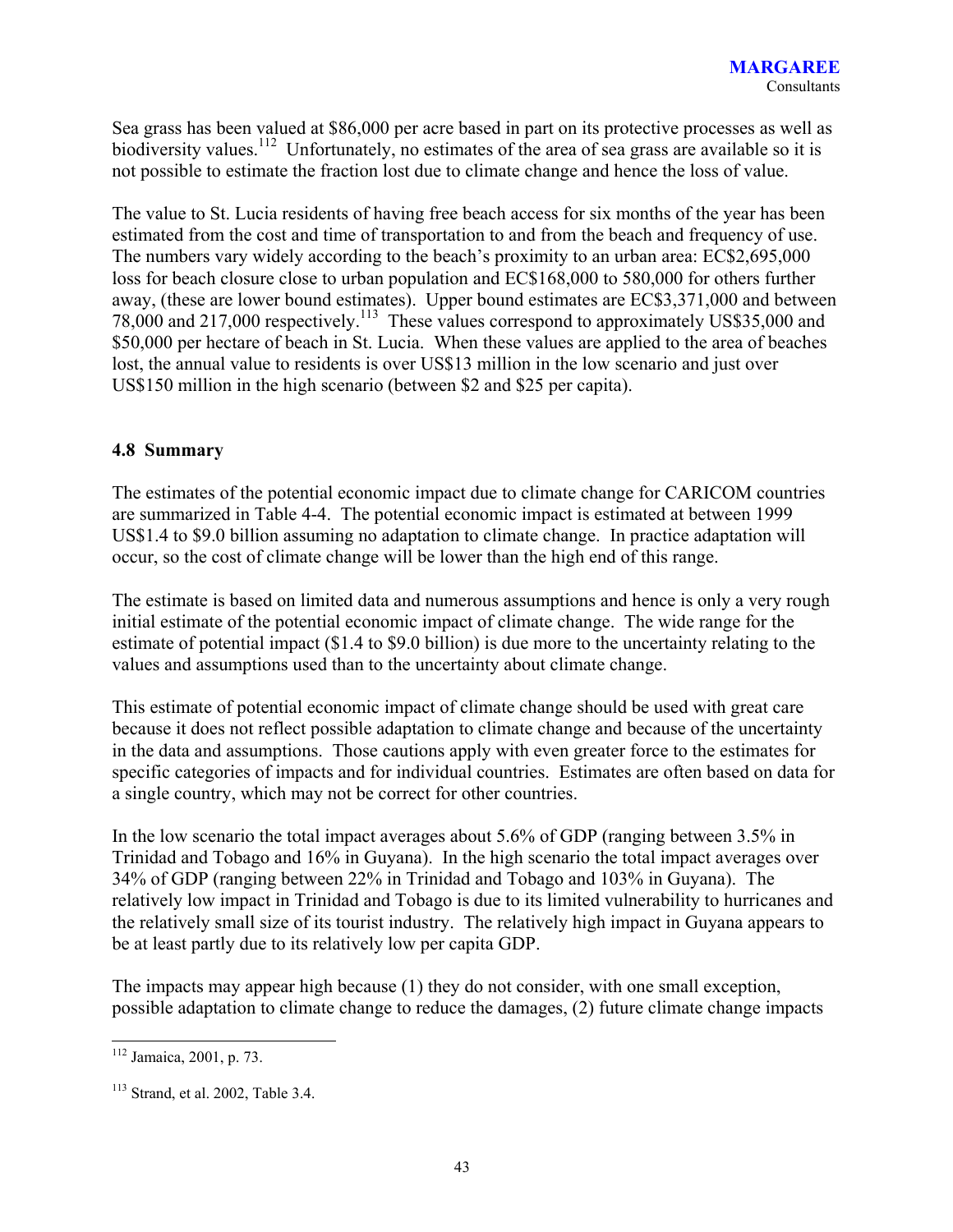are related to current GDP -- the future GDP may be less sensitive to climate change, and (3) some components of the economic impact, such as the value of land lost and amenity value of beaches for residents, are not part of GDP, which makes the estimated impacts appear higher relative to GDP. On the other hand, some categories of climate change impacts, such as the loss of agricultural and fisheries output and loss of some historical resources, could not be calculated.

The largest category of impacts is the loss of land, tourism infrastructure, housing, other buildings and infrastructure due to sea level rise. Those losses represent 65% to 75% of the total economic damages. Most of the remaining impacts are due to reduced tourism demand due to rising temperatures and loss of beaches, coral reefs and other ecosystems. Those impacts represent 15% to 20% of the total impacts estimated. Property damage due to the increased intensity of hurricanes and tropical storms accounts for 7% to 11% of the estimated impacts. The increased intensity of hurricanes and tropical storms may also lead to more injuries and deaths.

The impacts that could not be estimated and the relative size of the impacts estimated suggest where efforts can be focused to improve the quality of the estimates. The impacts on agriculture are potentially significant for CARICOM countries. To estimate these impacts requires information on the response of yields for each of the main crops to changes in precipitation and temperature. Since the main crops are exported, analysis of the impacts also requires a global model of demand and supply of agricultural products to estimate price changes for exports and imports.

The estimates of potential impacts are dominated by land and infrastructure lost due to sea level rise. Country-specific information on the land and infrastructure vulnerable to different degrees of sea level rise would yield much better estimates of these potential losses.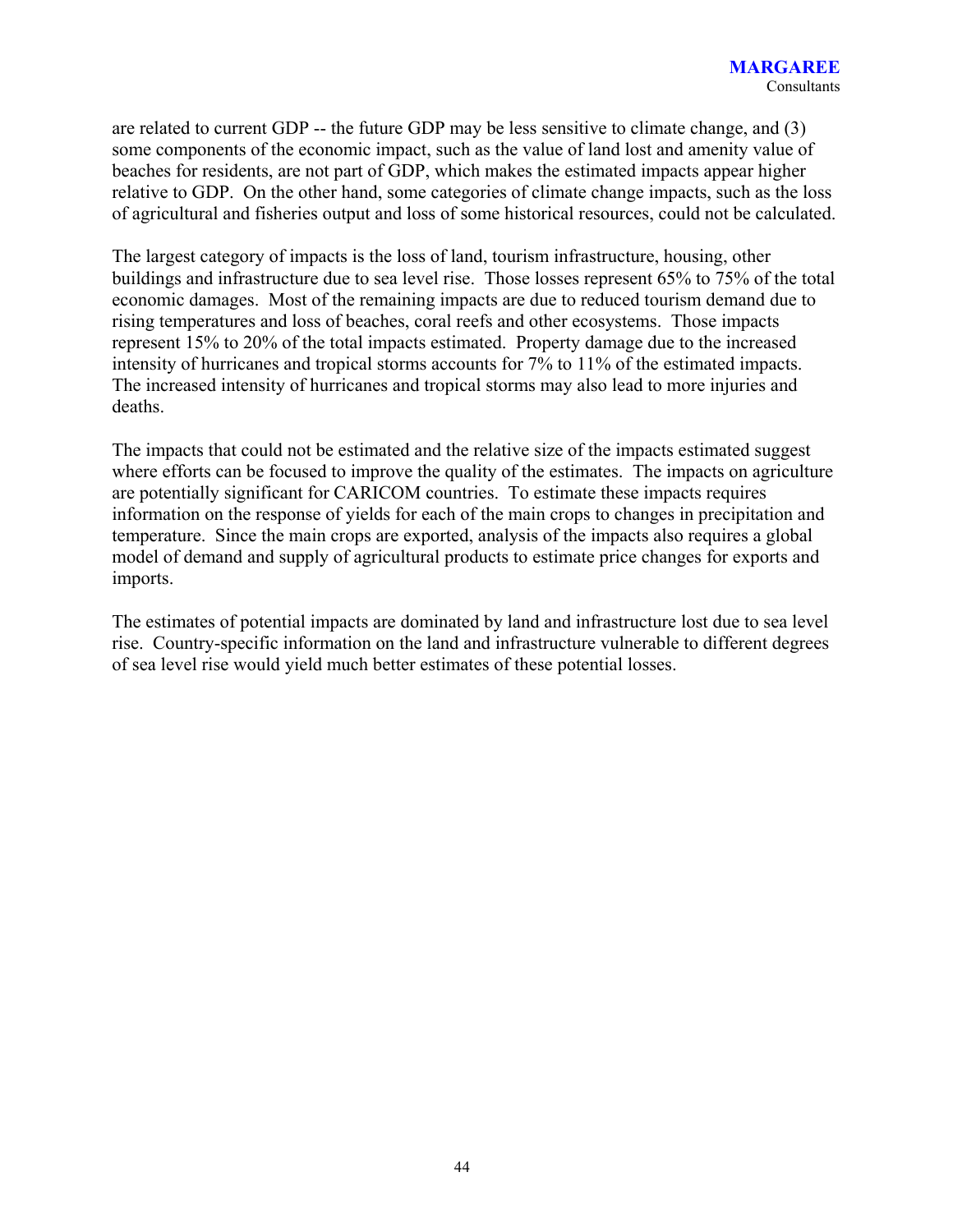#### **Table 4-4. Economic Impact of Climate Change in the Caribbean**  (1999 US\$ million)

(components may not sum to the total due to rounding)

| <b>Economic impacts</b>           | $\otimes$<br>Barbuda<br>Antigua | Bahamas | <b>Barbados</b> | Belize | Dominica | Grenada | Guyana          | Jamaica | St. Kitts | Lucia<br>$\ddot{s}$ | Vincent<br>St. | Trinidad &<br>Tobago | CARICOM |
|-----------------------------------|---------------------------------|---------|-----------------|--------|----------|---------|-----------------|---------|-----------|---------------------|----------------|----------------------|---------|
|                                   |                                 |         |                 |        |          |         | <b>LOW CASE</b> |         |           |                     |                |                      |         |
| <b>HURRICANE</b><br><b>DAMAGE</b> | \$30.5                          | \$19.8  | \$7.1           | \$7.7  | \$0.8    | \$0.2   | \$2.6           | \$37.6  | \$9.4     | \$41.7              | \$1.0          |                      | \$158.3 |
| <b>TOURISM</b>                    |                                 |         |                 |        |          |         |                 |         |           |                     |                |                      |         |
| Reduced tourism                   | \$10.0                          | \$54.6  | \$23.4          | \$3.9  | \$1.7    | \$2.1   | \$1.8           | \$44.2  | \$2.4     | \$10.7              | \$2.7          | \$6.9                | \$164.5 |
| Loss of beaches                   | \$5.2                           | \$28.5  | \$12.2          | \$0.8  | \$0.3    | \$1.1   | \$0.4           | \$23.0  | \$1.3     | \$5.6               | \$1.4          | \$3.6                | \$83.4  |
| Facility replacement              | \$0.9                           | \$2.8   | \$1.2           | \$0.1  | \$0.1    | \$0.5   |                 | \$1.5   | \$0.7     | \$0.6               | \$0.3          | \$0.4                | \$9.1   |
| Lost dive-, eco-tourism           | \$0.5                           | \$2.7   | \$1.2           | \$2.1  | \$0.9    | \$0.1   | \$1.0           | \$2.2   | \$0.1     | \$0.5               | \$0.1          | \$0.4                | \$11.9  |
| Total                             | \$16.6                          | \$88.6  | \$38.0          | \$6.9  | \$3.0    | \$3.8   | \$3.2           | \$70.9  | \$4.5     | \$17.4              | \$4.5          | \$11.3               | \$268.9 |
| <b>INFRASTRUCTURE</b>             |                                 |         |                 |        |          |         |                 |         |           |                     |                |                      |         |
| Loss of land                      | \$0.6                           | \$13.8  | \$0.4           | \$1.5  | \$0.6    | \$0.5   | \$1.8           | \$3.5   | \$0.5     | \$0.6               | \$0.3          | \$2.8                | \$26.8  |
| Housing replacement               | \$3.1                           | \$11.1  | \$14.4          | \$10.6 | \$3.7    | \$4.1   | \$29.0          | \$113.8 | \$2.3     | \$9.6               | \$6.0          | \$66.5               | \$274.5 |
| Other buildings                   | \$6.1                           | \$21.6  | \$28.1          | \$20.8 | \$7.2    | \$7.9   | \$56.6          | \$222.0 | \$4.6     | \$18.8              | \$11.8         | \$129.7              | \$535.2 |
| Roads, etc.                       | \$1.7                           | \$6.0   | \$7.9           | \$5.8  | \$2.0    | \$2.2   | \$15.8          | \$62.0  | \$1.3     | \$5.2               | \$3.3          | \$36.2               | \$149.6 |
| Reduced water supply              | \$0.5                           | \$2.0   | \$1.8           |        |          | \$0.6   |                 |         |           |                     |                |                      | \$4.9   |
| Flood damage                      | \$0.1                           | \$0.1   | \$0.1           | \$0.1  | \$0.1    | \$0.1   | \$0.1           | \$0.1   | \$0.1     | \$0.1               | \$0.1          | \$0.1                | \$0.6   |
| Total                             | \$12.1                          | \$54.6  | \$52.7          | \$38.8 | \$13.6   | \$15.4  | \$103.3         | \$401.4 | \$8.8     | \$34.3              | \$21.5         | \$235.3              | \$991.6 |
| <b>AGRICULTURE</b>                |                                 |         |                 |        |          |         |                 |         |           |                     |                |                      |         |
| Loss of production                |                                 |         |                 |        |          |         |                 |         |           |                     |                |                      |         |
| Flood damage                      | \$0.1                           | \$0.1   | \$0.1           | \$0.1  | \$0.1    | \$0.1   | \$0.1           | \$0.1   | \$0.1     | \$0.1               | \$0.1          | \$0.1                | \$0.6   |
| Total                             | \$0.1                           | \$0.1   | \$0.1           | \$0.1  | \$0.1    | \$0.1   | \$0.1           | \$0.1   | \$0.1     | \$0.1               | \$0.1          | \$0.1                | \$0.6   |
| <b>FISHERIES</b>                  |                                 |         |                 |        |          |         |                 |         |           |                     |                |                      |         |
| Loss of production                |                                 |         |                 |        |          |         |                 |         |           |                     |                |                      |         |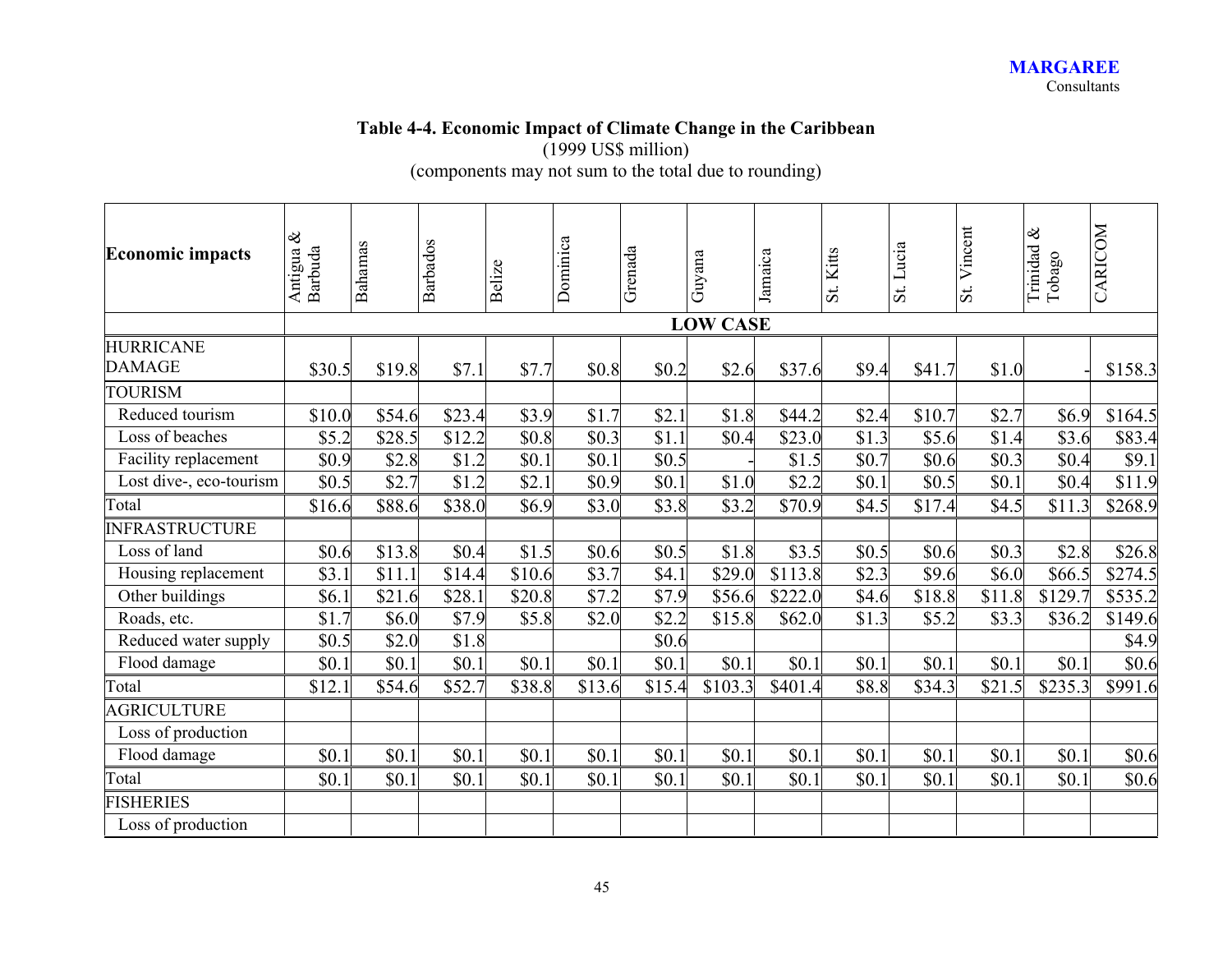#### **MARGAREE**  Consultants

| PUBLIC HEALTH                     |        |         |                |        |        |        |         |         |        |        |        |         |                   |
|-----------------------------------|--------|---------|----------------|--------|--------|--------|---------|---------|--------|--------|--------|---------|-------------------|
| Illness                           |        | \$0.1   | \$0.1          | \$0.1  |        |        | \$0.3   | \$0.9   |        | \$0.1  |        | \$0.5   | \$2.2             |
| Hurricane deaths (no.)            | 0.16   | 0.14    |                | 1.35   | 0.11   |        | 0.18    | 2.72    | 0.12   | 0.86   | 0.07   | 0.12    | 5.82              |
| Hurricane injuries (no.)          | 7.28   |         | $\overline{0}$ | 23.28  | 0.02   |        |         |         | 1.23   |        | 0.74   |         | 32.54             |
| Total                             |        | \$0.1   | \$0.1          | \$0.1  |        |        | \$0.3   | \$0.9   |        | \$0.1  |        | \$0.5   | \$2.2             |
| <b>ECOSYSTEMS</b>                 |        |         |                |        |        |        |         |         |        |        |        |         |                   |
| <b>Beaches</b>                    | \$0.8  | \$6.7   | \$0.2          | \$0.7  | \$0.2  | \$0.2  | \$0.8   | \$1.7   | \$0.2  | \$0.2  | \$0.2  | \$1.3   | \$13.3            |
| Coral Reefs                       | \$0.5  | \$6.8   | \$0.2          | \$2.9  | \$0.2  | \$0.3  | \$0.8   | \$2.7   | \$0.4  | \$0.4  | \$0.3  | \$0.2   | \$15.8            |
| Total                             | \$1.3  | \$13.5  | \$0.4          | \$3.6  | \$0.4  | \$0.5  | \$1.6   | \$4.4   | \$0.6  | \$0.6  | \$0.5  | \$1.5   | \$32.1            |
| <b>OTHER IMPACTS</b>              |        |         |                |        |        |        |         |         |        |        |        |         |                   |
| <b>TOTAL IMPACT</b><br>(US\$1999) | \$60.6 | \$176.7 | \$98.1         | \$57.0 | \$18.0 | \$20.2 | \$111.0 | \$515.2 | \$23.4 | \$94.2 | \$27.7 |         | \$248.7 \$1,450.6 |
| <b>TOTAL IMPACT</b><br>(US\$2000) | \$62.0 | \$180.8 | \$100.4        | \$58.3 | \$18.4 | \$20.5 | \$113.6 | \$526.9 | \$23.9 | \$96.3 | \$28.3 |         | \$254.4 \$1,483.7 |
| GDP (US\$2000)                    | \$688  | \$4,800 | \$2,600        | \$826  | \$270  | \$\$10 | \$712   | \$7,400 | \$314  | \$707  | \$333  | \$7,300 | \$26,360          |
| Impact as % of GDP                | 9.0%   | 3.8%    | 3.9%           | 7.1%   | 6.8%   | 5.0%   | 16.0%   | 7.1%    | 7.6%   | 13.6%  | 8.5%   | 3.5%    | 5.6%              |
|                                   |        |         |                |        |        |        |         |         |        |        |        |         |                   |

Note: - indicates a value less than US\$0.05 million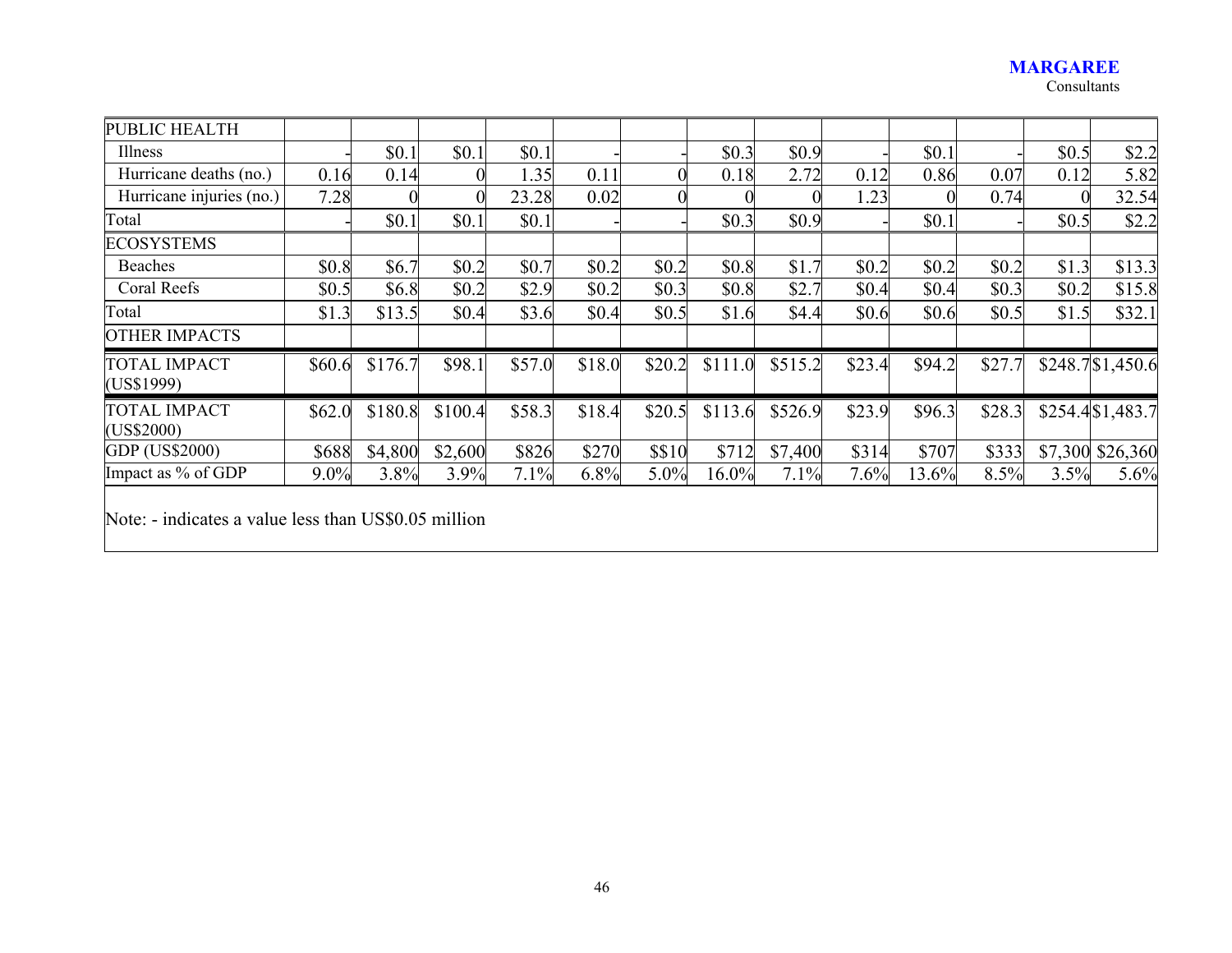# **Table 4-4. Economic Impact of Climate Change in the Caribbean**

(1999 US\$ million)

(components may not sum to the total due to rounding)

| <b>Economic impacts</b>           | $\otimes$<br>Barbuda<br>Antigua | Bahamas | <b>Barbados</b>     | Belize  | Dominica | Grenada | Guyana           | Jamaica           | St. Kitts | Lucia<br>$\overline{\mathbf{s}}$ t | Vincent<br>$\ddot{s}$ | Trinidad &<br>Tobago           | CARICOM           |
|-----------------------------------|---------------------------------|---------|---------------------|---------|----------|---------|------------------|-------------------|-----------|------------------------------------|-----------------------|--------------------------------|-------------------|
|                                   |                                 |         |                     |         |          |         | <b>HIGH CASE</b> |                   |           |                                    |                       |                                |                   |
| <b>HURRICANE</b><br><b>DAMAGE</b> | \$117.8                         | \$76.2  | \$27.3              | \$29.6  | \$3.2    | \$0.7   | \$9.9            | \$145.0           | \$36.4    | \$160.7                            | \$3.7                 |                                | \$610.5           |
| <b>TOURISM</b>                    |                                 |         |                     |         |          |         |                  |                   |           |                                    |                       |                                |                   |
| Reduced tourism                   | \$30.6                          | \$166.2 | \$71.1              | \$11.8  | \$5.2    | \$6.5   | \$5.5            | \$134.4           | \$7.4     | \$32.7                             | \$8.3                 | \$21.1                         | \$500.5           |
| Loss of beaches                   | \$45.4                          | \$247.0 | \$105.6             | \$4.0   | \$1.8    | \$9.7   | \$1.9            | \$199.7           | \$10.9    | \$48.5                             | \$12.3                | \$31.4                         | \$718.1           |
| Facility replacement              | \$7.6                           | \$24.6  | \$10.1              | \$0.4   | \$1.2    | \$4.6   |                  | \$12.9            | \$6.0     | \$5.4                              | \$2.6                 | \$4.0                          | \$79.3            |
| Lost dive-,eco-tourism            | \$1.5                           | \$8.3   | \$3.6               | \$6.5   | \$2.8    | \$0.3   | \$3.0            | \$6.7             | \$0.4     | \$1.6                              | \$0.4                 | \$1.1                          | \$36.2            |
| Total                             | \$85.1                          | \$446.1 | \$190.4             | \$22.7  | \$11.0   | \$21.1  | \$10.4           | \$353.7           | \$24.7    | \$88.2                             | \$23.6                |                                | \$57.6 \$1,334.1  |
| <b>INFRASTRUCTURE</b>             |                                 |         |                     |         |          |         |                  |                   |           |                                    |                       |                                |                   |
| Loss of land                      | \$10.4                          | \$241.9 | \$6.6               | \$26.4  | \$10.4   | \$8.3   | \$31.4           | \$60.5            | \$9.2     | \$10.8                             | \$5.7                 | \$48.1                         | \$469.8           |
| Housing replacement               | \$21.8                          | \$77.0  | $\overline{$}100.3$ | \$73.9  | \$25.8   | \$28.2  | \$201.7          | \$790.8           | \$16.3    | \$67.0                             | \$42.0                |                                | \$462.1 \$1,906.9 |
| Other buildings                   | \$42.6                          | \$150.1 | \$195.5             | \$144.2 | \$50.2   | \$54.9  |                  | \$393.4 \$1,542.1 | \$31.8    | \$130.6                            | \$82.0                |                                | \$901.2 \$3,718.5 |
| Roads, etc.                       | \$6.0                           | \$21.0  | \$27.3              | \$20.1  | \$7.0    | \$7.7   | \$55.0           | \$215.4           | \$4.4     | \$18.2                             | \$11.5                | \$125.9                        | \$519.5           |
| Reduced water supply              | \$0.8                           | \$3.4   | \$3.0               |         |          | \$1.1   |                  |                   |           |                                    |                       |                                | \$8.4             |
| Flood damage                      | \$0.1                           | \$0.1   | \$0.1               | \$0.1   | \$0.1    | \$0.1   | \$0.1            | \$0.1             | \$0.1     | \$0.1                              | \$0.1                 | \$0.1                          | \$1.6             |
| Total                             | \$81.7                          | \$493.5 | \$332.8             | \$264.7 | \$93.5   | \$100.3 |                  | \$681.6 \$2,608.9 | \$61.8    | \$226.7                            |                       | $$141.3$ $$1,537.4$ $$6,624.7$ |                   |
| <b>AGRICULTURE</b>                |                                 |         |                     |         |          |         |                  |                   |           |                                    |                       |                                |                   |
| Loss of production                |                                 |         |                     |         |          |         |                  |                   |           |                                    |                       |                                |                   |
| Flood damage                      | \$0.1                           | \$0.1   | \$0.1               | \$0.1   | \$0.1    | \$0.1   | \$0.1            | \$0.1             | \$0.1     | \$0.1                              | \$0.1                 | \$0.1                          | \$1.6             |
| Total                             | \$0.1                           | \$0.1   | \$0.1               | \$0.1   | \$0.1    | \$0.1   | \$0.1            | \$0.1             | \$0.1     | \$0.1                              | \$0.1                 | \$0.1                          | \$1.6             |
| <b>ISHERIES</b>                   |                                 |         |                     |         |          |         |                  |                   |           |                                    |                       |                                |                   |
| Loss of production                |                                 |         |                     |         |          |         |                  |                   |           |                                    |                       |                                |                   |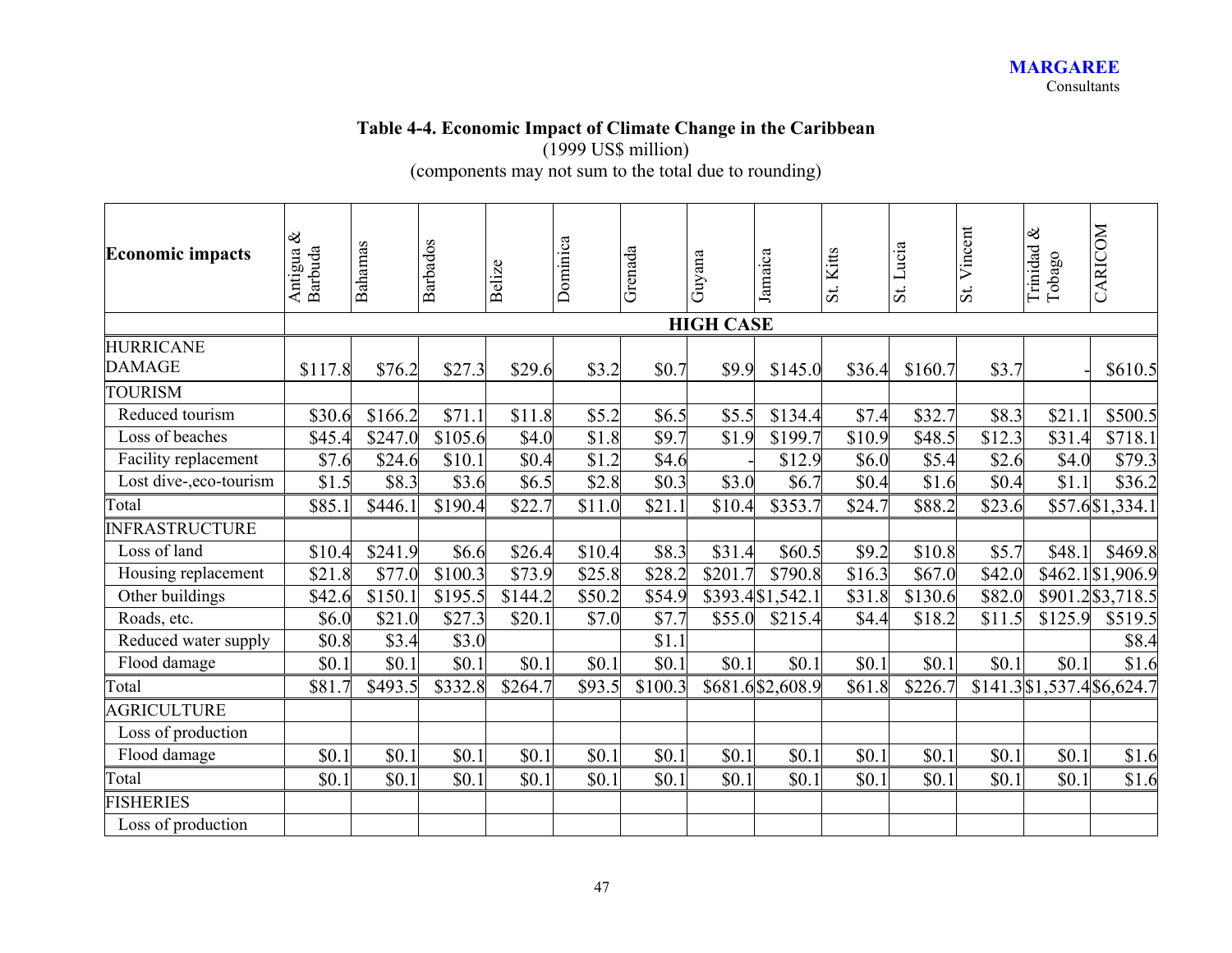#### **MARGAREE**  Consultants

| PUBLIC HEALTH                                                                    |        |                     |         |         |         |         |        |                   |         |         |       |                             |          |
|----------------------------------------------------------------------------------|--------|---------------------|---------|---------|---------|---------|--------|-------------------|---------|---------|-------|-----------------------------|----------|
| Illness                                                                          |        | \$0.1               | \$0.1   | \$0.1   |         |         | \$0.2  | \$0.9             |         | \$0.1   |       | \$0.5                       | \$2.2    |
| Hurricane deaths (no.)                                                           | 0.63   | 0.54                |         | 5.20    | 0.41    |         | 0.68   | 10.48             | 0.47    | 3.31    | 0.28  | 0.45                        | 22.44    |
| Hurricane injuries (no.)                                                         | 28.08  |                     |         | 89.78   | 0.08    |         |        |                   | 4.73    |         | 2.84  |                             | 125.50   |
| Total                                                                            |        | \$0.1               | \$0.1   | \$0.1   |         |         | \$0.2  | \$0.9             |         | \$0.1   |       | \$0.5                       | \$2.2    |
| <b>ECOSYSTEMS</b>                                                                |        |                     |         |         |         |         |        |                   |         |         |       |                             |          |
| Beaches                                                                          | \$8.6  | \$76.5              | \$2.1   | \$8.3   | \$2.4   | \$2.4   | \$9.9  | \$19.1            | \$2.6   | \$2.2   | \$2.4 | \$15.2                      | \$151.7  |
| Coral reefs                                                                      | \$2.1  | \$27.4              | \$0.9   | \$11.6  | \$0.9   | \$1.3   | \$3.2  | \$10.8            | \$1.6   | \$1.4   | \$1.2 | \$0.9                       | \$63.2   |
| Total                                                                            | \$10.7 | \$103.9             | \$3.0   | \$19.9  | \$3.3   | \$3.7   | \$13.1 | \$29.9            | \$4.2   | \$3.6   | \$3.6 | \$16.1                      | \$214.9  |
| <b>OTHER IMPACTS</b>                                                             |        |                     |         |         |         |         |        |                   |         |         |       |                             |          |
| <b>TOTAL IMPACT</b><br>(US\$1999)                                                |        | \$295.3 \$1,119.9   | \$553.8 | \$337.2 | \$111.2 | \$126.0 |        | \$715.4 \$3,138.6 | \$127.2 | \$479.4 |       | $$172.4$ \$1,611.6 \$8788.0 |          |
| TOTAL IMPACT<br>(US\$2000)                                                       |        | $$302.1$ $$1,145.5$ | \$566.4 | \$344.9 | \$113.7 | \$128.9 |        | \$731.7\\$3,210.3 | \$130.1 | \$490.4 |       | \$176.3 \$1,648.4 \$8,988.7 |          |
| GDP (US\$2000)                                                                   | \$688  | \$4,800             | \$2,600 | \$826   | \$270   | \$\$10  | \$712  | \$7,400           | \$314   | \$707   | \$333 | \$7,300                     | \$26,360 |
| Impact as % of GDP                                                               | 43.9%  | 23.9%               | 21.8%   | 41.8%   | 42.1%   | 31.4%   | 102.8% | 43.4%             | 41.4%   | 69.4%   | 53.0% | 22.6%                       | 34.1%    |
| Note: $\overline{ }$ indicates a value less than $\overline{ }$ US\$0.05 million |        |                     |         |         |         |         |        |                   |         |         |       |                             |          |

Note: - indicates a value less than US\$0.05 million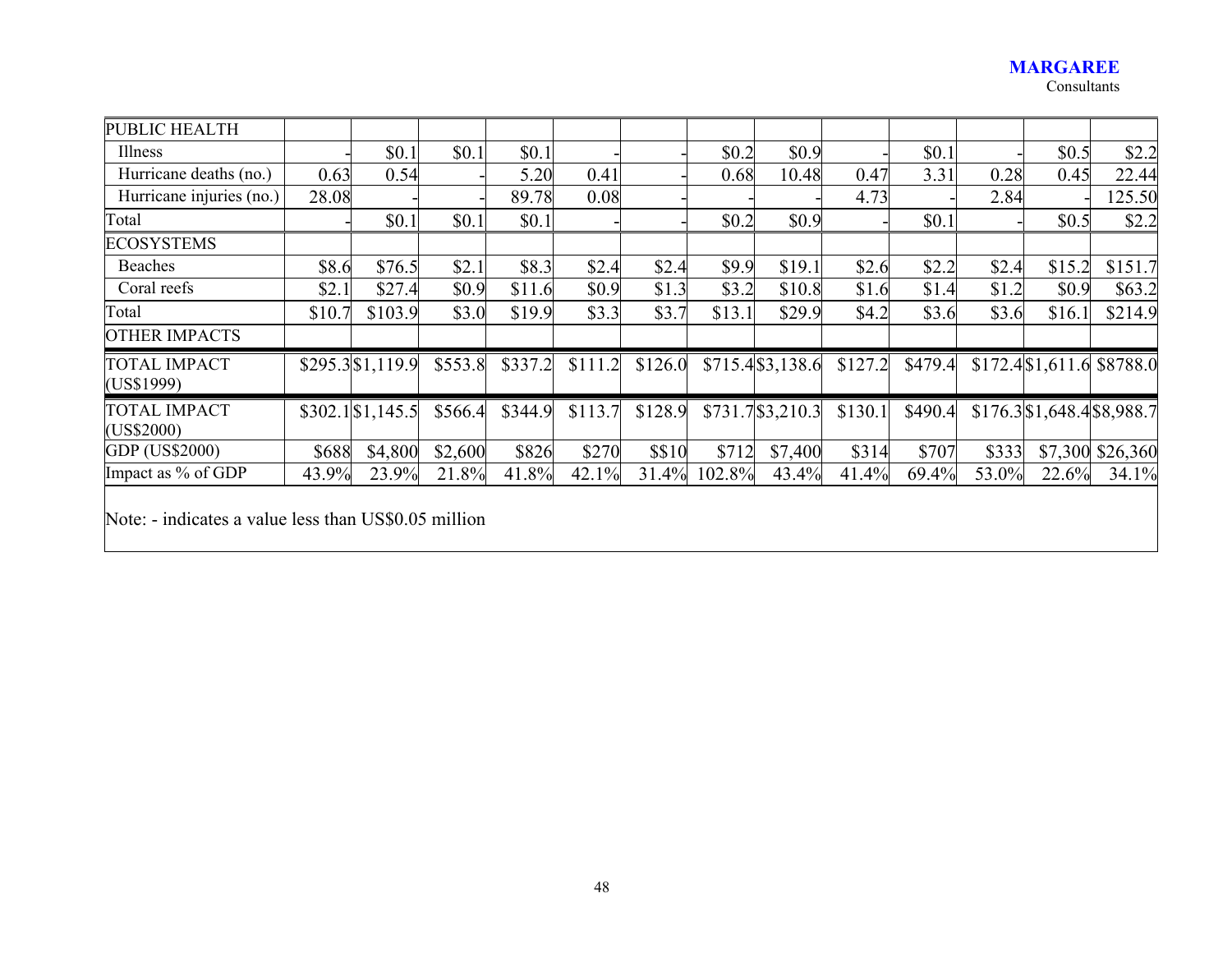## **5. Potential Adaptation Measures**

The estimates developed in Chapter 4, with one small exception, assume no action is implemented to reduce the damage where this is possible. Adaptation to climate change will occur. Adaptation measures may be planned; providing coastal protection for low-lying areas or designing buildings to withstand stronger hurricanes, for example. Or adaptation may be unplanned; reconstructing buildings and infrastructure lost due to sea level rise.

Adaptation to climate change is possible, indeed unavoidable, in many cases. Adaptation measures, whether planned or unplanned, have costs. In principle, adaptation measures should be implemented where they cost less than the damage reduced. Coastal protection, for example, may be cost-effective for low-lying settlements but not for vacant land. Planning may also reduce adaptation costs; locating new buildings and infrastructure outside low-lying coastal areas can reduce the cost of adapting to sea level rise.

The specific manifestations of climate change impacts and their relative importance vary by country. Likewise the opportunities to adapt to climate change and the potential to reduce climate change impacts vary by country. The CPACC project has been assisting each participating Caribbean country with the formulation of a National Climate Change Adaptation Policy and Implementation Plan.

Just as the focus of the previous chapter was quantitative estimates of climate change impacts, the focus of this chapter is quantitative estimates of adaptation measures. Very little quantitative information is available. Some information is available on the costs of coastal protection, reduction of hurricane damage, desalination to replace reduced freshwater supplies, and restoration of ecosystems.

## **5.1 Coastal Protection**

Strategies to deal with sea-level rise include shoreline protection, gradual replacement of infrastructure in non-threatened locations, mandatory building setbacks in coastal areas, geographic diversification of economic activities, and resettlement. When the combined effects of coastal land loss, increased flooding, salinization, and infrastructure damage are contemplated, some resettlement of coastal populations seems inevitable in many Caribbean island states.

Antigua and Barbuda's coastal zone adaptation strategies include protective measures to restore beach and/or protect property. These include periodic beach nourishing, dune restoration and, in some cases, replenishment of beach loss due to littoral drift.<sup>114</sup> The cost of sea defences varies widely with the nature of the measures, ranging from about US\$10,000 per km for beach nourishment, to US\$75,000 for beach nourishment including groyne, to US\$1,700,000 per km

<sup>&</sup>lt;sup>114</sup> Antigua and Barbuda, 2001, p. 41.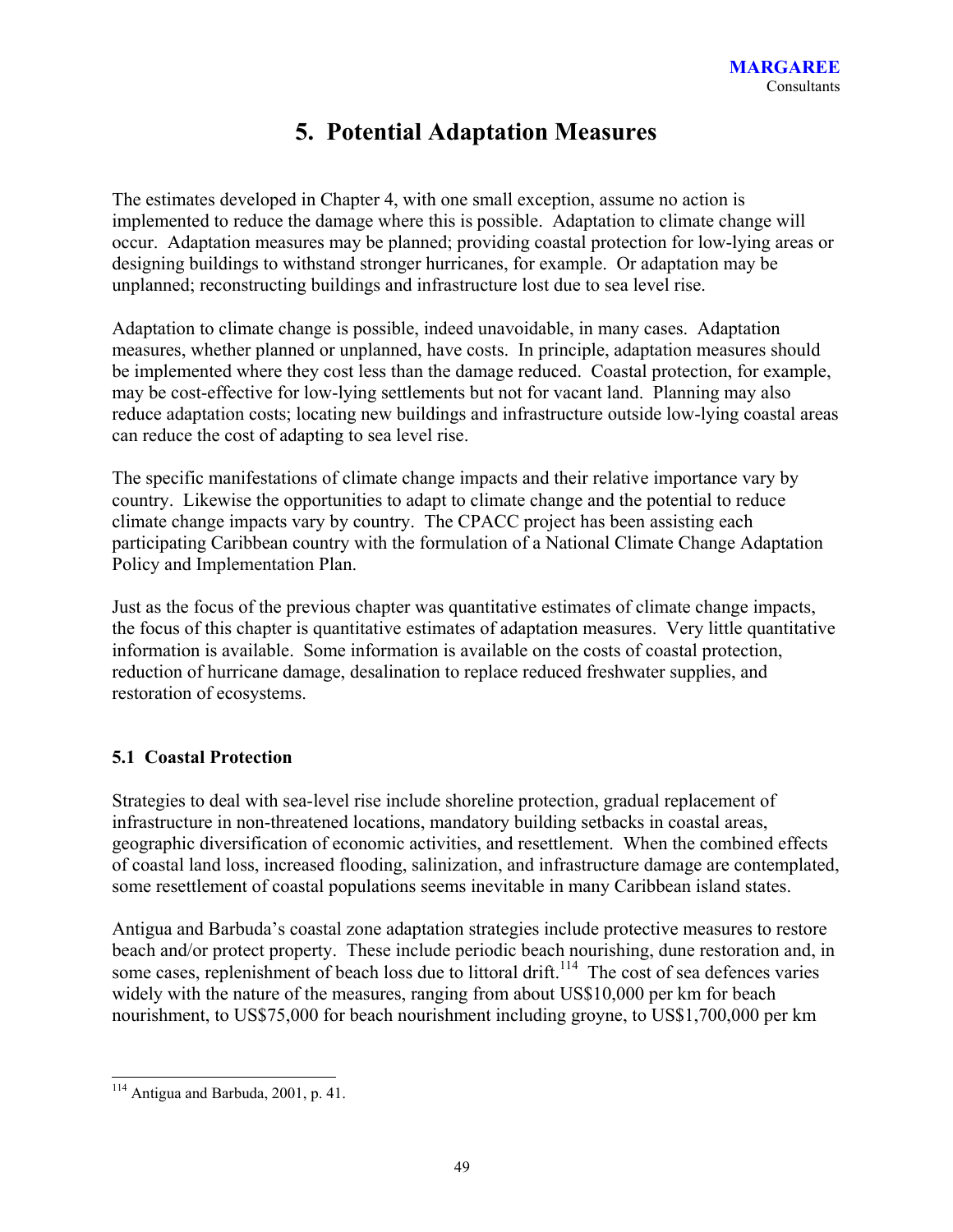for berm-type revetment sea wall, and to US\$4,800,000 to \$6,100,000 per km for submerged crest breakwaters.115

The IPCC estimated the cost to the Caribbean of protecting against a 1 m sea level rise by the year 2100 at US\$11.1 billion in 1990 (\$13.43 billion 1999 US\$).<sup>116</sup> This cost is approximately US\$2,000 to US\$2,500 per capita, but it varies widely across countries being US\$197 per person in Jamaica for example.<sup>117</sup> The IPCC also expressed the cost as 0.20% of GNP annually over the 110 years. If it is assumed that facilities have a 30 year life the annual cost is approximately 5% of current GDP.

The value of land, buildings and infrastructure estimated to be lost due to sea-level rise is US\$2.2 million per km of coastline in the low case and \$15.0 million in the high case. Clearly, there will be sections of the coastline in many of the CARICOM countries where the cost of coastal protection is less than the value of the facilities at risk. And since sea-level rise will occur slowly over a very long time, measures such as gradual replacement of infrastructure in nonthreatened locations, mandatory building setbacks in coastal areas can reduce adaptation costs significantly.

### **5.2 Reduction of Hurricane Damage**

Many CARICOM countries are vulnerable to damage due to the increased intensity of hurricanes and tropical storms. Buildings and infrastructure can be built stronger to minimize hurricane damage. This increases the initial cost. The incremental initial investment should be weighed against the cost of replacement in the rare case of major damage due to a hurricane.

An ex post analysis of this approach has been prepared for Port Zante in St. Kitts and Nevis, which was severely damaged by hurricanes Georges and Lenny.<sup>118</sup> The original construction cost of Port Zante was US\$22.5M. The damage caused by hurricane Georges was US\$10.1M of which insurance payments for material damage and business interruption amounted to US\$8.1M. Reconstruction was begun but was interrupted by hurricane Lenny. Damage caused by that event amounted to US\$14.1M, with the insurance paying out US\$11.7M. The cost of reconstruction following Lenny is estimated at US\$26.2M.

Assuming a cost of reconstruction of US\$4.0M after Georges, the government of St. Kitts & Nevis will have spent a total of US\$32.9M on construction and reconstruction, net of insurance receipts. This amounts to US\$10.4M more than the original construction cost. In addition, the Port could have attracted an additional 50 vessels per year, representing around US\$0.3M in

<sup>115</sup> EC\$4500.00 per meter, Grenada, 2000, p. 63.

<sup>116</sup> IPCC, 1990, Table 5.

<sup>117</sup> Jamaica, 2001, p. 72.

<sup>118</sup> World Bank, 2000, prepared by Jan C. Vermeiren.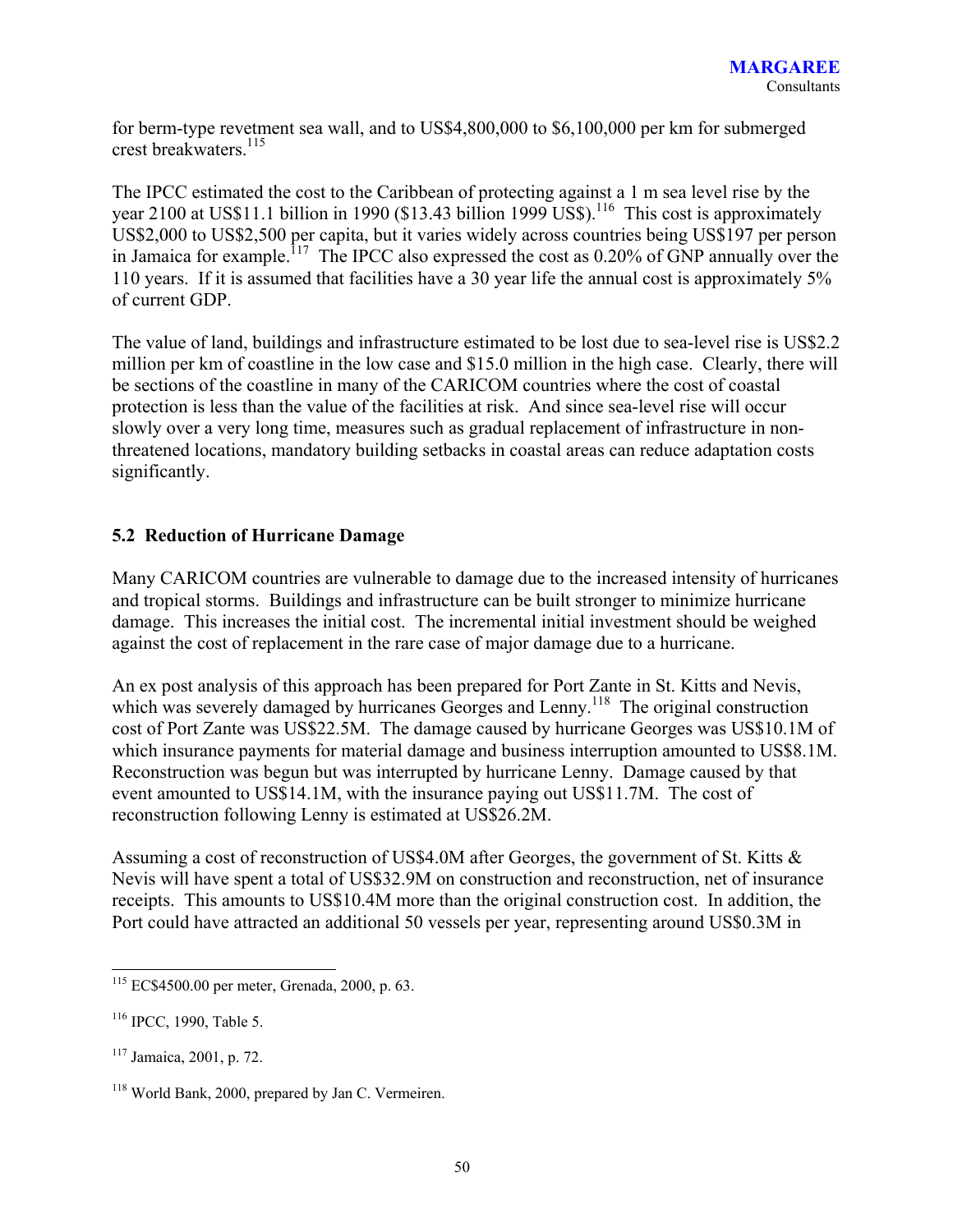docking and landing fees, and at least US\$2.0M in expenditures in the local economy by passengers and crew during the four years the port has been under reconstruction.

Good practice in building port facilities in the Caribbean is to design the structures to withstand the 1 in 50 year storm. Information on the design standard used for the original construction of Port Zante is not available. The peak significant wave height at the location of Port Zante was estimated at 7.0m for hurricane Georges and 6.6m for hurricane Lenny.<sup>119</sup> These estimates are within the range corresponding to a  $50$  year wave for the location.<sup>120</sup> The pier in Plymouth, Montserrat, which was designed for a 50 year wave and was built in 1993, had some exposure to hurricanes Georges and Lenny has not suffered any damage to date. Thus if Port Zante had been built to withstand a 50 year wave, it is likely that it would not have suffered significant damage from either hurricane Georges or Lenny.

Without a thorough review of the actual design specifications and original construction documents it is not possible to provide an accurate estimate of the incremental cost of designing the facility to withstand a 50 year wave, but experience in similar projects throughout the region puts this cost increase in the 10 to 15% range, or around US\$3.0M. This is less than one third of the net additional cost for rebuilding the port, and only slightly more than the additional yearly income a fully operational Port Zante would have generated.

The risk of significant hurricane damage varies widely throughout the region. Climate change is expected to increase the intensity of hurricanes, which increases the damage exponentially. This suggests that design standards should be reviewed to ensure that they are appropriate for more intense hurricanes. Since hurricanes are expected to become more intense, it is difficult to determine the design standard appropriate for future storms. However, where the incremental capital cost of buildings and infrastructure is small relative to the cost of replacement and loss of business they should be built to withstand more intense hurricanes.

## **5.3 Replacing Reduced Freshwater Supplies**

Climate change may reduce the supply of potable water due to saltwater intrusion into the freshwater lens and lower recharge of the freshwater lens due to a combination of lower total rainfall and more heavy rains, which run off quickly. While some of the CARICOM countries have abundant water supplies, others are already experiencing shortages.

Various options have been suggested for minimizing the effects of climate change on freshwater resources. Options for small island states include: harvesting of rainwater, more efficient and extensive use of surface water, artificial recharge of aquifers with rainwater or treated wastewater, and more efficient management of existing supplies and associated infrastructure.

l <sup>119</sup> Results of a numerical model simulation of hurricanes Georges and Lenny carried out by Watson Technical Consulting for the OAS, 2001.

<sup>&</sup>lt;sup>120</sup> The 50 year significant wave height for the location of Port Zante is 5.99m MLE, or 8.91m at the 90% projection limit.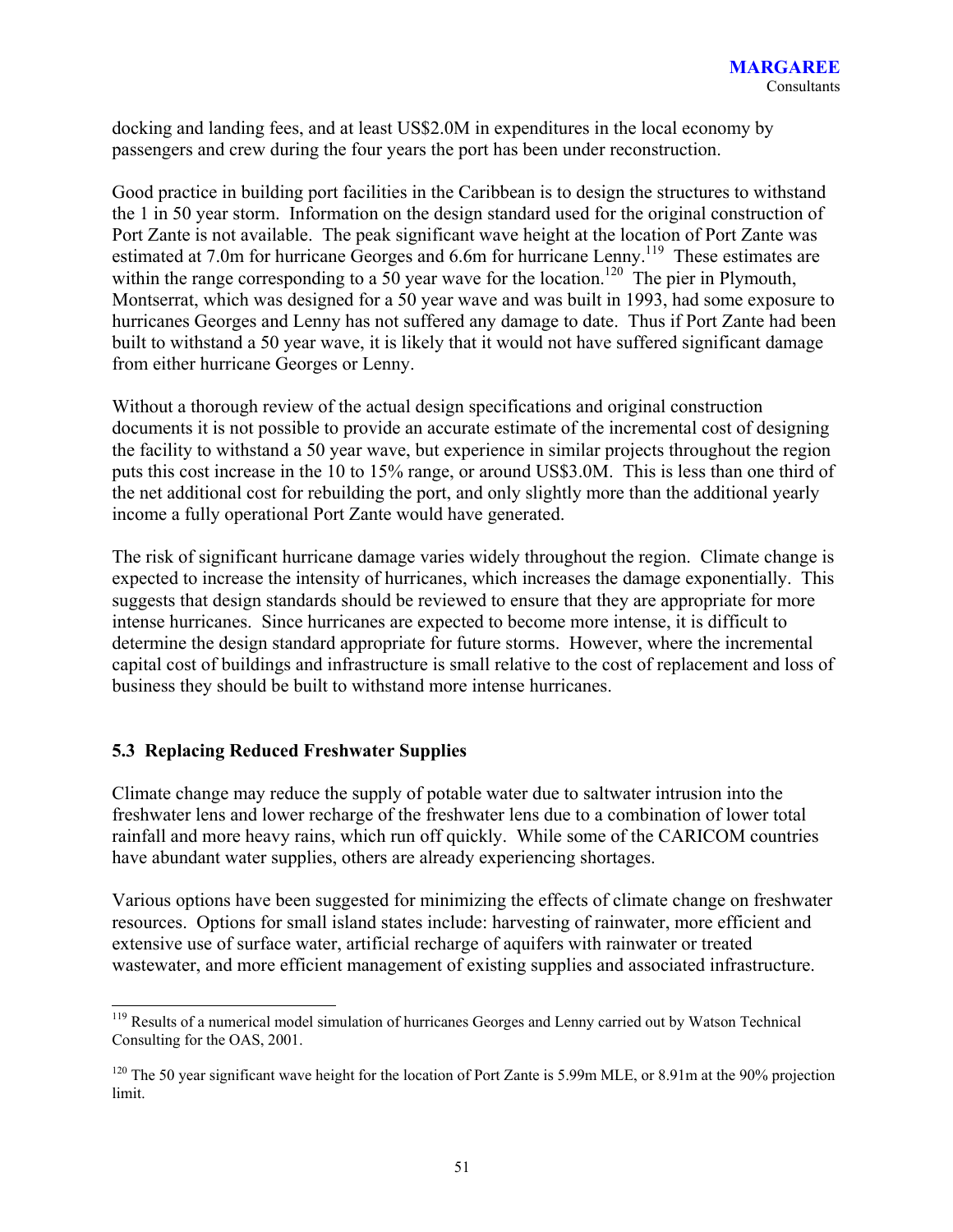Desalination, although expensive, is becoming an increasingly attractive option and is already being used in a few CARICOM countries.

The economic impact of reduced fresh water supplies was estimated as the incremental cost of desalination because a value for freshwater was not readily available. In this case, then, the adaptation cost was used as an estimate of the economic impact. The incremental cost for desalination in the four countries affected is between US\$4.9 and US\$8.4 million per year depending upon the climate change scenario. Other options, such as harvesting rain water, recycling wastewater, and more efficient management of existing supplies might reduce the adaptation costs.

## **5.4 Adaptive Measures for Flooding from Heavy Rainfall**

The projected increase in variability of precipitation caused by climate change is expected to cause an increase in the frequency and severity of flooding due to heavy rainfall. The stormwater management system used in Brookswood, British Columbia is designed to provide adequate drainage of water for 5-100 year storm events.<sup>121</sup> The system also provides water quality and recharge benefits through a stormwater infiltration process.

Development costs for this particular project amounted to US\$7,076 or \$0.53 per capita. Extrapolation on a per-capita basis to all of the CARICOM countries leads to an estimated total cost of US\$3.1 million. The damage estimate for the high scenario is roughly half this amount, although based on very limited data. In practice, flood damage due to heavy rains is likely to be concentrated is particular areas and stormwater management systems to reduce the damage are likely to be cost-effective in at least some of those areas.

## **5.5 Adaptation in Agriculture and Fisheries**

Yields for the main crops of CARICOM countries are sensitive to precipitation. Climate change may lower total rainfall and soil moisture and cause heat stress. Farmers can adapt by switching to drought- and heat-resistant varieties of these crops, switching to different crops, and by irrigating their crops. However, in some countries climate change may limit the freshwater supplies available for irrigation.

The adverse effects of climate change on fish stocks can be minimized by focusing on conservation, restoration and enhancement of vital habitats such as mangroves, coral reefs and seagrass beds; establishment of marine reserves and protected areas for critical species.

 $121$  Taylor, 2000.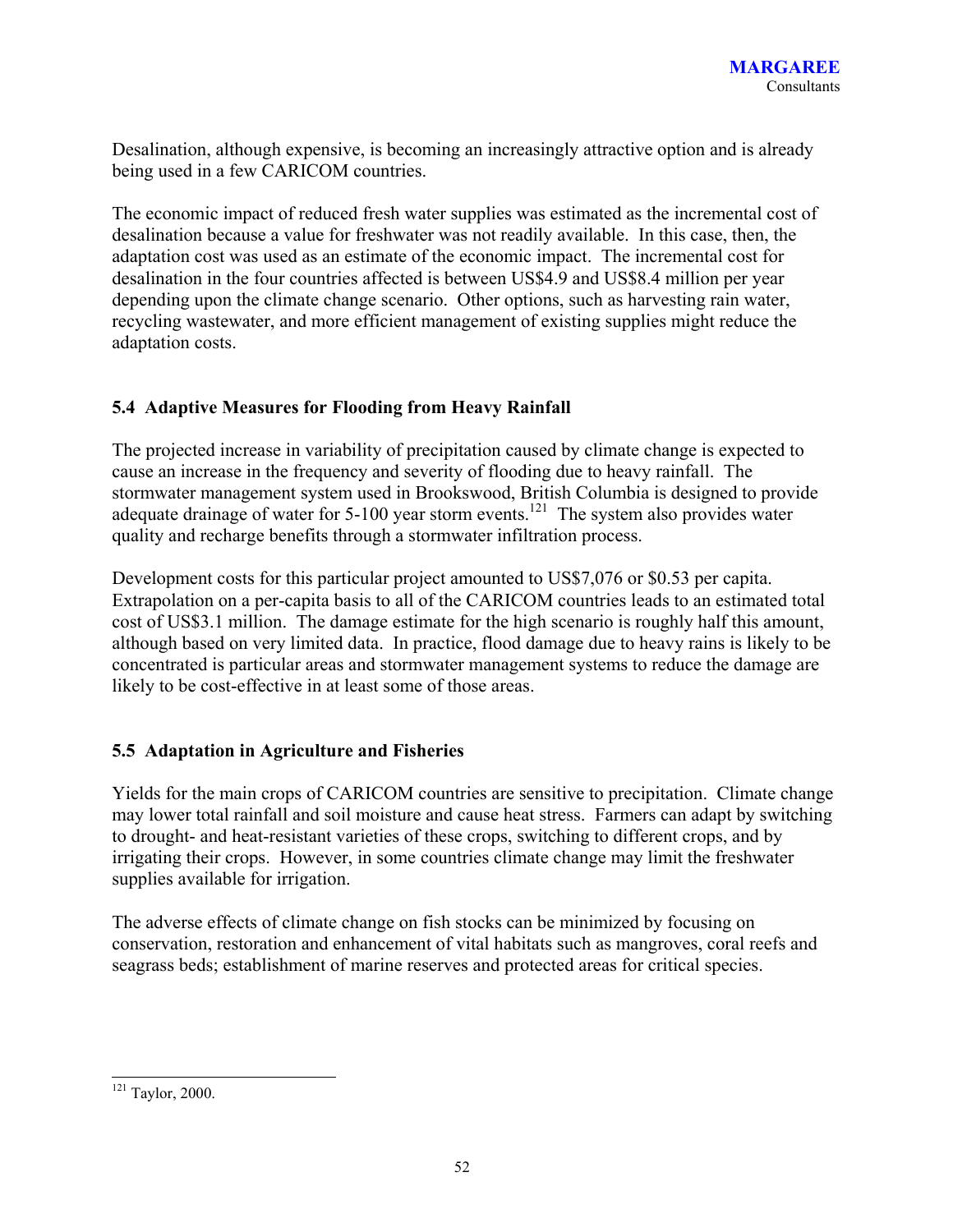### **5.6 Restoration of Ecosystems**

Climate change is expected to damage many ecosystems in the Caribbean including coral reefs, mangroves, forests and sea grass. In many cases measures can be implemented to protect the ecosystems, help species migrate in response to climate change and habitat shifts, or restore damaged ecosystems.

The only cost estimate uncovered for such actions is a \$500 per acre estimate for restoration of sea grass in Jamaica where sea grass has been valued at \$86,000 per acre based in part on its protective processes as well as biodiversity values.<sup>122</sup>

### **5.7 Conclusions**

A substantial part of the potential economic impact of climate change is due to loss of facilities due to sea level rise and hurricanes. Such losses would occur over decades. Adaptation will occur in response to, or in anticipation of, such damage. Adaptation incurs costs, but planned adaptation can reduce the costs.

Since climate change will occur over several decades, this time can be used to reduce the risk of damage. The potential losses can be significantly reduced by building in locations not vulnerable to sea level rise and storm surges, by building facilities to withstand hurricanes and storm surges, and building sea defences.

The adverse effects of climate change on agriculture can be mitigated by switching to droughtand heat-resistant varieties of the existing crops, switching to different crops, and by irrigating crops where sufficient freshwater supplies are available. The adverse effects of climate change on fish stocks can be minimized by focusing on conservation, restoration and enhancement of vital habitats.

Damage to natural ecosystems can also be reduced by protecting the ecosystems, helping species migrate in response to climate change and habitat shifts, and restoring damaged ecosystems.

The available information on the costs of adaptation measures for CARICOM countries is very sparse. It is clear that adaptation will cost less than the potential damages for at least some of the impacts of climate change, but it is not possible to calculate the reduction in damages and cost of adaptation measures from the available information. Thus, the cost of climate change will be lower than the high end of the range of potential damages estimated in Chapter 4.

<sup>&</sup>lt;sup>122</sup> Jamaica, 2001, p. 73.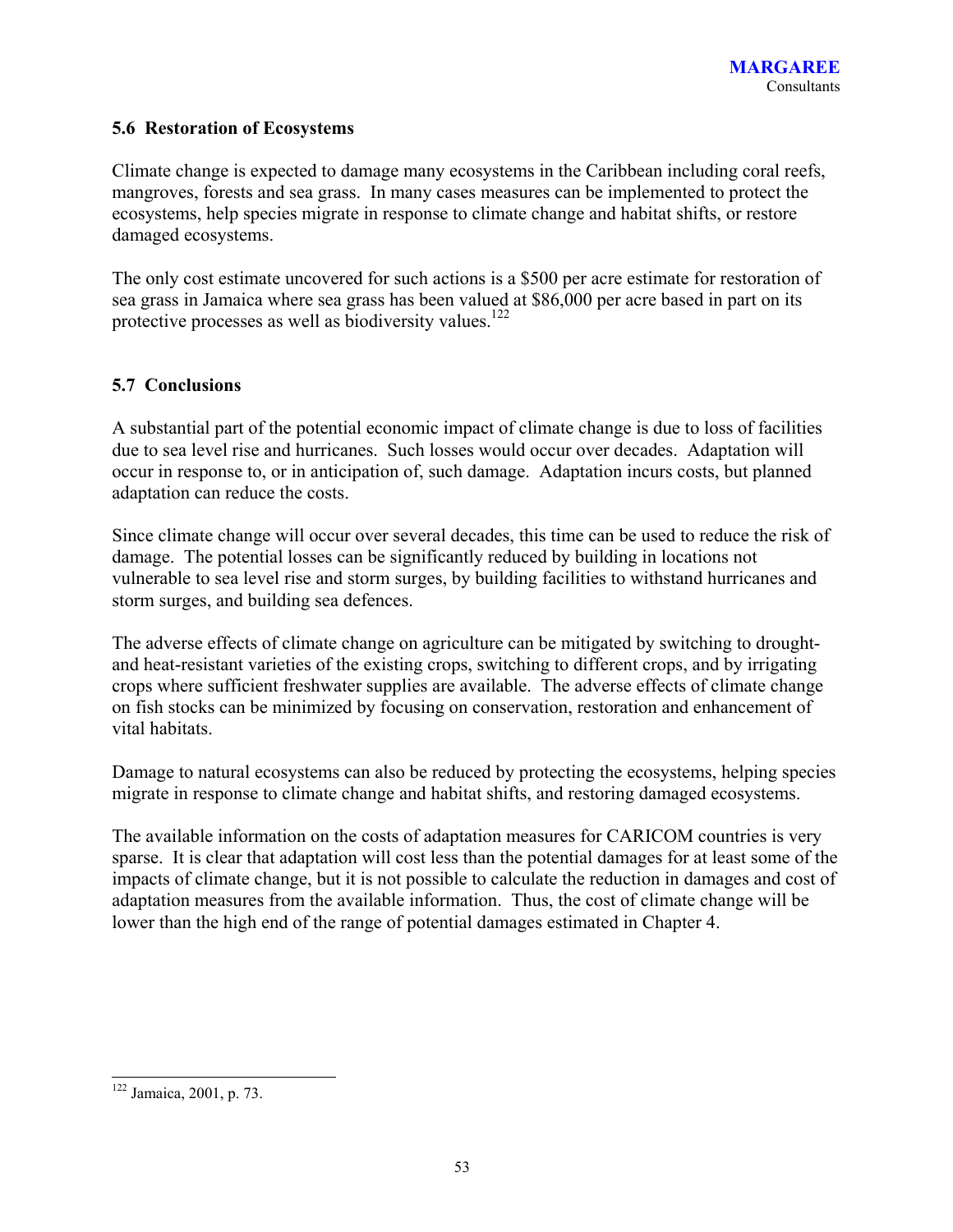## **References**

Antigua and Barbuda, 2001. *Antigua and Barbuda's Initial National Communication on Climate Change*, Office of the Prime Minister, St. John's, Antigua and Barbuda, May.

Auffret, Philippe, 2002. *Catastrophe Insurance Market in the Caribbean Region: Market Failures and Recommendations for Public Sector Interventions*, Report No. 22091-LAC, World Bank, Washington, D.C., June 28.

Bahamas, 2001. First National Communication on Climate Change Submitted to the Secretariat of the United Nations Framework Convention on Climate Change for Presentation to the Conference of Parties, The Bahamas Environment, Science and Technology Commission, Commonwealth of Bahamas, Nassau, The Bahamas, April.

Barbados, 2001. *Barbados' First National Communication to UN Framework Convention on Climate Change*, Government of Barbados, St. Michael, Barbados, October.

Bruce, J.P., Burton, I., Martin, H., Mills, B., and Mortsch, L., June 2000. Canadian Water Sector: Vulnerability and Adaptation to Climate Change. CCAF-NRCan project, website: www.gcsi.ca

Clark, K.M., 1997. Current and Potential Impact of Hurricane Variability on the Insurance Industry, in Hurricanes, Climate and Socio Economics Impacts, eds. Diaz, H.F., Pulwartry, R.S., Springer Publishing.

Darwin, Roy, M. Tsigas, J. Lewandrowski, and A. Raneses, 1995, "World Agriculture and Climate Change, Economic Adaptations", Agricultural Economic Report Number 703, United States Department of Agriculture, Washington, D.C.

Dominica, 2001. *Initial National Communication Under the United Nations Framework Convention on Climate Change*, Ministry of Agriculture and the Environment, Commonwealth of Dominica, Roseau, November.

Douglas, B.C., Kearney, M.S., Leatherman, S.P., 2001. Sea level rise, history and consequences, International Geophysics Series #75, Academic Press 232 p.

Gray, C.R., 1993. "Regional meteorology and hurricanes," in G.A. Maul, ed., *Climatic Change in the Intra-Americas Sea*, Edward Arnold, London, pp. 87-99.

Grenada, 2000. *Grenada's Initial Communication to the UNFCCC*, Department of Health and the Environment, Grenada, October.

Hopley, D. and L. Suharsono, 2000. "The Status of Coral Reefs in Eastern Indonesia." mimeo.

Houghton, J.T., Y. Ding, D.J. Griggs, M. Nouger, P.J. van der Linden, X. Dai, K. Maskell and C.A. Johnson, eds., **(IPCC)** 2001. *Climate Change 2001: The Scientific Basis*, Cambridge University Press, Cambridge.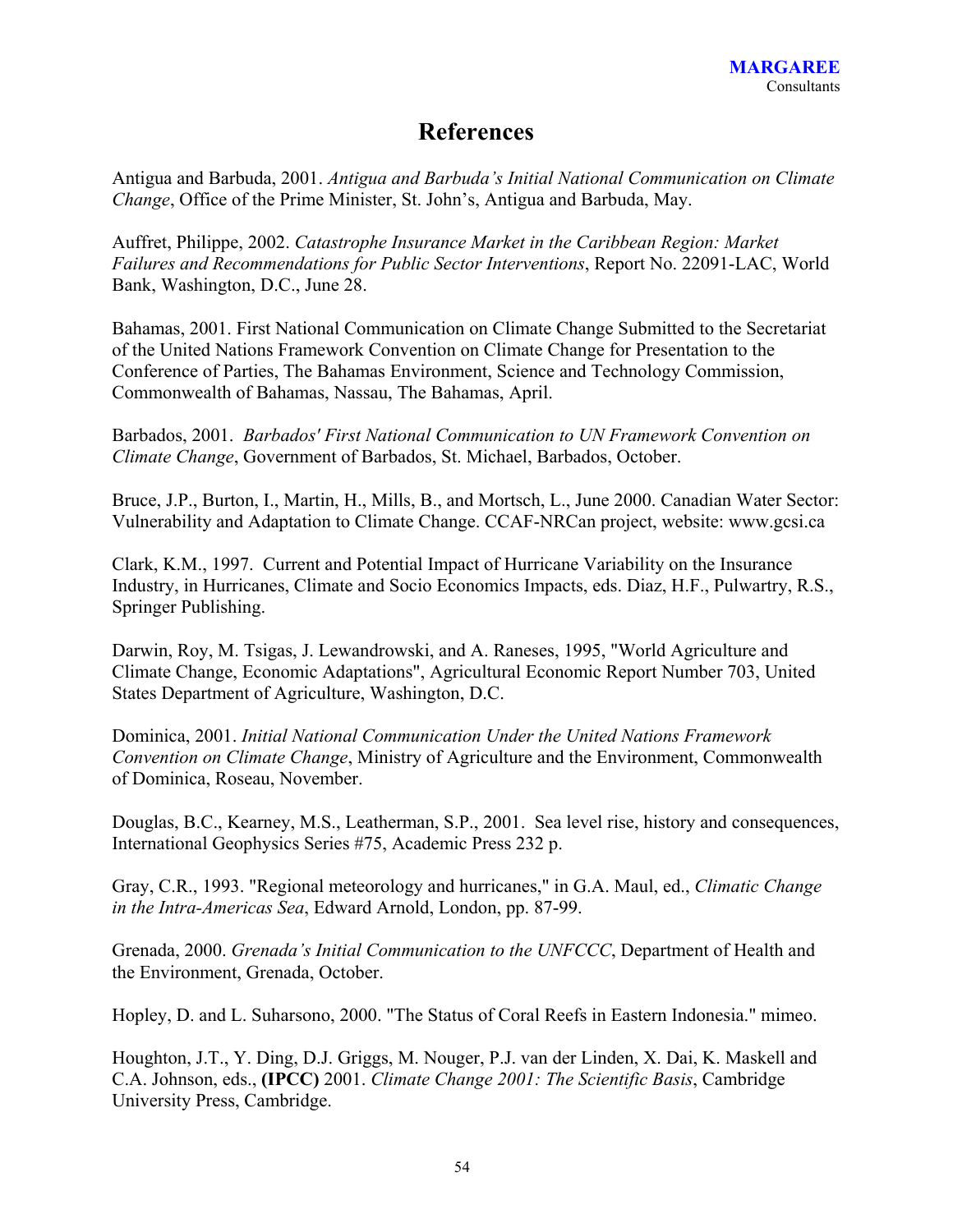Intergovernmental Panel on Climate Change (IPCC), 1990. *Strategies for Adaptation to Sealevel Rise - Report of the Coastal Zone Management Sub-group*, Geneva, November.

Intergovernmental Panel on Climate Change (IPCC), 2001. *Climate Change 2001: Synthesis Report*, Intergovernmental Panel on Climate Change, Geneva.

Jamaica, 2001. *Initial National Communication of Jamaica*, Kingston, Jamaica.

Kharin, V.V. and Zwiers, F.W., 2000. "Changes in extremes in an ensemble of transient climate simulations with a coupled atmosphere ocean GCM," *Journal of Climate*, 13:21, 3760-3788.

Knutson, T.R., R.E. Tuleya, W. Shen and I Ginis, 2001. "Impacts of  $CO<sub>2</sub>$  Induced Warming on Hurricane Intensities Simulated in a Hurricane Model with Ocean Coupling," *Journal of Climate*, 14, 11 pp. 2458-2468.

Lal, M., Horawa, H., Takabashi, K., 2001. "Future climate change and its impact over small island states," *Climate Research*.

Leatherman, S.P., (ed.), 1997. "Island states at risk," *Journal of Coastal Research*, Special Issue 24, 242 p.

Lindberg, K. and J. Enriquez, 1993. "An Analysis of Ecotourism's Economic Contribution to Conservation and Development in Belize: Volume I, Summary Report," World Wildlife Fund , Belize Ministry of Tourism and the Environment, Belize, December.

Lise, Wietze and Richard S.J. Tol, 2001. "Impact of climate on tourist demand," Nota di Lavoro 48.2001, Fondazione Eni Enrico Mattei, Milan, June.

Mahon, Robin, 2002. "Adaptation of Fisheries and Fishing Communities to the Impacts of Climate Change in the CARICOM Region," Issues paper prepared for CARICOM Fisheries Unit, Belize City, Belize, May.

Marland, Gregg, Tom Boden and Robert J. Andres, 2001. National  $CO<sub>2</sub>$  Emissions from Fossil-Fuel Burning, Cement Manufacture, and Gas Flaring: 1751-1998, Carbon Dioxide Information Analysis Center, Oak Ridge National Laboratory, Oak Ridge, Tennessee, July. http://cdiac.esd.ornl.gov/ftp/ndp030/global98.ems

Martin, H., and Weech, P., 2001. "Effects of climate change: hydrometeorological and landbased effects in the Bahamas," *The Bahamas Journal of Science*.

NOAA, 1999. Hurricane Lenny. http://www.ncdc.noaa.gov/ol/climate/extremes/1999/november/extremes1199.html

Nurse, L.A., R.F. McLean and A.G. Suarez, 1998. "Small Island States," Chapter 9 in R.T. Watson, M.C. Zinyowera, R.H. Moss and D.J. Dokken, eds., *The Regional Impacts of Climate*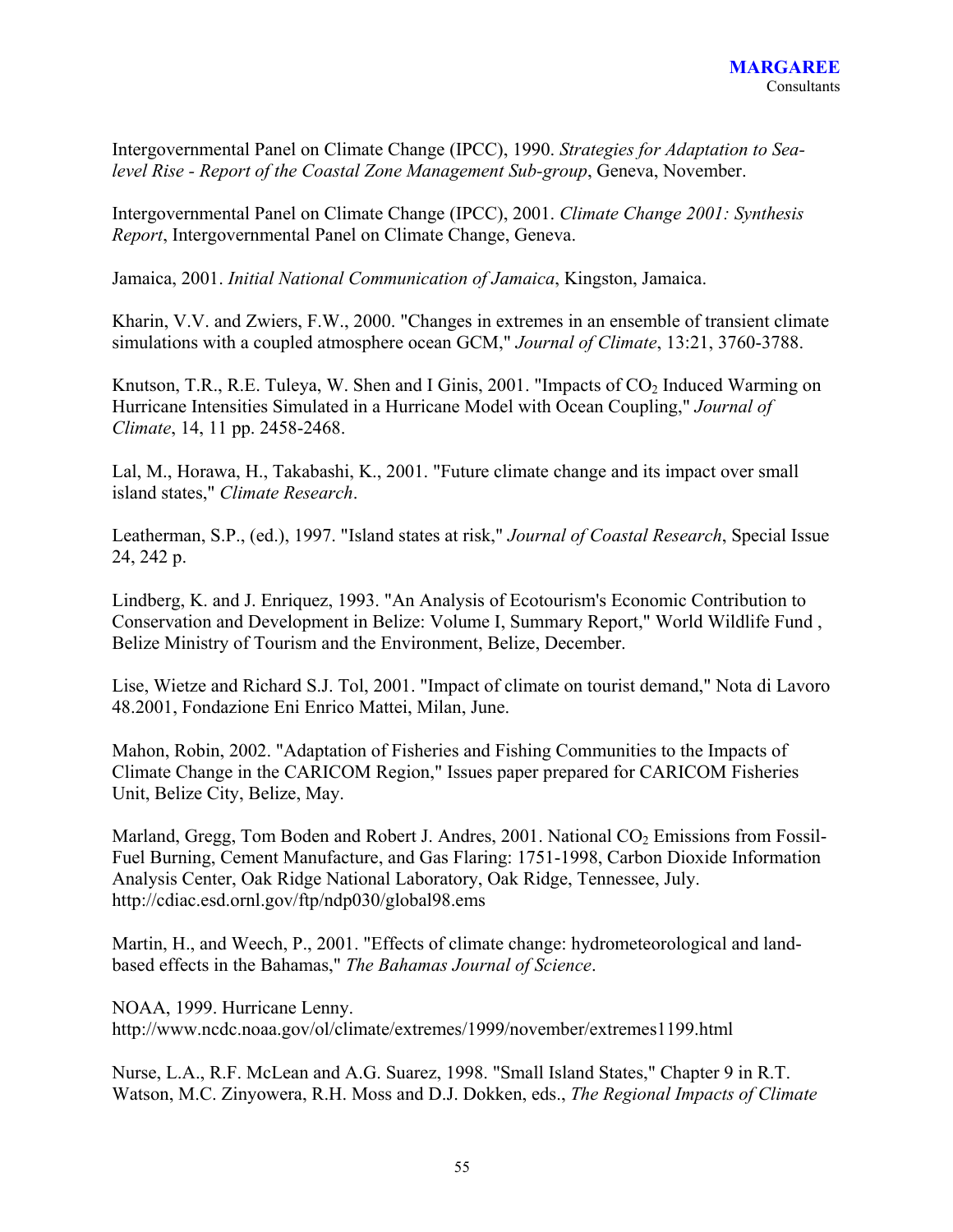*Change: As Assessment of Vulnerability*, Working Group II of the Intergovernmental Panel on Climate Change, Cambridge University Press, Cambridge, pp. 331-354.

Nurse, L.A., G. Sem, J.E. Hay, A.G. Suarez, Poh Poh Wong, L. Briguglio, and S. Ragoonaden, 2001. "Small island states," Chapter 17 in J.J. McCarthy, O.F. Canziani, N.A. Leary, D.J. Dokken and K.S. White, eds., *Climate Change 2001: Impacts, Adaptation, and Vulnerability*, Working Group II of the Intergovernmental Panel on Climate Change, Cambridge University Press, Cambridge, pp. 843-875.

Ortiz Bultó, Paulo L., *et al.*, 2002. " Impacts of Climate Change and Variability on Some Diseases in the Tropical Region and Examples of the Strategies for Adaptation," Climate - Health Group, PNCT Project, Cuba.

Reilly, J., N. Hohmann and S. Kane, 1994. "Climate change and agricultural trade: who benefits and who loses?", *Global Environmental Change*, v. 4, n. 1, pp. 24-36.

Rolle, A.W., et al., 1990. "A storm surge atlas for Northern and Central Bahamas," National Weather Service, 21 p. plus Appendix.

Rosenzweig, Cynthia and Martin L. Parry, 1994. "Potential Impact of Climate Change on World Food Supply," *Nature*, 367, pp. 133-138.

Ruitenbeek, J. and C. Cartier, 1999. "Issues in Applied Coral Reef Biodiversity Valuation: Results for Montego Bay, Jamaica," H.J. Ruitenbeek Resource Consulting Limited, Gabriola Island, B.C., March.

St. Kitts. *St. Kitts-Nevis Initial National Communication*, St. Kitts-Nevis.

St. Lucia, 2001. *Saint Lucia's Initial National Communication on Climate Change*, Ministry of Planning, Development, Environment & Housing, Castries, St. Lucia.

St. Lucia, 2002. *St. Lucia Policy and Strategy for Planning for and Adapting to Climate Change*, Ministry of Planning, Development, Environment & Housing, Castries, St. Lucia.

St. Vincent, 2000. *Initial National Communication on Climate Change St. Vincent and the Grenadines*, National Environmental Advisory Board and Ministry of Health and the Environment, St. Vincent, November.

Strand, Ivar, and G. Dharmaratne, 2002. "Adaptation to Climate Change in the Caribbean: The Role of Economic Valuation", Department of Agricultural and Resource Economics, University of Maryland, College Park, Maryland.

Stratus Consulting Inc., 2000. "Economic Implications of Climate Change in Two Pacific Island Country Locations: Case Illustrations of Tarawa, Kiribati, and Vitu Levu, Fiji." Prepared by Stratus Consulting, Inc. for World Bank, Pacific Region under subcontract to CICERO, Oslo, Norway. March 2000.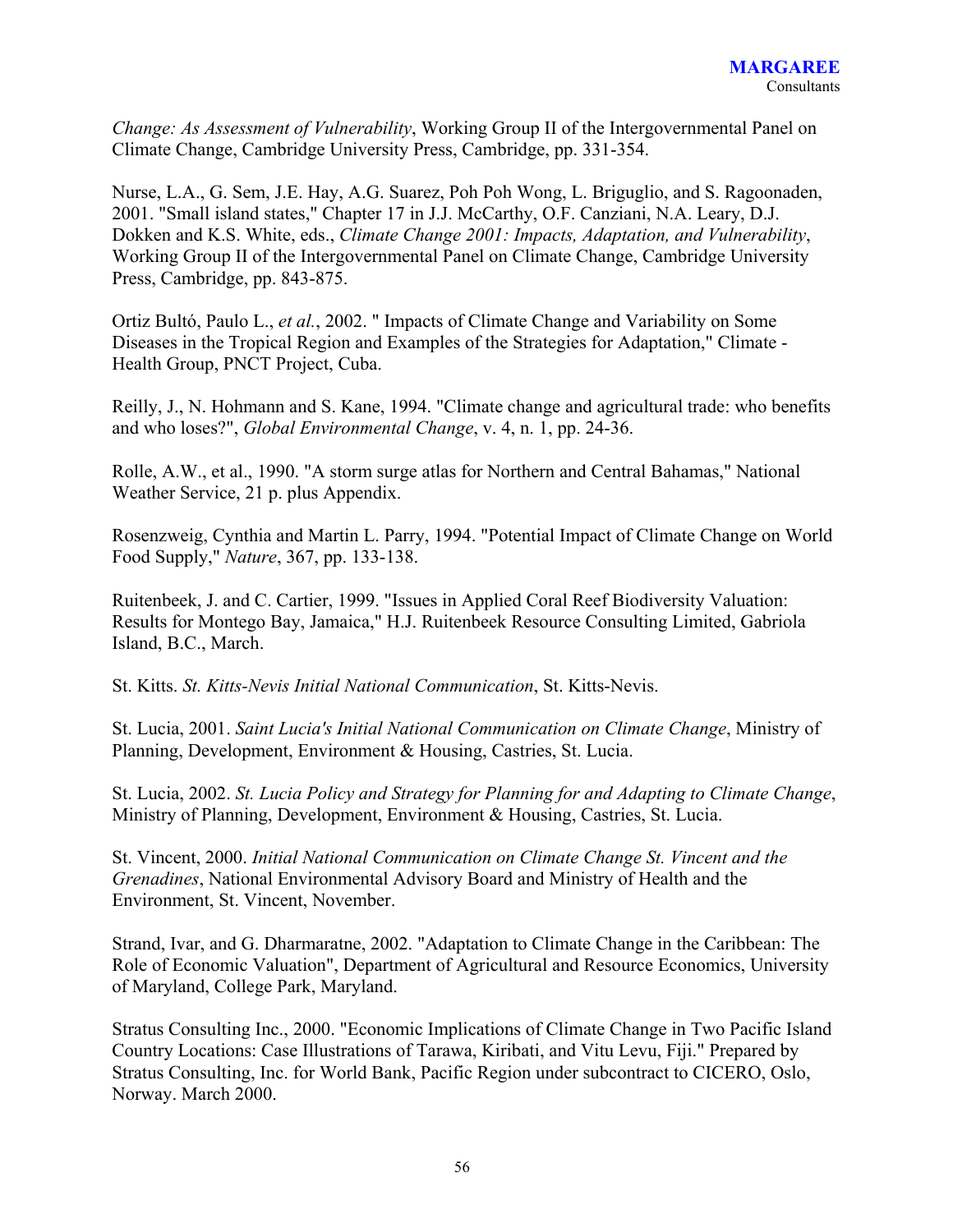Taylor, J. 2000. "Technical Bulletin: Case Study of Brookswood, Township of Langley, B.C. Alternative Stormwater Management," http://www.sustainablecommunities.agsci.ubc.ca/bulletins/TB\_issueBrookswood.pdf, October 2000.

Trinidad and Tobago, 2001. *Initial National Communication to the United Nations Framework Convention on Climate Change*, Environmental Management Authority, Republic of Trinidad and Tobago, Port of Spain.

World Bank, 2002. "Natural Hazard Risk Management in the Caribbean: Revisiting the Challenge," Washington, D.C., June.

World Travel and Tourism Council, (WTTC), 2001. Tourism Satellite Accounts 2001, London: WTTC.http://www.wttc.org/

Zwiers, F.W., and Kharin, V.V., 1998. "Changes in the extremes of climate simulated by CCCGCM2 under CO2 doubling," *Journal of Climate,* 11.9, 2200-2222.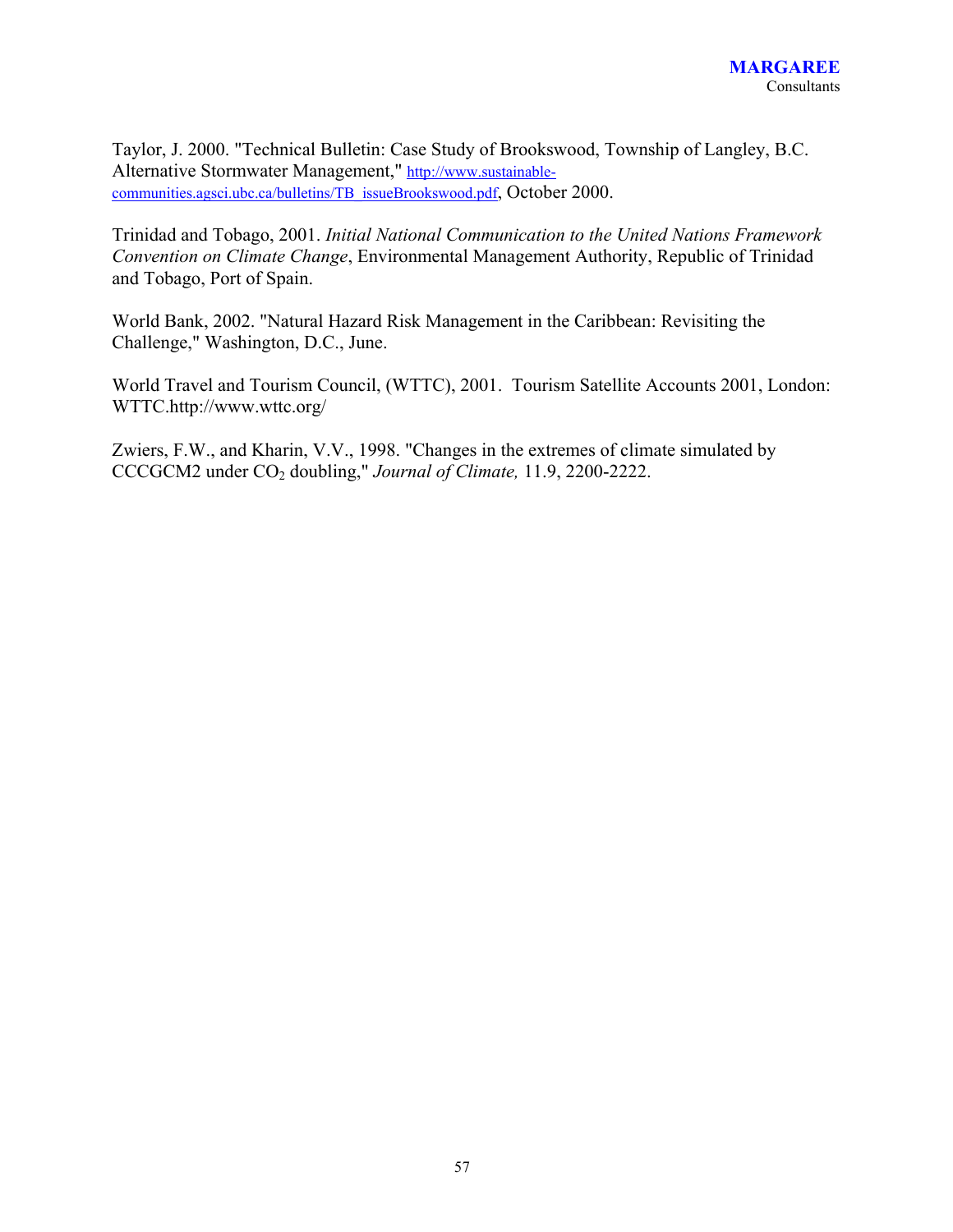Appendix A

**Statistical Data**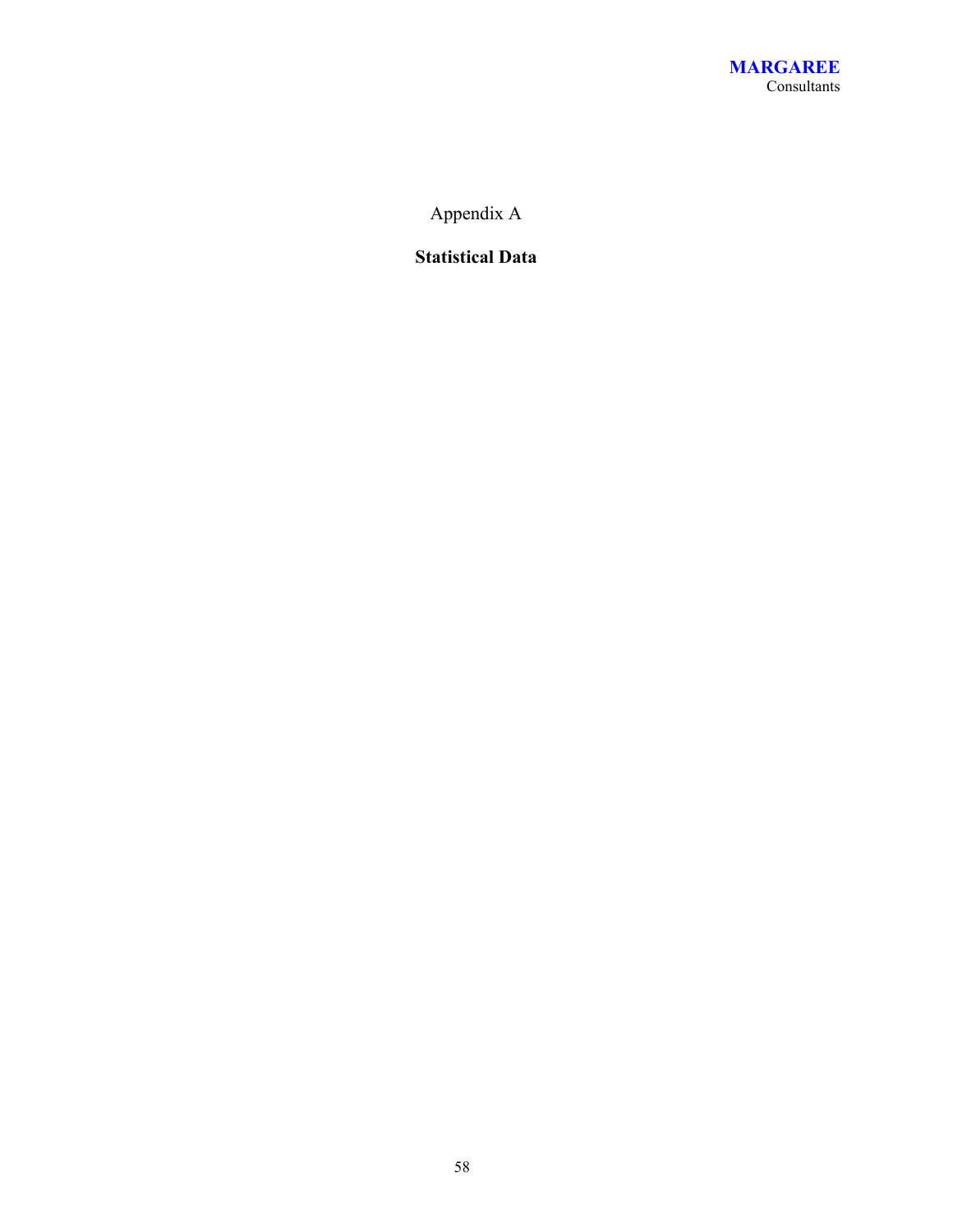## **Table A-1. Data Relating to CARICOM Countries**

| <b>Statistical Data</b>  | $\infty$<br>Barbuda<br>Antigua | Bahamas        | <b>Barbados</b> | Belize | Dominica        | Grenada        | Guyana          | Jamaica         | Kitts<br>$\ddot{s}$ | Lucia<br>$\ddot{s}$ | Vincent<br>$\ddot{\mathrm{s}}$ | $\infty$<br>Trinidad<br>Tobago | CARICOM |
|--------------------------|--------------------------------|----------------|-----------------|--------|-----------------|----------------|-----------------|-----------------|---------------------|---------------------|--------------------------------|--------------------------------|---------|
| Population (000s)        | 70                             | 303            | 267             | 256    | 71              | 98             | 697             | 2,591           | 43                  | 156                 | 111                            | 1,306                          |         |
| Persons per household    |                                | 5.07           | 3.43            | 4.46   | 3.55            | 4.48           | 4.45            | 4.22            | 3.4                 |                     | 3.4                            | 3.64                           |         |
| Land area $(km^2)$       | 440                            | 13,935         | 431             | 22,966 | 751             | 345            | 214,970         | 10,830          | 269                 | 616                 | 345                            | 5,126                          |         |
| Coastline (km)           | 153                            | 3,542          | 97              | 386    | 153             | 121            | 459             | 886             | 135                 | 158                 | 84                             | 704                            |         |
| Exclusive economic zone  |                                |                |                 |        |                 |                |                 |                 |                     |                     |                                |                                |         |
| $(000 \text{ km}^2)$     | 110                            | 759            | 167             |        | 15              | 27             |                 | 297             | 11                  | 4.7                 | 32                             | 104                            |         |
| Coral reef area $(km^2)$ | 240                            | 3,150          | 100             | 1,330  | 100             | 150            | 370             | ,240            | 180                 | 160                 | 140                            | 100                            |         |
| Forest/woodland (%)      | 30                             | 12             |                 |        | 60              | 11             |                 | 47              |                     | 35                  | 37                             | 48                             |         |
| Agricultural land (%)    |                                | 1.5            |                 |        | 27              | 46             |                 | 25              |                     |                     | 36                             |                                |         |
| $CO2$ emissions, 1998    | 92                             | 489            | 429             | 109    | 23              | 50             | 450             | 3,001           | 28                  | 54                  | 44                             | 6,112                          | 10,881  |
| $(000 \text{ mtC})$      |                                |                |                 |        |                 |                |                 |                 |                     |                     |                                |                                |         |
| Average temperature      |                                |                |                 |        |                 |                |                 |                 |                     |                     |                                | 25.7                           |         |
| Winter $(^{\circ}C)$     | 24                             | 21             | 27              |        | 27              | 26             | 27              | 22.8            | 27                  | 26.7                |                                | 24.5                           |         |
| Summer $(^{\circ}C)$     | 29                             | 28             | 27              |        | 27              | 26             | 27              | 27.7            | 27                  | 26.7                |                                | 26.7                           |         |
| Number of rain days      |                                | 135            |                 |        |                 |                |                 | $60$ to<br>200  |                     |                     |                                |                                |         |
| Annual rainfall (mm)     |                                | 865 to<br>1470 |                 |        | 1270 to<br>7620 | 750 to<br>1400 | 1600 to<br>3000 | 1324 to<br>2593 | 890 to<br>3800      | $1265$ to<br>3420   | 1500 to<br>3810                | 1700                           |         |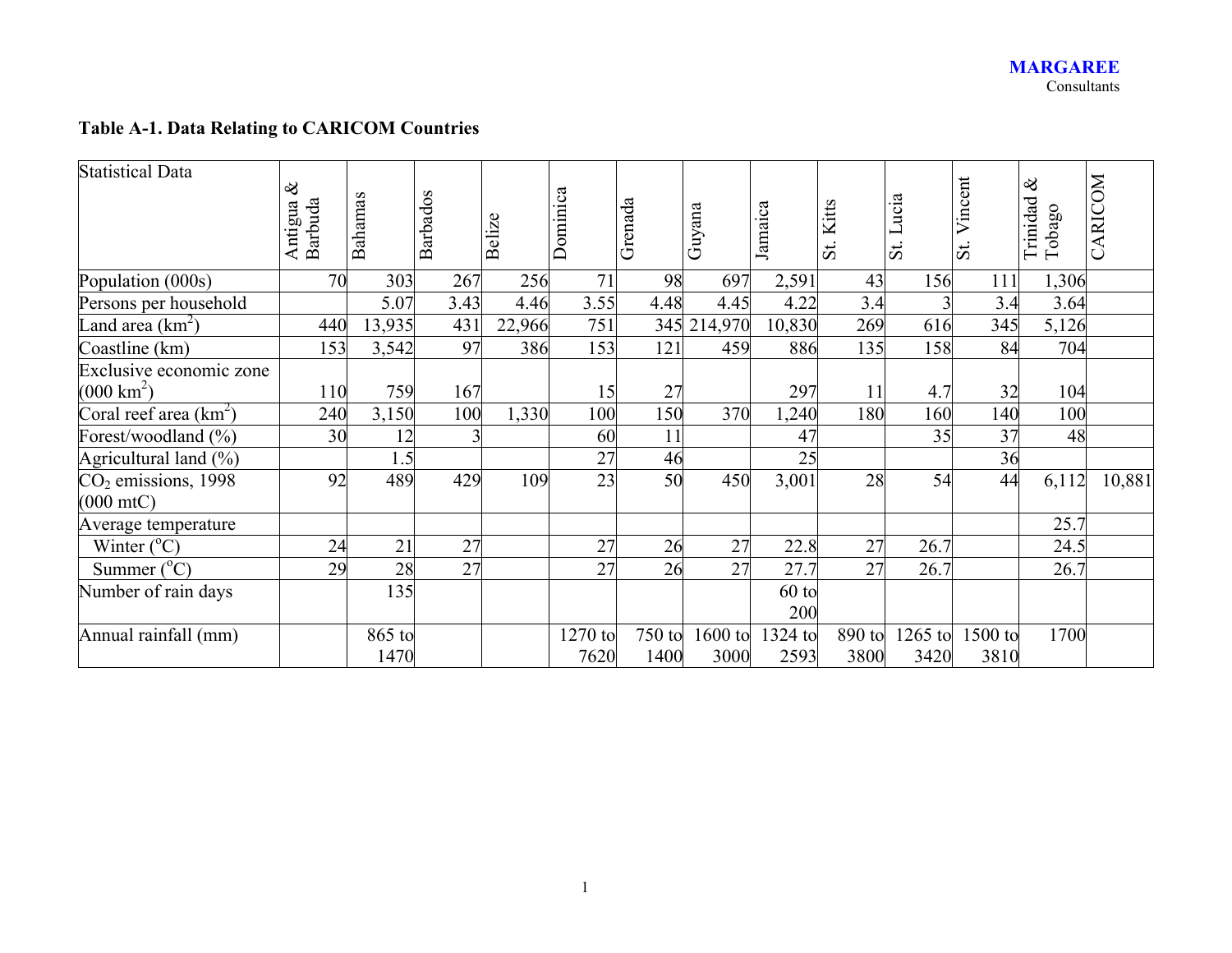#### **MARGAREE**  Consultants

## **Table A-2: Gross Domestic Product, 2000**

| <b>Country</b>    | 2000<br><b>GDP</b><br>(SUSD) | <b>PPP GDP</b><br>(2000 US\$<br>millions) | <b>Implicit PPP</b><br>exchange<br>rate PPP to<br><b>US\$1</b> | <b>Output value</b><br>of Services<br>(2000 US\$<br>millions) | <b>Output</b><br>value of<br><b>Industry</b><br>(2000)<br>US\$<br>millions) | <b>Output</b><br>value of<br><b>Agricultu</b><br>re (2000<br>US\$<br>millions) |
|-------------------|------------------------------|-------------------------------------------|----------------------------------------------------------------|---------------------------------------------------------------|-----------------------------------------------------------------------------|--------------------------------------------------------------------------------|
|                   |                              |                                           |                                                                |                                                               |                                                                             |                                                                                |
| Antigua & Barbuda | \$688.5                      | \$524.0                                   | \$0.8                                                          | \$438                                                         | \$66                                                                        | \$21                                                                           |
| <b>Bahamas</b>    | \$4,800.0                    | \$4,500.0                                 | \$0.9                                                          | \$4,050                                                       | \$315                                                                       | \$135                                                                          |
| <b>Barbados</b>   | \$2,600.0                    | \$4,000.0                                 | \$1.5                                                          | \$3,200                                                       | \$640                                                                       | \$160                                                                          |
| <b>Belize</b>     | \$825.5                      | \$790.0                                   | \$1.0                                                          | \$458                                                         | \$190                                                                       | \$142                                                                          |
| Dominica          | \$270.1                      | \$290.0                                   | \$1.1                                                          | \$183                                                         | \$46                                                                        | \$61                                                                           |
| Grenada           | \$410.4                      | \$394.0                                   | \$1.0                                                          | \$297                                                         | \$59                                                                        | \$38]                                                                          |
| Guyana            | \$711.9                      | \$3,400.0                                 | \$4.8                                                          | \$1,115                                                       | \$1,105                                                                     | \$1,180                                                                        |
| Jamaica           | \$7,400.0                    | \$9,700.0                                 | \$1.3                                                          | \$5,568                                                       | \$3,414                                                                     | \$718                                                                          |
| St. Kitts         | \$314.1                      | \$274.0                                   | \$0.9                                                          | \$197                                                         | \$62                                                                        | \$15                                                                           |
| St. Lucia         | \$707.1                      | \$700.0                                   | \$1.0                                                          | \$399                                                         | \$226                                                                       | \$75                                                                           |
| St. Vincent       | \$332.9                      | \$322.0                                   | \$1.0                                                          | \$232                                                         | \$56                                                                        | \$34                                                                           |
| Trinidad & Tobago | \$7,300.0                    | \$11,200.0                                | \$1.5                                                          | \$6,048                                                       | \$4,928                                                                     | \$224                                                                          |
| <b>Total</b>      | \$26,360.5                   | \$36,094.0                                |                                                                | \$22,184                                                      | \$11,107                                                                    | \$2,803                                                                        |